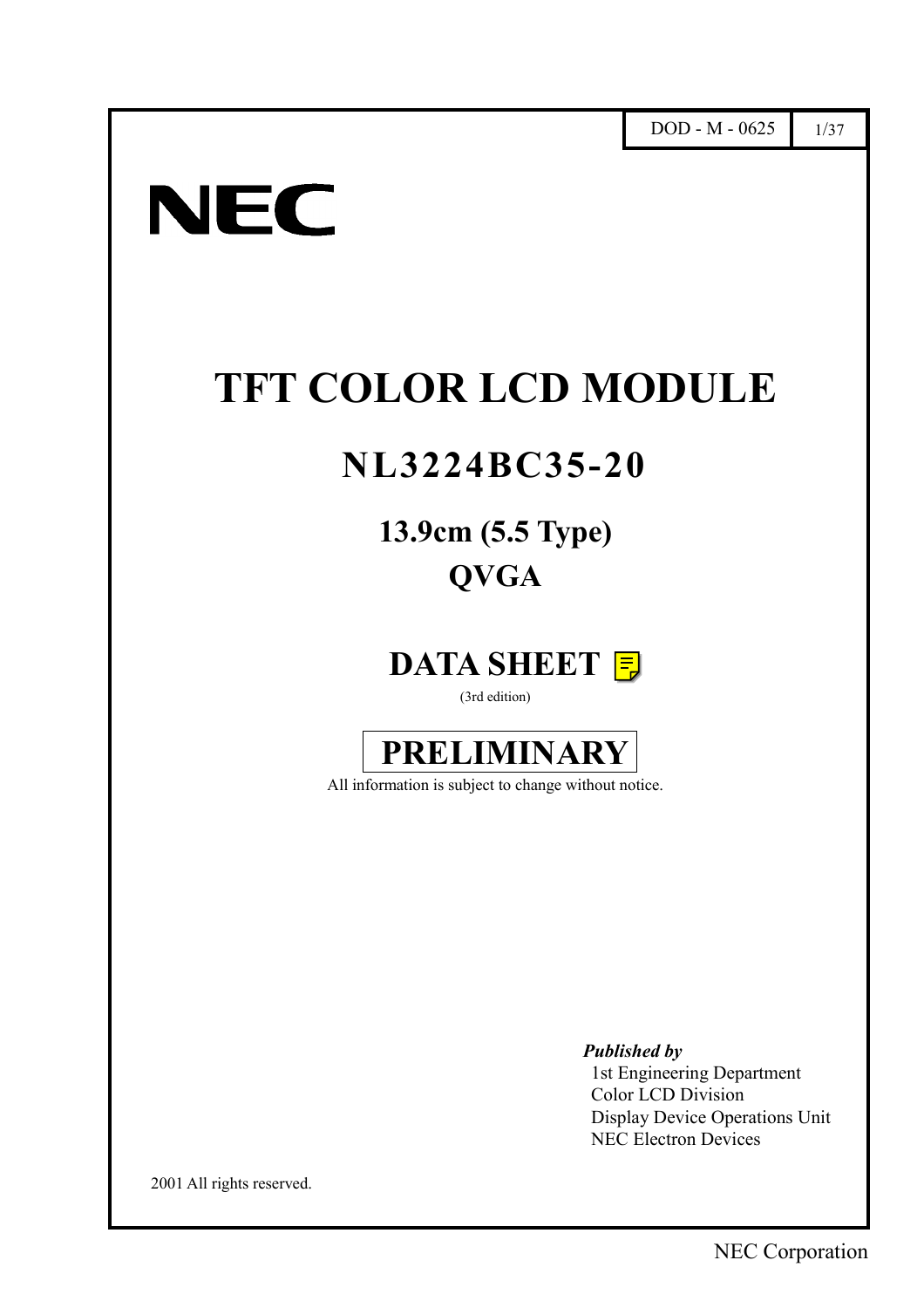DOD - M - 0625 2/37

#### **INTRODUCTION**

<span id="page-1-0"></span>No part of this document shall be copied in any form or by any means without the prior written consent of NEC Corporation.

NEC Corporation does not assume any liability for infringement of patents, copyrights or other intellectual property rights of third parties by or arising from use of a product described herein or any other liability arising from use of such application. No license, express, implied or otherwise, is granted under any patents, copyrights or other intellectual property rights of NEC Corporation or of others.

While NEC Corporation has been making continuous effort to enhance the reliability of its products, the possibility of failures cannot be eliminated entirely. To minimize risks of damage to property or injury to person arising from a failure in an NEC product, customers must incorporate sufficient safety measures in their design, such as redundancy, fire-containment and anti-failure features.

NEC products are classified into the following three quality grades: *"Standard"* **,** *"Special"* **,** *"Specific"*

The *"Specific"* quality grade applies only to applications developed based on a customer designated "quality assurance program" for a specific application. The recommended applications of a product depend on its quality grade, as indicated below. Customers must check the quality grade of each application before using it in a particular application.

- *Standard:* Computers, office equipment, communications equipment, test and measurement equipment, audio and visual equipment, home electronic appliances, machine tools, personal electronic equipment and industrial robots
- *Special:* Transportation equipment (automobiles, trains, ships, etc.), traffic control systems, anti-disaster systems, anti-crime systems, safety equipment and medical equipment (not specifically designed for life support)
- *Specific:* Military systems, aircraft, aerospace equipment, submersible repeaters, nuclear reactor control systems, life support systems (medical equipment, etc.) and any other equipment

The quality grade of this product is *"Standard"* unless otherwise specified in this document. If customers intend to use this product for applications other than those specified for *"Standard"* quality grade, they should contact NEC Corporation sales representative in advance.

Anti-radioactive design is not implemented in this product.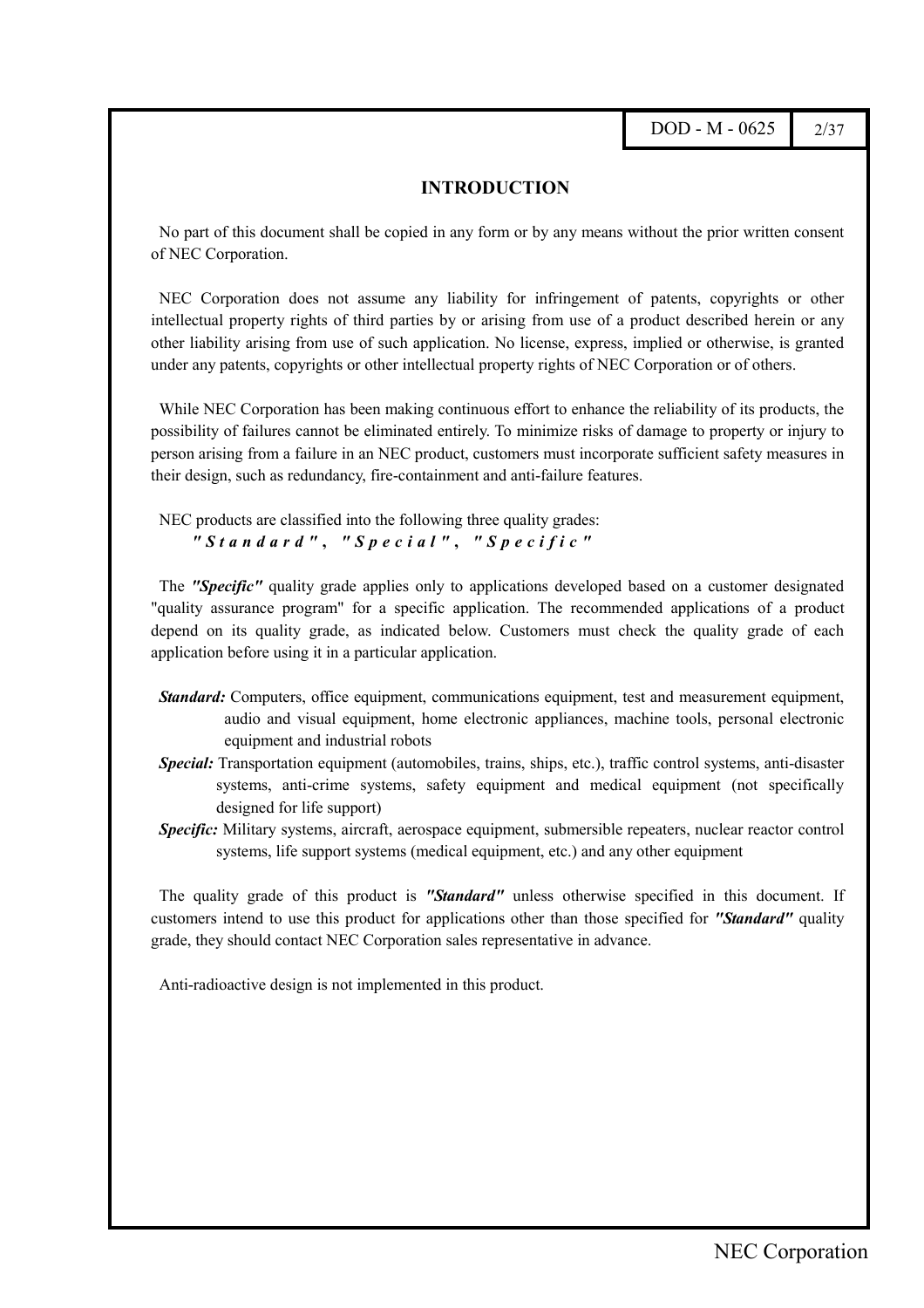DOD - M - 0625

 $3/37$ 

#### **CONTENTS**

<span id="page-2-0"></span>

| 4.9 INPUT SIGNAL TIMINGS FOR LCD PANEL SIGNAL PROCESSING BOARD 17 |  |
|-------------------------------------------------------------------|--|
|                                                                   |  |
|                                                                   |  |
|                                                                   |  |
|                                                                   |  |
|                                                                   |  |
|                                                                   |  |
|                                                                   |  |
|                                                                   |  |
|                                                                   |  |
|                                                                   |  |
|                                                                   |  |
|                                                                   |  |
|                                                                   |  |
|                                                                   |  |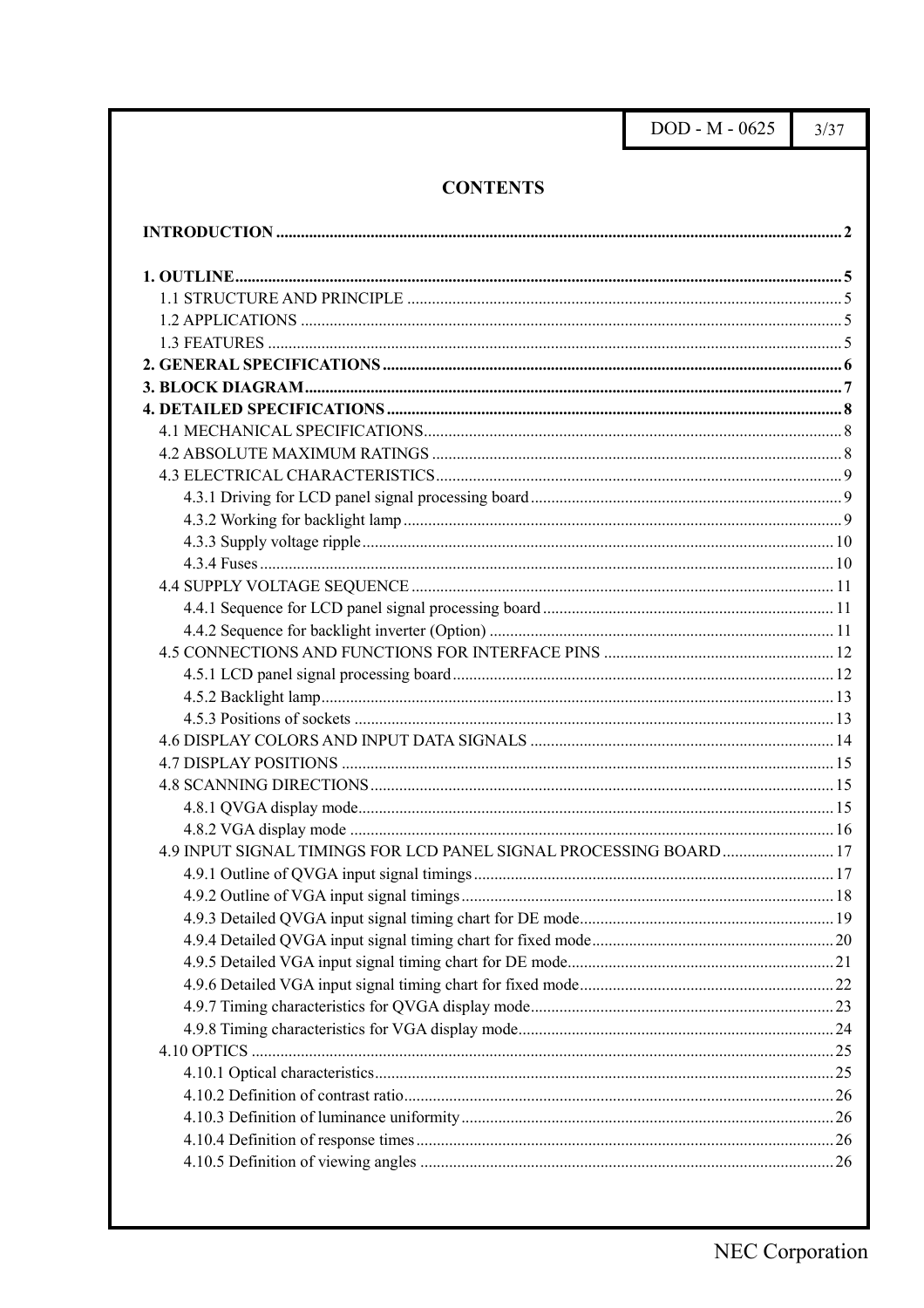DOD - M - 0625

 $4/37$ 

#### **CONTENTS**

<span id="page-3-0"></span>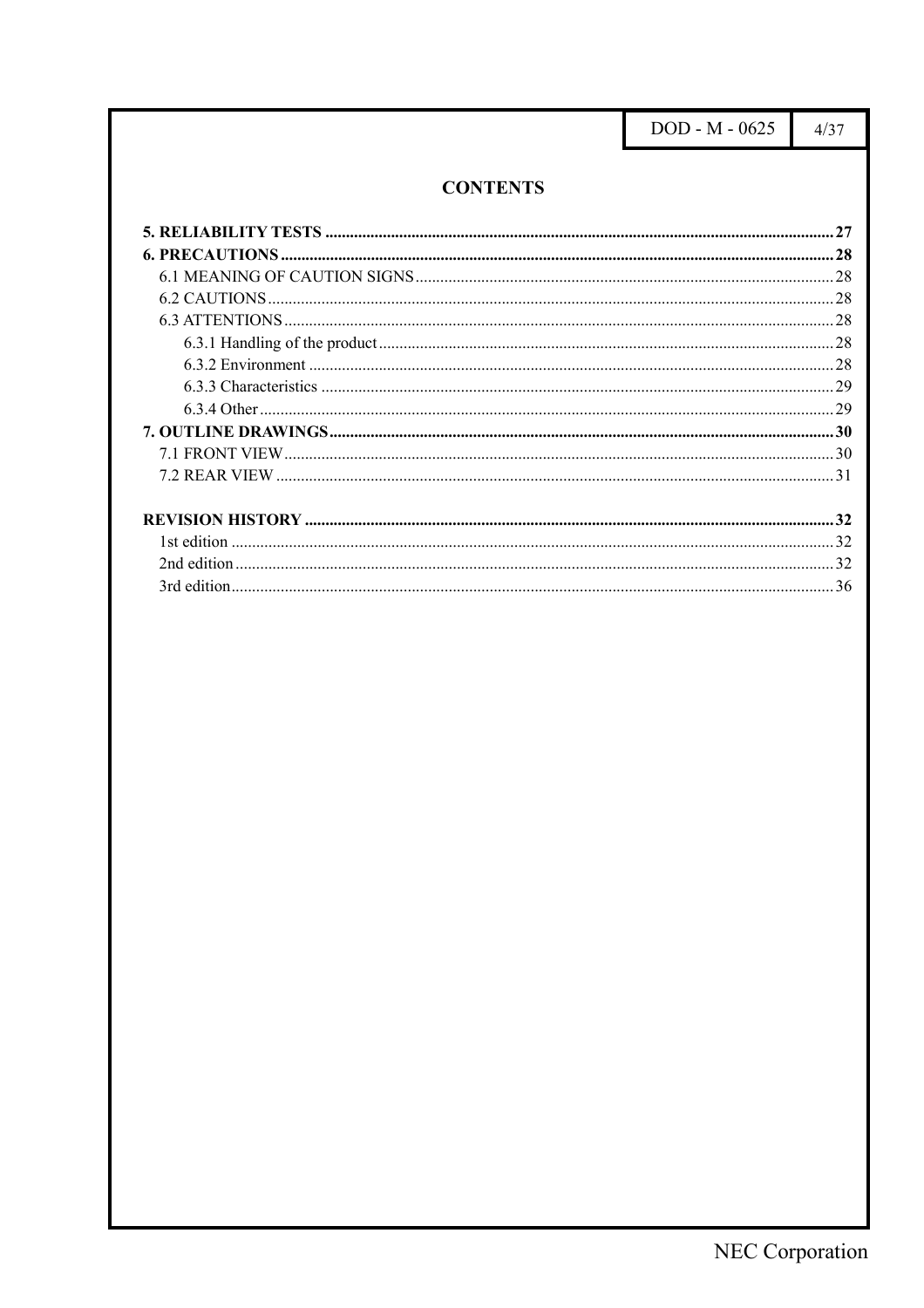#### <span id="page-4-0"></span>**1. OUTLINE**

#### 1.1 STRUCTURE AND PRINCIPLE

NL3224BC35-20 module is composed of the amorphous silicon thin film transistor liquid crystal display (a-Si TFT LCD) panel structure with driver LSIs for driving the TFT (Thin Film Transistor) array and a backlight unit.

The a-Si TFT LCD panel structure is injected liquid crystal material into a narrow gap between the TFT array glass substrate and a color-filter glass substrate.

Color (Red, Green, Blue) data signals from a host system (e.g. PC, signal generator, etc.) are modulated into best form for active matrix system by a signal processing board, and sent to the driver LSIs which drive the individual TFT arrays.

The TFT array as an electro-optical switch regulates the amount of transmitted light from the backlight assembly, when it is controlled by data signals. Color images are created by regulating the amount of transmitted light through the TFT array of red, green and blue dots.

#### 1.2 APPLICATIONS

- Industrial PC
- Display terminal for control system
- POS (Point of sale) terminal

#### 1.3 FEATURES

- High luminance
- High color gamut
- Wide viewing angle
- Low reflection
- 6-bit digital RGB signals
- Reversible-scan direction
- Pixel selector
- Edge light type
- Replaceable lamp for backlight unit (Inverter less)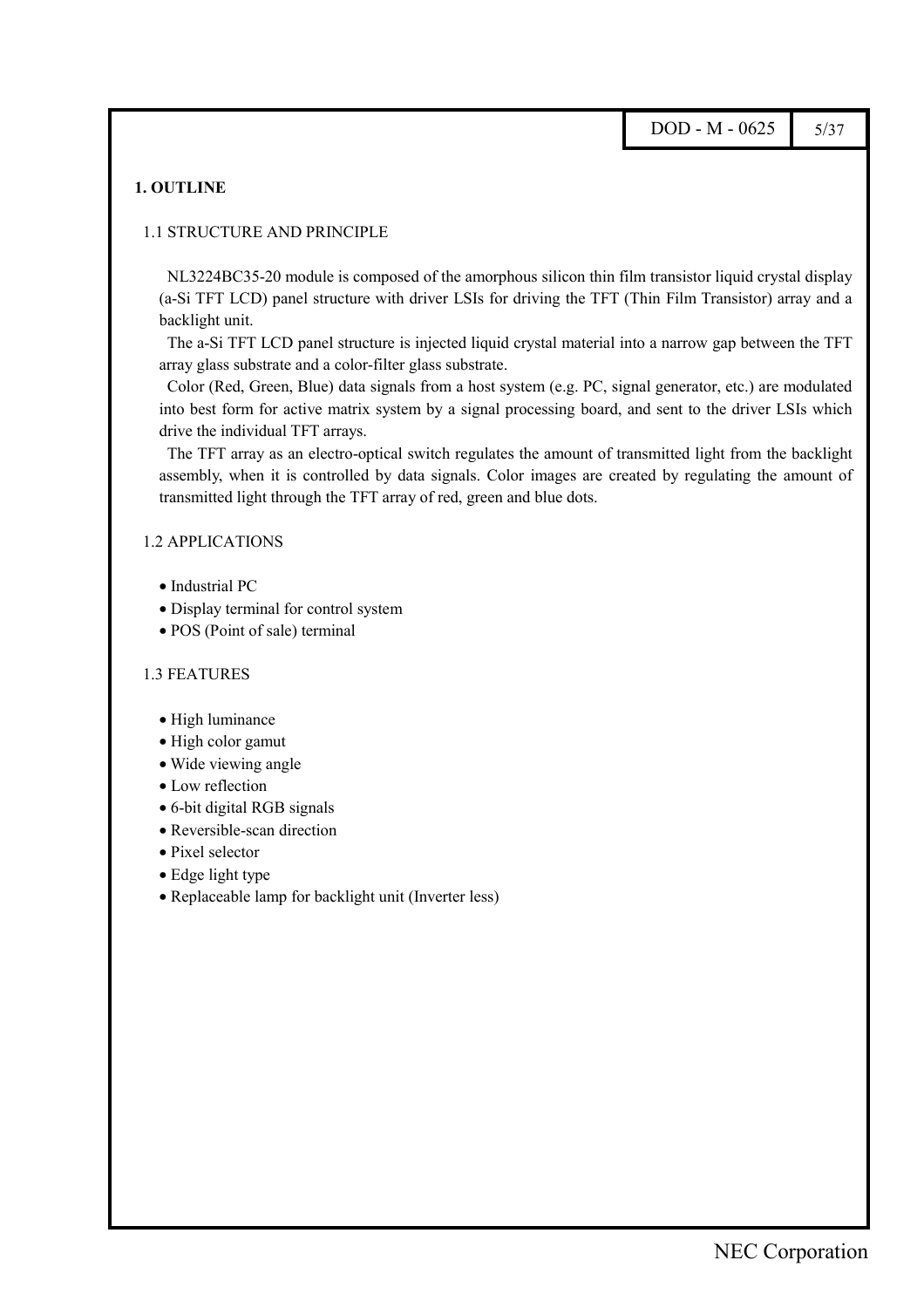<span id="page-5-0"></span>DOD - M - 0625 6/37 **2. GENERAL SPECIFICATIONS Display area** 111.4 (W)  $\times$  83.5 (H) mm (typ.) *Diagonal size of display* 13.9 cm (5.5 inches) *Drive system* a-Si TFT active matrix **Display color** 262,144 colors *At QVGA display mode*  $320$  (H)  $\times$  240 (V) pixels *Pixel At VGA display mode* 640 (H)  $\times$  480 (V) pixels *Pixel arrangement* RGB (Red dot, Green dot, Blue dot) vertical stripe *Dot pitch* 0.1160 (W)  $\times$  0.3480 (H) mm *Pixel pitch* 0.3480 (W)  $\times$  0.3480 (H) mm *Module size* 134.0 (W) × 104.5 (H) × 12.5 (D) mm (typ.) *Weight* 215 g (typ.) *Contrast ratio* 300:1 (typ.) *Viewing angle At the contrast ratio 10:1* • Horizontal: Left side 65° (typ.), Right side 65° (typ.) • Vertical: Up side 65° (typ.), Down side 40° (typ.) *Designed viewing direction At DPSH: normal scan and DPSV: normal scan* • Viewing direction without image reversal: up side (12 o'clock) • Viewing direction with contrast peak: down side  $5^{\circ}$  to  $10^{\circ}$  (6 o'clock) • Viewing angle with optimum grayscale  $(\gamma=2.2)$ : normal axis *Polarizer surface* Antiglare treatment *Polarizer pencil-hardness* 3H (min.) [by JIS K5400] *Color gamut At LCD panel center* 50 % (typ.) [against NTSC color space] *Response time* 3 ms (typ.) *Luminance At 5.0mArms / lamp*  $400 \text{ cd/m}^2$  (typ.) **Signal system** 6-bit digital signals for data of RGB colors, Dot clock (CLK), Data enable (DE), Horizontal synchronous signal (Hsync), Vertical synchronous signal (Vsync) **Supply voltage** LCD panel signal processing board: 3.3V or 5.0V *Backlight* Edge light type: 2 cold cathode fluorescent lamps Replaceable parts • Lamps for backlight unit: Type No. 55LHS11 Recommended inverter (Option) • Inverter: Type No. 55PW131 *Power consumption At maximum luminance and checkered flag pattern* 4.1 W (typ.)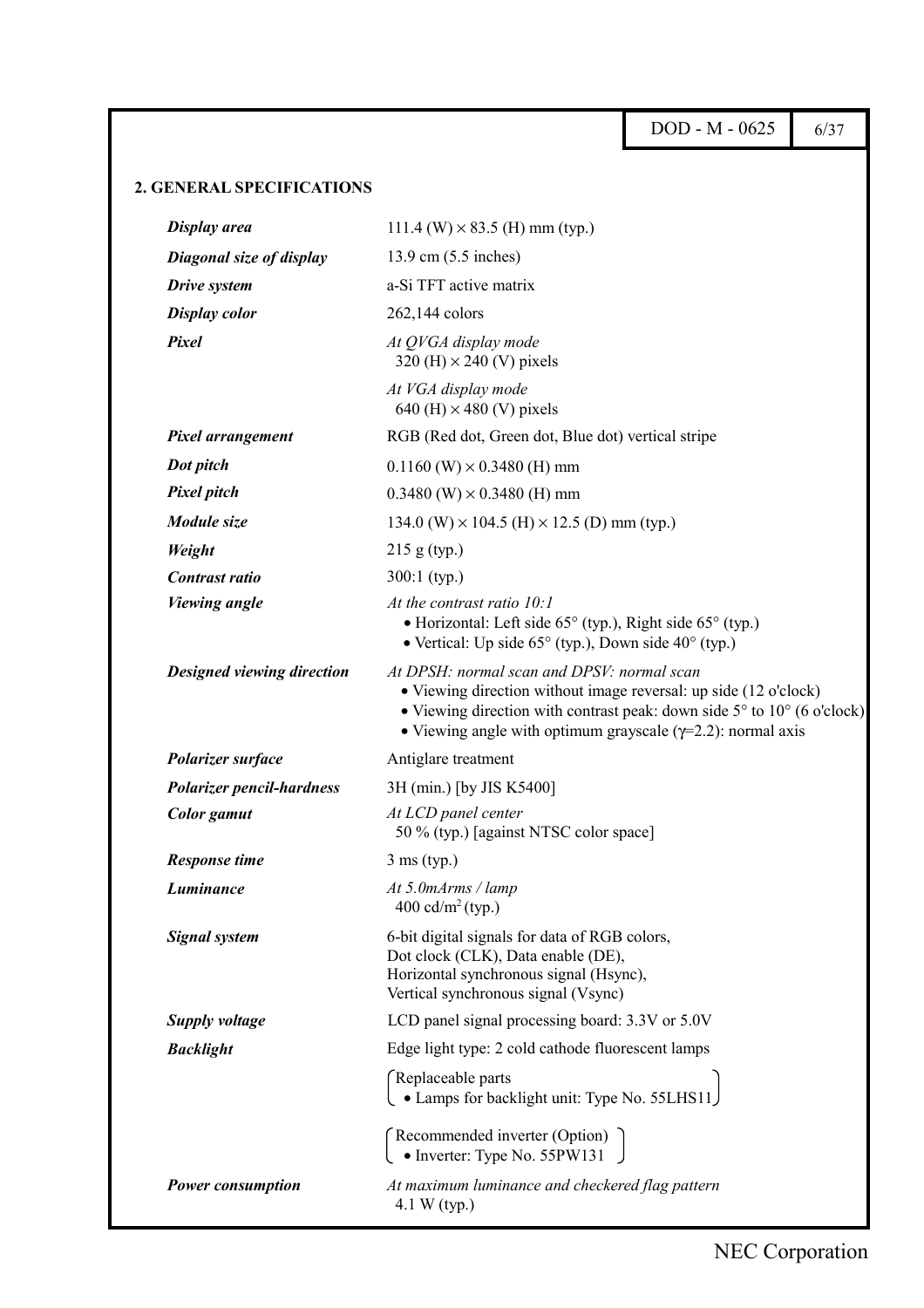<span id="page-6-0"></span>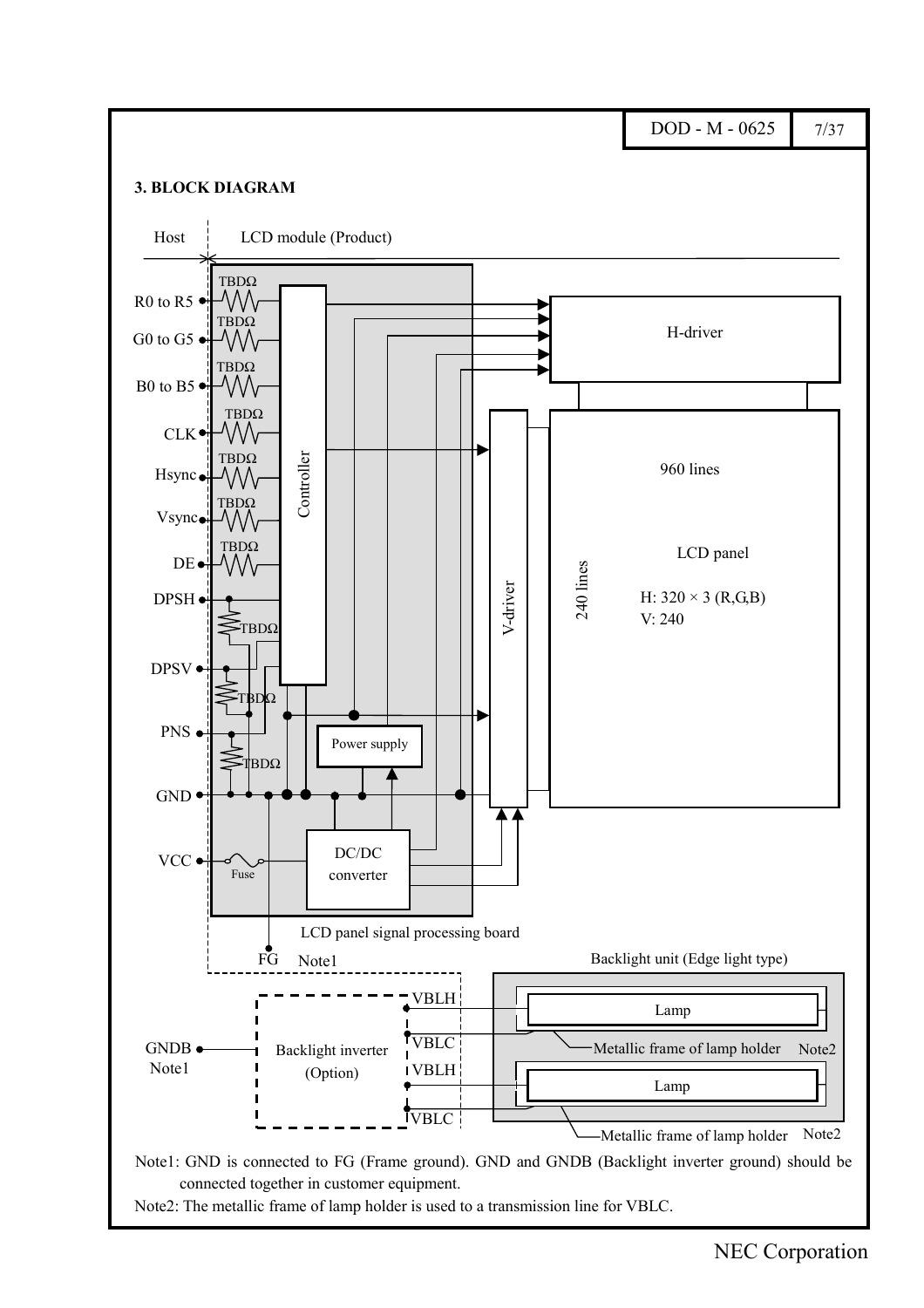DOD - M - 0625  $8/37$ 

3

#### <span id="page-7-0"></span>**4. DETAILED SPECIFICATIONS**

#### 4.1 MECHANICAL SPECIFICATIONS

| Parameter    | Specification                                                            |       | Unit |
|--------------|--------------------------------------------------------------------------|-------|------|
| Module size  | $134.0 \pm 0.5$ (W) $\times 104.5 \pm 0.5$ (H) $\times 12.5 \pm 0.5$ (D) | Note1 | mm   |
| Display area | $111.4 \pm 0.5$ (W) $\times$ 83.5 $\pm$ 0.5 (H)                          | Note1 | mm   |
| Weight       | $215$ (typ.), 220 (max.)                                                 |       | g    |

#### Note1: See "**7.OUTLINE DRAWINGS**".

#### 4.2 ABSOLUTE MAXIMUM RATINGS

|                       | Parameter                  |                                   | Symbol         | Rating               | Unit                       | Remarks                    |
|-----------------------|----------------------------|-----------------------------------|----------------|----------------------|----------------------------|----------------------------|
| Supply voltage        |                            | LCD panel signal board and driver | <b>VCC</b>     | $-0.3$ to $+6.5$     | V                          |                            |
|                       | LCD panel                  | Display signals<br>Note1          | <b>VD</b>      | $-0.3$ to VCC $+0.3$ | V                          |                            |
|                       | signal board               | Function signals<br>Note2         | <b>VF</b>      | $-0.3$ to VCC $+0.3$ | V                          | $Ta = 25^{\circ}C$         |
| Input voltage         |                            | High voltage side (Hot)<br>Note3  | <b>VBLH</b>    | 1,500                | <b>Vrms</b>                |                            |
|                       | Lamp                       | Low voltage side (Cold)<br>Note4  | <b>VBLC</b>    | 42.4                 | <b>Vrms</b>                |                            |
|                       | Storage temperature        |                                   | <b>Tst</b>     | $-30$ to $+80$       | $\rm ^{\circ}C$            |                            |
| Operating temperature |                            | TopF                              | $-10$ to $+70$ | $\rm ^{\circ}C$      |                            |                            |
|                       |                            | Rear surface                      | TopR           | <b>TBD</b>           | $\rm ^{\circ}C$            |                            |
|                       |                            |                                   |                | $\leq$ 95            | $\frac{0}{0}$              | Ta $\leq 40^{\circ}$ C     |
|                       |                            |                                   |                | $\leq 85$            | $\frac{0}{0}$              | $40 < Ta \leq 50^{\circ}C$ |
|                       | Relative humidity          |                                   | <b>RH</b>      | $\leq 70$            | $\frac{0}{0}$              | $50 < Ta \leq 55^{\circ}C$ |
|                       | Note <sub>5</sub>          |                                   |                | $\leq 60$            | $\frac{0}{0}$              | $55 < Ta \leq 60^{\circ}C$ |
|                       |                            |                                   | $\leq 50$      | $\frac{0}{0}$        | $60 < Ta \leq 65^{\circ}C$ |                            |
|                       |                            |                                   |                | $\leq 42$            | $\frac{0}{0}$              | $65 < Ta \leq 70^{\circ}C$ |
|                       | Absolute humidity<br>Note5 |                                   | $\blacksquare$ | $\leq 78$<br>Note6   | $g/m^3$                    | $Ta > 70^{\circ}C$         |

Note1: Display signals are CLK, Hsync, Vsync, DE and DATA (R0 to R5, G0 to G5, B0 to B5). Note2: Function signals are DPSH, DPSV and PNS.

Note3: "VBLH" is the voltage value between low voltage terminal (Cold) and high voltage terminal (Hot). Note4: "VBLC" is the voltage value between frame ground (FG) and low voltage terminal (Cold). Note5: No condensation

Note6: Ta =  $70^{\circ}$ C, RH =  $42\%$ 

NEC Corporation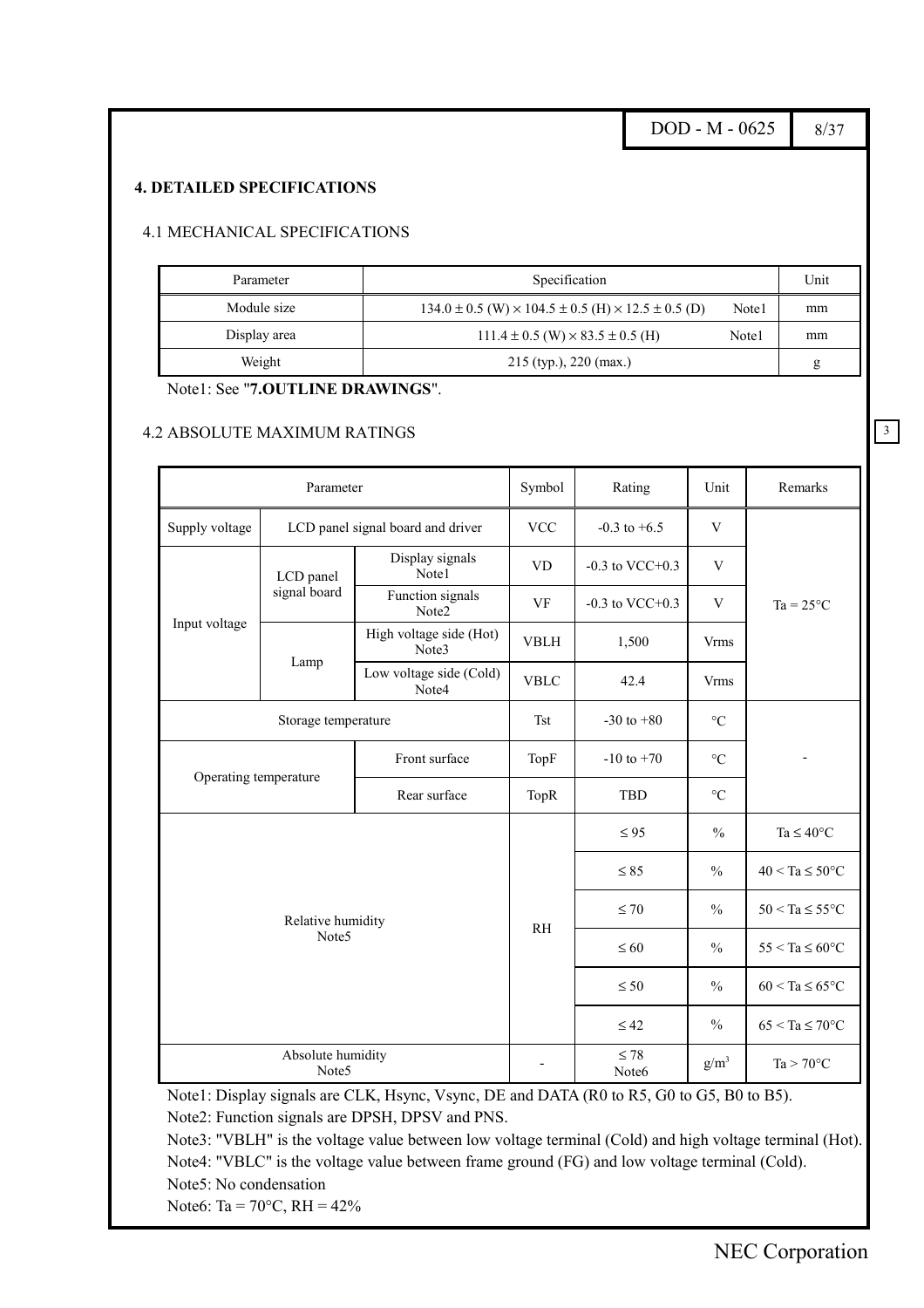DOD - M - 0625  $9/37$ 

3

#### <span id="page-8-0"></span>4.3 ELECTRICAL CHARACTERISTICS

|                              |      |             |           |              |           |      | $(Ta = 25^{\circ}C)$ |
|------------------------------|------|-------------|-----------|--------------|-----------|------|----------------------|
| Parameter                    |      | Symbol      | Min.      | Typ.         | Max.      | Unit | Remarks              |
| Supply voltage               |      | <b>VCC</b>  | 3.0       | 3.3          | 3.6       | V    | for 3V system        |
|                              |      |             | 4.7       | 5.0          | 5.3       | V    | for 5V system        |
|                              |      | ICC         |           | 180<br>Note1 | 250       | mA   | $VCC = 3.3V$         |
| Supply current               |      |             |           | Note1<br>120 | 165       | mA   | $VCC = 5.0V$         |
| Logic input voltage for      | Low  | <b>VDLL</b> | $\Omega$  |              | $0.3$ Vcc | V    |                      |
| display signals              | High | <b>VDLH</b> | $0.7$ Vcc |              | Vcc       | V    |                      |
| Input voltage for DPSH or    | Low  | <b>VFDL</b> | $\Omega$  |              | $0.3$ Vcc | V    | <b>CMOS</b> level    |
| DPSV signals                 | High | VFDH        | $0.7$ Vcc |              | Vcc       | V    |                      |
|                              | Low  | <b>VFPL</b> | $\theta$  |              | $0.3$ Vcc | V    |                      |
| Input voltage for PNS signal | High | <b>VFPH</b> | $0.7$ Vcc |              | Vcc       | V    |                      |

4.3.1 Driving for LCD panel signal processing board

Note1: Checkered flag pattern [by EIAJ ED-2522]

#### 4.3.2 Working for backlight lamp

| Parameter             | Symbol | Ta             | Min.                     | Typ.                     | Max.                     | Unit  | Remarks      |
|-----------------------|--------|----------------|--------------------------|--------------------------|--------------------------|-------|--------------|
| Starting voltage      | VS     | $0^{\circ}C$   | 720                      | ۰                        |                          | Vrms  | Note1        |
|                       |        | $25^{\circ}$ C | 570                      | $\overline{\phantom{0}}$ | $\overline{\phantom{0}}$ | Vrms  |              |
| Supply voltage        | VBLH   | $25^{\circ}$ C | $\overline{\phantom{a}}$ | 350                      |                          | Vrms  | Note1, Note2 |
| Supply current        | IBL    | $25^{\circ}$ C | 3.0                      | 5.0                      | 5.5                      | mArms | Note2        |
| Oscillation frequency | FO     | $25^{\circ}$ C | 40                       | 45                       | 50                       | kHz   | Note3        |

Note1: The supply voltage cycle between lamps should be kept on a same phase. Also "VS" and "VBLH" are the voltage value between low voltage side (Cold) and high voltage side (Hot).

Note2: The asymmetric ratio of working waveform for lamps (Supply voltage peak ratio, supply current peak ratio and waveform space ratio) should be less than 5 % (See the following figure.). If the waveform is asymmetric, DC (Direct current) element apply into the lamp. In this case, a lamp lifetime may be shortened, because a distribution of a lamp enclosure substance inclines toward one side between low voltage terminal (Cold terminal) and high voltage terminal (Hot terminal).



Pa: Supply voltage/current peak for positive, Pb: Supply voltage/current peak for negative Sa: Waveform space for positive part, Sb: Waveform space for negative part

Note3: In case "FO" is not the recommended value, beat noise may display on the screen, because of interference between "FO" and "1/th". Recommended value of "FO" is as following.

$$
FO = \frac{1}{4} \times \frac{1}{th} \times (2n-1)
$$

th: Horizontal synchronous cycle (See "4.9.4 Timing characteristics".) n: Natural number  $(1, 2, 3 \dots \dots)$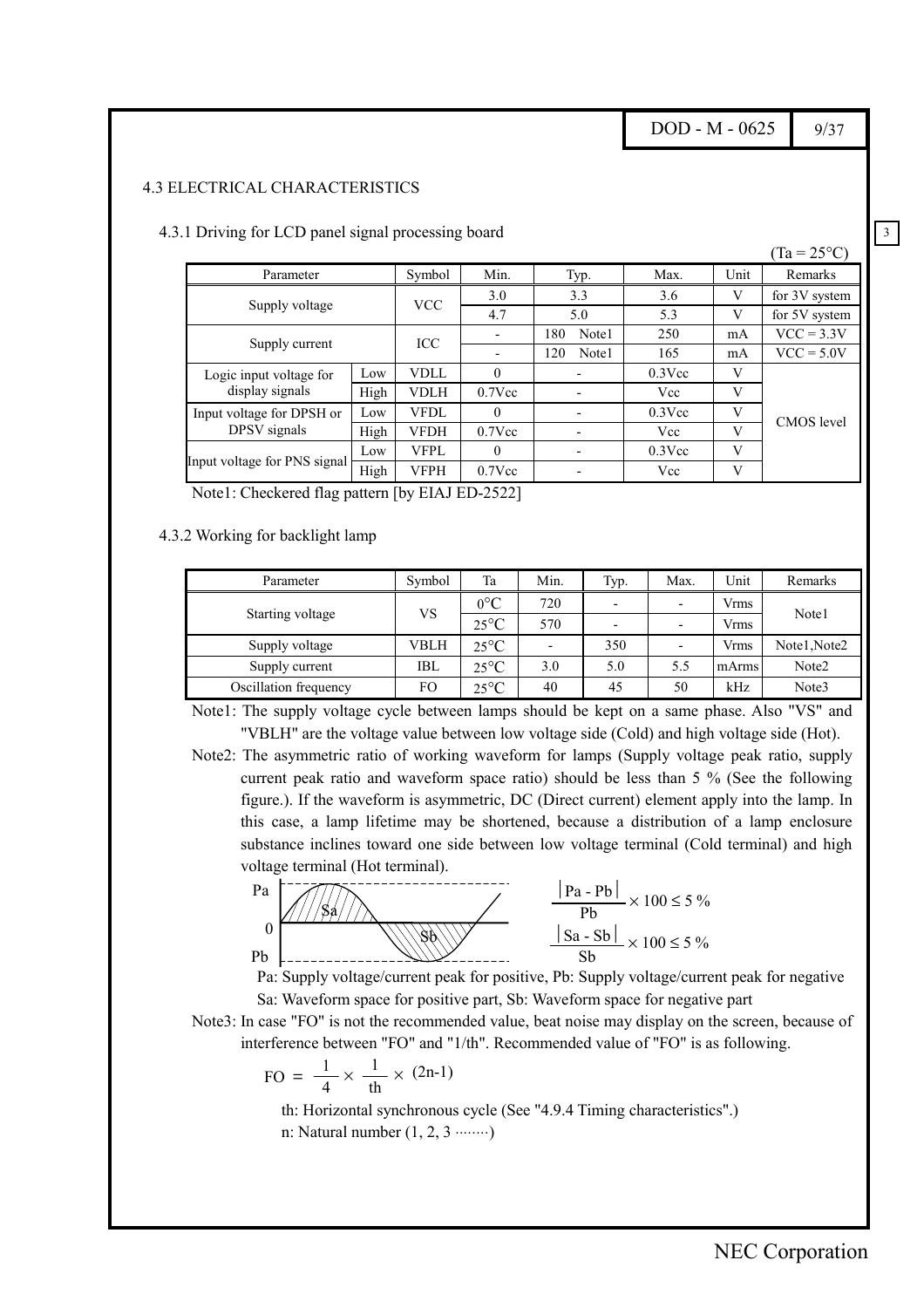DOD - M - 0625 10/37

3

#### <span id="page-9-0"></span>4.3.3 Supply voltage ripple

This product works, even if the ripple voltage levels are beyond the permissible values as following the table, but there might be noise on the display image.

| Parameter | Supply voltage | Ripple voltage<br>Note1<br>(Measure at input terminal of power supply) | Unit    |
|-----------|----------------|------------------------------------------------------------------------|---------|
|           | 3.3V           | $\leq 100$                                                             | $mVp-p$ |
| VCC       | 5.0 V          | $\leq$ TBD                                                             | $mVp-p$ |

Note1: The permissible ripple voltage includes spike noise.

#### 4.3.4 Fuses

|             |            | Fuse           |        | Unit |                          |  |
|-------------|------------|----------------|--------|------|--------------------------|--|
| Fusing line | Type       | Supplier       | Rating |      | Remark                   |  |
| VCC         | $ICP-S1.8$ | ROHM Co., Ltd. | 4.0    | A    | Notel, Note2             |  |
|             |            |                | 50     | V    | $\overline{\phantom{0}}$ |  |

Note1: This current rating is a fusing current.

Note2: The power capacity should be more than the fusing current rating. If the power capacity is less than the criteria value, the fuse may not blow, and then nasty smell, smoking and so on may occur.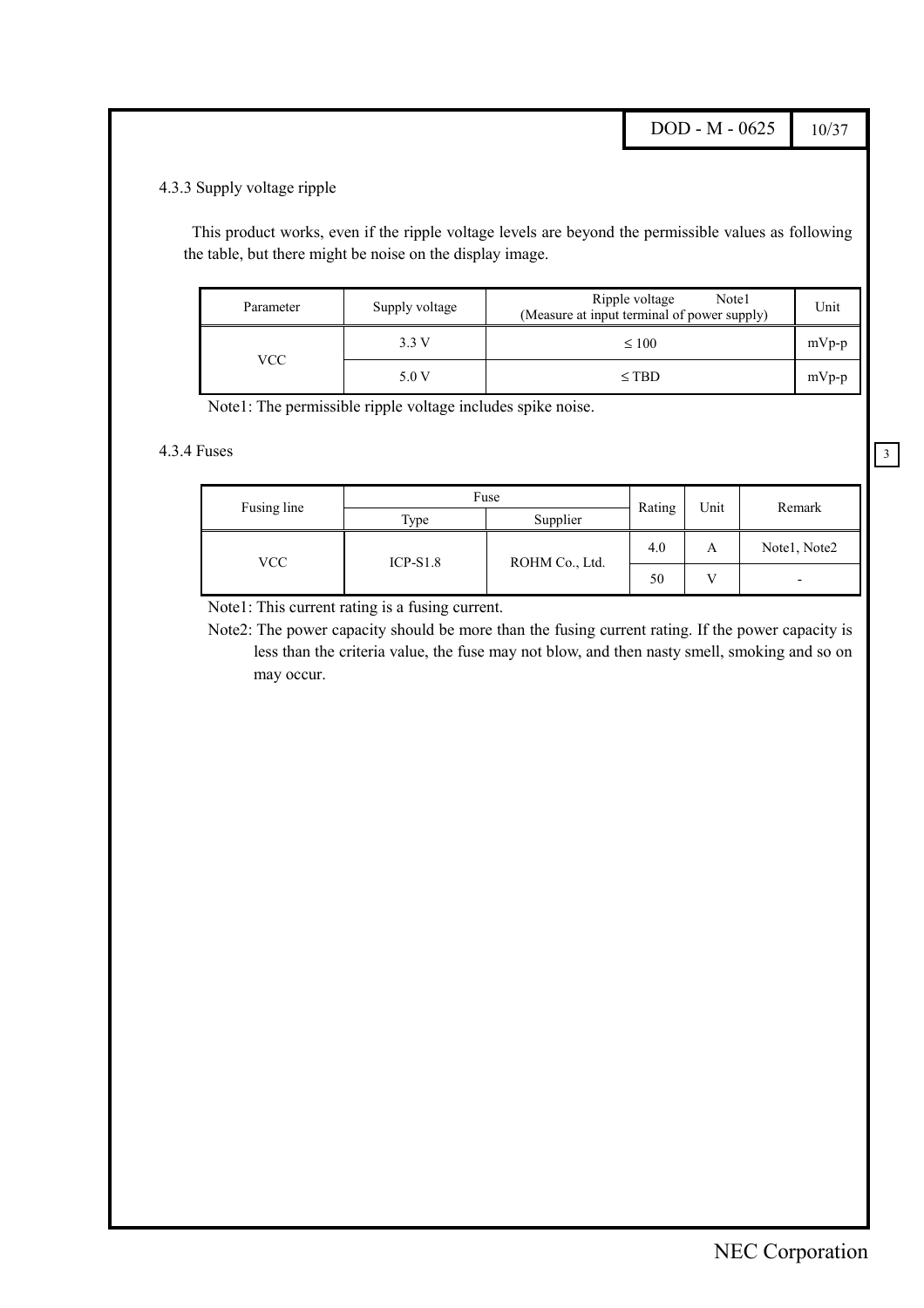#### <span id="page-10-0"></span>4.4 SUPPLY VOLTAGE SEQUENCE

4.4.1 Sequence for LCD panel signal processing board



- Note1: In terms of voltage variation (voltage drop) while VCC rising edge is below 3.0V in "VCC  $= 3.3V''$  or 4.7V in "VCC = 5.0V", a protection circuit may work, and then this product may not work.
- Note2: Display (CLK, Hsync, Vsync, DE, R0 to R5, G0 to G5, B0 to B5) and function (DPSH, DPSV, PNS) signals must be Low or High-impedance, exclude the VALID period (See above sequence diagram), in order to avoid that internal circuits is damaged.

If some of display and function signals of this product are cut while this product is working, even if the signal input to it once again, it might not work normally. If customer stops the display and function signals, they should be cut VCC.

4.4.2 Sequence for backlight inverter (Option)





Note2: The backlight inverter voltage (VDDB) should be inputted within the valid period of display and function signals, in order to avoid unstable data display.

 $DOD - M - 0625$  11/37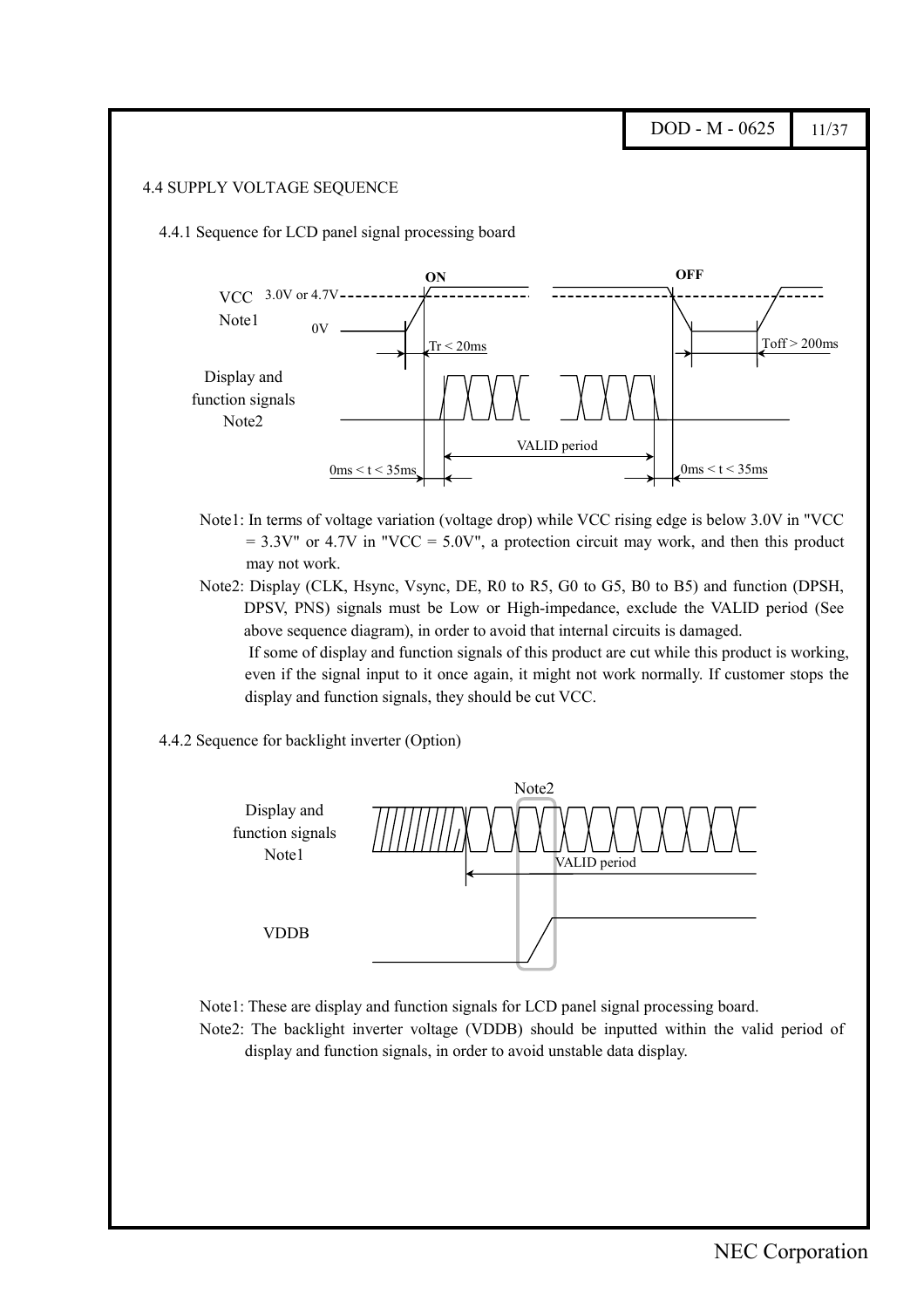<span id="page-11-0"></span>

|                 |                      |                                                                        | DOD - M - 0625                                | 12/37 |
|-----------------|----------------------|------------------------------------------------------------------------|-----------------------------------------------|-------|
|                 |                      | 4.5 CONNECTIONS AND FUNCTIONS FOR INTERFACE PINS                       |                                               |       |
|                 |                      |                                                                        |                                               |       |
|                 |                      | 4.5.1 LCD panel signal processing board                                |                                               |       |
|                 |                      |                                                                        |                                               |       |
|                 |                      |                                                                        |                                               |       |
|                 |                      | CN1 socket (LCD module side): 08-6210-033-340-800 (Kyocera Elco Corp.) |                                               |       |
|                 |                      | Adaptable plug: Flexible cable                                         |                                               |       |
| Pin No.         | Symbol               | Signal                                                                 | Remarks                                       |       |
| $\mathbf{1}$    | <b>GND</b>           | Ground                                                                 |                                               |       |
| $\overline{c}$  | CLK                  | Dot clock                                                              |                                               |       |
| 3               | Hsync                | Horizontal synchronous                                                 |                                               |       |
| $\overline{4}$  | Vsync                | Vertical synchronous                                                   |                                               |       |
| 5               | <b>GND</b>           | Ground                                                                 |                                               |       |
| 6               | R <sub>0</sub>       | Red data (LSB)                                                         | Least significant bit                         |       |
| $\overline{7}$  | R1                   | Red data                                                               |                                               |       |
| 8               | R <sub>2</sub>       | Red data                                                               |                                               |       |
| 9               | R <sub>3</sub>       | Red data                                                               |                                               |       |
| 10              | R <sub>4</sub>       | Red data                                                               |                                               |       |
| 11              | R <sub>5</sub>       | Red data (MSB)                                                         | Most significant bit                          |       |
| $\overline{12}$ | GND                  | Ground                                                                 |                                               |       |
| 13              | G <sub>0</sub>       | Green data (LSB)                                                       | Least significant bit                         |       |
| 14              | G1                   | Green data                                                             |                                               |       |
| 15              | G2                   | Green data                                                             |                                               |       |
| 16              | G <sub>3</sub>       | Green data                                                             |                                               |       |
| 17              | G <sub>4</sub>       | Green data                                                             |                                               |       |
| 18              | G <sub>5</sub>       | Green data (MSB)                                                       | Most significant bit                          |       |
| $\overline{19}$ | <b>GND</b>           | Ground                                                                 | Least significant bit                         |       |
| 20<br>21        | B <sub>0</sub><br>B1 | Blue data (LSB)<br>Blue data                                           |                                               |       |
| $\overline{22}$ | B2                   | Blue data                                                              |                                               |       |
| 23              | B <sub>3</sub>       | Blue data                                                              |                                               |       |
| 24              | <b>B4</b>            | Blue data                                                              |                                               |       |
| $\overline{25}$ | B <sub>5</sub>       | Blue data (MSB)                                                        | Most significant bit                          |       |
| $\overline{26}$ | <b>GND</b>           | Ground                                                                 |                                               |       |
| $\overline{27}$ | DE                   | Select of DE / Fixed mode                                              | DE mode: Data enable signal, Fixed mode: Open |       |
| 28              | <b>VCC</b>           | Power supply                                                           |                                               |       |
| 29              | <b>VCC</b>           | Power supply                                                           |                                               |       |
| 30              | <b>DPSH</b>          | Select of scan direction (Horizontal)                                  | Normal scan: Low or Open, Reverse scan: High  |       |
| $\overline{31}$ | <b>DPSV</b>          | Select of scan direction (Vertical)                                    | Note1                                         |       |
|                 |                      |                                                                        |                                               |       |
| $\overline{32}$ | <b>PNS</b>           | Select of pixel number                                                 | QVGA mode: High, VGA mode: Low or Open        | Note1 |

Note1: See "4.8 SCANNING DIRECTIONS".

CN1: Figure of socket

 $1 \quad 2 \quad 3 \quad -- -- -31 \quad 32 \quad 33$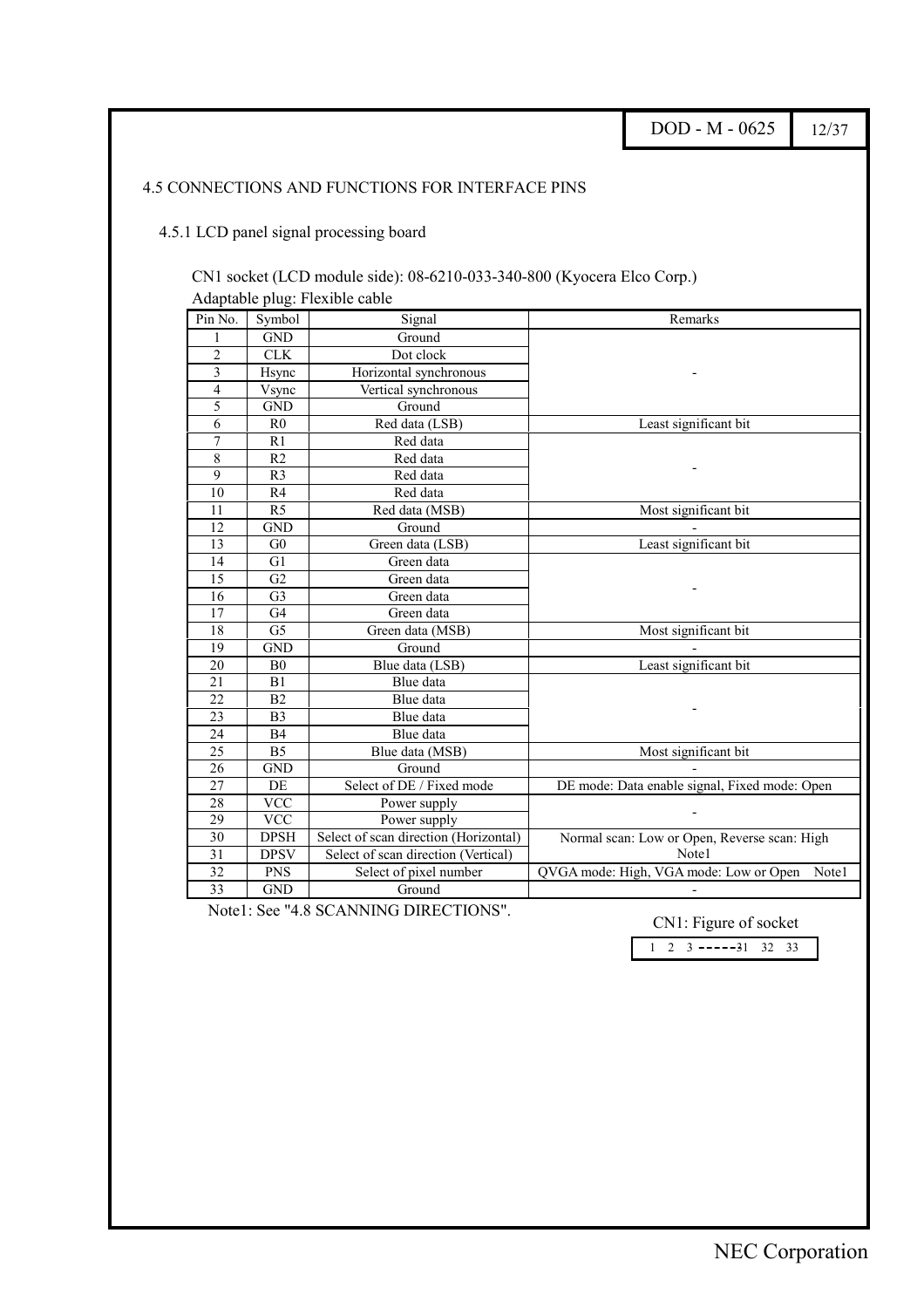<span id="page-12-0"></span>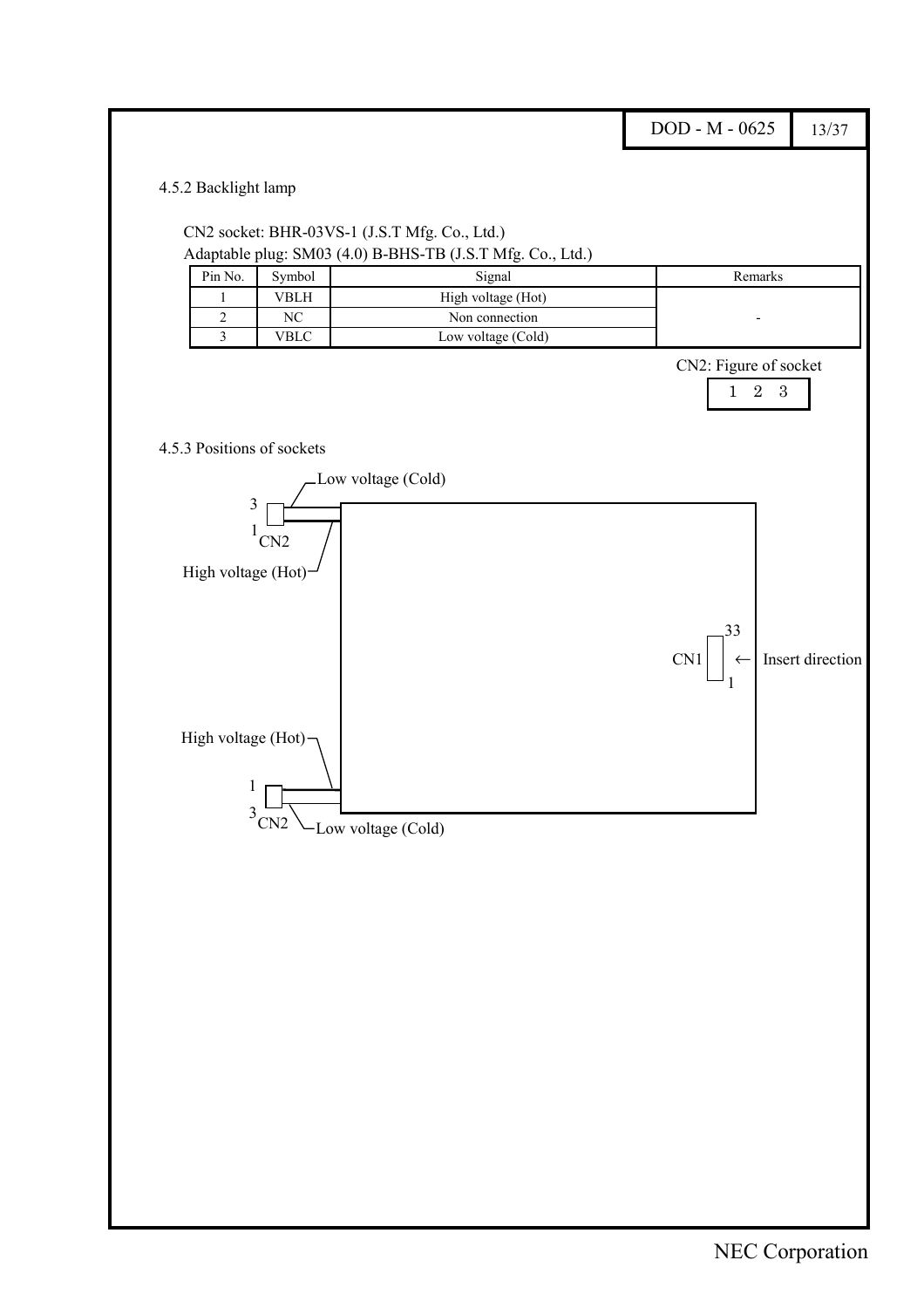DOD - M - 0625 14/37

#### <span id="page-13-0"></span>4.6 DISPLAY COLORS AND INPUT DATA SIGNALS

This product can display in equivalent to 262,144 colors in 64 scale. Also the relation between display colors and input data signals is as the following table.

| Data signal (0: Low level, 1: High level)<br>Display colors<br>G <sub>5</sub><br>R <sub>5</sub><br>R <sub>2</sub><br>G <sub>2</sub><br>R <sub>3</sub><br>R <sub>1</sub><br>R <sub>0</sub><br>G <sub>3</sub><br>G <sub>1</sub><br>$G0$ B 5 B 4<br><b>B3</b><br>B <sub>2</sub><br>R <sub>4</sub><br>G <sub>4</sub><br>B <sub>1</sub><br>B <sub>0</sub><br><b>Black</b><br>$\boldsymbol{0}$<br>$\mathbf{0}$<br>$\mathbf{0}$<br>$\boldsymbol{0}$<br>$\boldsymbol{0}$<br>$\boldsymbol{0}$<br>$\mathbf{0}$<br>$\boldsymbol{0}$<br>$\boldsymbol{0}$<br>$\mathbf{0}$<br>$\mathbf{0}$<br>$\boldsymbol{0}$<br>$\boldsymbol{0}$<br>$\boldsymbol{0}$<br>$\boldsymbol{0}$<br>$\boldsymbol{0}$<br>$\boldsymbol{0}$<br>$\boldsymbol{0}$<br>$\boldsymbol{0}$<br>$\mathbf{0}$<br>$\mathbf{0}$<br>Blue<br>$\mathbf{0}$<br>$\boldsymbol{0}$<br>$\theta$<br>$\boldsymbol{0}$<br>$\boldsymbol{0}$<br>0<br>$\boldsymbol{0}$<br>$\boldsymbol{0}$<br>1<br>1<br>0<br>1<br>1<br>1<br>1<br>$\overline{0}$<br>Red<br>$\mathbf{0}$<br>$\boldsymbol{0}$<br>$\mathbf{0}$<br>$\boldsymbol{0}$<br>$\mathbf{0}$<br>$\boldsymbol{0}$<br>$\boldsymbol{0}$<br>1<br>1<br>1<br>1<br>1<br>1<br>$\theta$<br>$\boldsymbol{0}$<br>$\boldsymbol{0}$<br>$\theta$<br>$\boldsymbol{0}$<br>Magenta<br>$\mathbf{1}$<br>$\mathbf{1}$<br>$\mathbf{1}$<br>$\mathbf{1}$<br>$\mathbf{1}$<br>$\boldsymbol{0}$<br>$\overline{0}$<br>$\boldsymbol{0}$<br>$\boldsymbol{0}$<br>$\mathbf{1}$<br>1<br>$\theta$<br>1<br>1<br>1<br>1<br>1<br>Basic colors<br>$\boldsymbol{0}$<br>Green<br>$\overline{0}$<br>$\boldsymbol{0}$<br>$\boldsymbol{0}$<br>$\mathbf{0}$<br>$\mathbf{0}$<br>$\mathbf{0}$<br>$\boldsymbol{0}$<br>$\mathbf{0}$<br>$\mathbf{0}$<br>$\boldsymbol{0}$<br>1<br>1<br>1<br>$\mathbf{1}$<br>1<br>1<br>$\theta$<br>$\mathbf{0}$<br>$\theta$<br>$\theta$<br>$\mathbf{0}$<br>$\theta$<br>$\mathbf{0}$<br>$\mathbf{1}$<br>$\mathbf{1}$<br>Cyan<br>1<br>1<br>1<br>1<br>$\mathbf{1}$<br>1<br>1<br>1<br>1<br>1<br>$\boldsymbol{0}$<br>Yellow<br>$\overline{0}$<br>$\boldsymbol{0}$<br>$\mathbf{1}$<br>$\mathbf{1}$<br>$\mathbf{1}$<br>$\mathbf{1}$<br>$\mathbf{1}$<br>1<br>$\mathbf{1}$<br>$\mathbf{1}$<br>$\mathbf{1}$<br>$\boldsymbol{0}$<br>$\mathbf{0}$<br>1<br>1<br>1<br>$\theta$<br>White<br>$\mathbf{1}$<br>$\mathbf{1}$<br>$\mathbf{1}$<br>1<br>1<br>$\mathbf{1}$<br>1<br>1<br>1<br>1<br>1<br>$\mathbf{1}$<br>$\mathbf{1}$<br>$\mathbf{1}$<br>1<br>1<br>1<br>1<br>$\mathbf{0}$<br>$\overline{0}$<br>$\mathbf{0}$<br>$\theta$<br>$\theta$<br>$\theta$<br>$\theta$<br>$\mathbf{0}$<br>$\theta$<br>$\theta$<br>$\theta$<br>$\theta$<br>$\theta$<br>$\boldsymbol{0}$<br><b>Black</b><br>$\theta$<br>$\theta$<br>$\theta$<br>$\theta$<br>$\boldsymbol{0}$<br>$\mathbf{0}$<br>$\mathbf{0}$<br>$\boldsymbol{0}$<br>$\mathbf{0}$<br>$\mathbf{0}$<br>$\mathbf{1}$<br>$\mathbf{0}$<br>$\mathbf{0}$<br>$\boldsymbol{0}$<br>$\overline{0}$<br>$\mathbf{0}$<br>$\mathbf{0}$<br>$\mathbf{0}$<br>$\mathbf{0}$<br>$\mathbf{0}$<br>$\boldsymbol{0}$<br>$\boldsymbol{0}$<br>$\boldsymbol{0}$<br>$\overline{0}$<br>$\overline{0}$<br>$\boldsymbol{0}$<br>$\mathbf{0}$<br>$\boldsymbol{0}$<br>$\boldsymbol{0}$<br>$\overline{0}$<br>$\mathbf{0}$<br>$\boldsymbol{0}$<br>$\overline{0}$<br>$\boldsymbol{0}$<br>$\mathbf{0}$<br>dark<br>$\mathbf{0}$<br>$\mathbf{0}$<br>$\mathbf{1}$<br>$\mathbf{0}$<br>$\mathbf{0}$<br>↑<br>Red scale<br>J<br>bright<br>$\boldsymbol{0}$<br>$\mathbf{1}$<br>$\boldsymbol{0}$<br>$\boldsymbol{0}$<br>$\boldsymbol{0}$<br>$\boldsymbol{0}$<br>$\boldsymbol{0}$<br>$\boldsymbol{0}$<br>1<br>$\boldsymbol{0}$<br>0<br>$\boldsymbol{0}$<br>$\boldsymbol{0}$<br>$\boldsymbol{0}$<br>$\boldsymbol{0}$<br>1<br>1<br>1<br>$\mathbf{1}$<br>$\mathbf{0}$<br>$\mathbf{0}$<br>$\mathbf{0}$<br>$\mathbf{0}$<br>$\mathbf{1}$<br>$\mathbf{1}$<br>$\theta$<br>$\mathbf{0}$<br>$\boldsymbol{0}$<br>$\mathbf{0}$<br>$\mathbf{0}$<br>$\mathbf{0}$<br>$\theta$<br>1<br>1<br>$\boldsymbol{0}$<br>$\theta$<br>Red<br>$\mathbf{1}$<br>$\mathbf{1}$<br>$\boldsymbol{0}$<br>$\boldsymbol{0}$<br>$\boldsymbol{0}$<br>1<br>1<br>$\mathbf{1}$<br>$\boldsymbol{0}$<br>0<br>0<br>0<br>$\boldsymbol{0}$<br>$\theta$<br>$\boldsymbol{0}$<br>$\boldsymbol{0}$<br>$\boldsymbol{0}$<br>1<br>$\overline{0}$<br>$\mathbf{0}$<br>$\mathbf{0}$<br>$\mathbf{0}$<br>$\mathbf{0}$<br>$\mathbf{0}$<br>$\boldsymbol{0}$<br>$\overline{0}$<br>$\boldsymbol{0}$<br>$\boldsymbol{0}$<br>$\boldsymbol{0}$<br>$\mathbf{0}$<br>$\boldsymbol{0}$<br>$\overline{0}$<br>$\mathbf{0}$<br>$\boldsymbol{0}$<br>$\boldsymbol{0}$<br>$\boldsymbol{0}$<br><b>Black</b><br>$\mathbf{0}$<br>$\boldsymbol{0}$<br>$\mathbf{0}$<br>$\mathbf{0}$<br>$\boldsymbol{0}$<br>$\boldsymbol{0}$<br>$\mathbf{0}$<br>$\mathbf{0}$<br>$\mathbf{0}$<br>$\boldsymbol{0}$<br>$\overline{0}$<br>$\boldsymbol{0}$<br>$\mathbf{0}$<br>$\boldsymbol{0}$<br>$\mathbf{0}$<br>$\mathbf{0}$<br>1<br>$\boldsymbol{0}$<br>$\overline{0}$<br>$\overline{0}$<br>$\mathbf{0}$<br>$\mathbf{0}$<br>$\mathbf{0}$<br>$\mathbf{0}$<br>$\overline{0}$<br>$\mathbf{0}$<br>$\mathbf{0}$<br>$\mathbf{0}$<br>$\mathbf{0}$<br>$\overline{0}$<br>$\boldsymbol{0}$<br>$\overline{0}$<br>$\mathbf{1}$<br>$\Omega$<br>dark<br>$\theta$<br>$\theta$<br>↑<br>Green scale<br>↓<br>bright<br>$\boldsymbol{0}$<br>$\boldsymbol{0}$<br>$\boldsymbol{0}$<br>$\boldsymbol{0}$<br>$\boldsymbol{0}$<br>$\theta$<br>$\boldsymbol{0}$<br>$\boldsymbol{0}$<br>0<br>$\boldsymbol{0}$<br>1<br>1<br>$\boldsymbol{0}$<br>$\boldsymbol{0}$<br>$\boldsymbol{0}$<br>1<br>1<br>$\boldsymbol{0}$<br>$\mathbf{0}$<br>$\theta$<br>$\theta$<br>$\mathbf{1}$<br>$\theta$<br>$\theta$<br>$\theta$<br>$\theta$<br>$\theta$<br>$\theta$<br>1<br>1<br>1<br>$\theta$<br>$\theta$<br>$\theta$<br>1<br>Green<br>$\boldsymbol{0}$<br>$\boldsymbol{0}$<br>$\boldsymbol{0}$<br>$\boldsymbol{0}$<br>$\boldsymbol{0}$<br>$\boldsymbol{0}$<br>$\boldsymbol{0}$<br>$\boldsymbol{0}$<br>1<br>1<br>1<br>1<br>$\mathbf{1}$<br>$\boldsymbol{0}$<br>$\boldsymbol{0}$<br>$\boldsymbol{0}$<br>$\boldsymbol{0}$<br>1<br>$\overline{0}$<br>$\mathbf{0}$<br>$\overline{0}$<br>$\overline{0}$<br>$\mathbf{0}$<br>$\mathbf{0}$<br>$\overline{0}$<br>$\mathbf{0}$<br>$\theta$<br>$\boldsymbol{0}$<br>$\mathbf{0}$<br>$\mathbf{0}$<br>$\mathbf{0}$<br>$\theta$<br>$\boldsymbol{0}$<br>$\boldsymbol{0}$<br>$\theta$<br>$\mathbf{0}$<br><b>Black</b><br>$\boldsymbol{0}$<br>$\mathbf{0}$<br>$\mathbf{0}$<br>$\mathbf{0}$<br>$\boldsymbol{0}$<br>$\boldsymbol{0}$<br>$\boldsymbol{0}$<br>$\mathbf{0}$<br>$\boldsymbol{0}$<br>$\boldsymbol{0}$<br>$\boldsymbol{0}$<br>$\boldsymbol{0}$<br>$\theta$<br>$\boldsymbol{0}$<br>$\theta$<br>$\boldsymbol{0}$<br>$\boldsymbol{0}$<br>1<br>$\overline{0}$<br>$\mathbf{0}$<br>$\mathbf{0}$<br>$\boldsymbol{0}$<br>$\overline{0}$<br>$\overline{0}$<br>$\overline{0}$<br>$\mathbf{0}$<br>$\theta$<br>$\theta$<br>$\theta$<br>dark<br>$\theta$<br>$\mathbf{0}$<br>$\mathbf{0}$<br>$\theta$<br>$\theta$<br>1<br>$\theta$<br>↑<br>Blue scale<br>J<br>bright<br>$\boldsymbol{0}$<br>$\boldsymbol{0}$<br>$\boldsymbol{0}$<br>0<br>0<br>0<br>$\mathbf{0}$<br>$\mathbf{0}$<br>0<br>0<br>0<br>$\overline{0}$<br>1<br>1<br>1<br>$\boldsymbol{0}$<br>1<br>$\overline{0}$<br>$\boldsymbol{0}$<br>$\boldsymbol{0}$<br>$\mathbf{0}$<br>$\mathbf{0}$<br>$\boldsymbol{0}$<br>$\boldsymbol{0}$<br>$\boldsymbol{0}$<br>$\mathbf{0}$<br>$\boldsymbol{0}$<br>$\mathbf{0}$<br>$\boldsymbol{0}$<br>1<br>1<br>1<br>1<br>0<br>$\overline{0}$<br>Blue<br>$\theta$<br>$\theta$<br>$\mathbf{0}$<br>$\overline{0}$<br>$\theta$<br>$\overline{0}$<br>$\overline{0}$<br>$\overline{0}$<br>$\mathbf{0}$<br>$\mathbf{0}$<br>$\theta$<br>1<br>1<br>1<br>1<br>1<br>1 |  |  |  |  |  |  |  |  |  |  |
|------------------------------------------------------------------------------------------------------------------------------------------------------------------------------------------------------------------------------------------------------------------------------------------------------------------------------------------------------------------------------------------------------------------------------------------------------------------------------------------------------------------------------------------------------------------------------------------------------------------------------------------------------------------------------------------------------------------------------------------------------------------------------------------------------------------------------------------------------------------------------------------------------------------------------------------------------------------------------------------------------------------------------------------------------------------------------------------------------------------------------------------------------------------------------------------------------------------------------------------------------------------------------------------------------------------------------------------------------------------------------------------------------------------------------------------------------------------------------------------------------------------------------------------------------------------------------------------------------------------------------------------------------------------------------------------------------------------------------------------------------------------------------------------------------------------------------------------------------------------------------------------------------------------------------------------------------------------------------------------------------------------------------------------------------------------------------------------------------------------------------------------------------------------------------------------------------------------------------------------------------------------------------------------------------------------------------------------------------------------------------------------------------------------------------------------------------------------------------------------------------------------------------------------------------------------------------------------------------------------------------------------------------------------------------------------------------------------------------------------------------------------------------------------------------------------------------------------------------------------------------------------------------------------------------------------------------------------------------------------------------------------------------------------------------------------------------------------------------------------------------------------------------------------------------------------------------------------------------------------------------------------------------------------------------------------------------------------------------------------------------------------------------------------------------------------------------------------------------------------------------------------------------------------------------------------------------------------------------------------------------------------------------------------------------------------------------------------------------------------------------------------------------------------------------------------------------------------------------------------------------------------------------------------------------------------------------------------------------------------------------------------------------------------------------------------------------------------------------------------------------------------------------------------------------------------------------------------------------------------------------------------------------------------------------------------------------------------------------------------------------------------------------------------------------------------------------------------------------------------------------------------------------------------------------------------------------------------------------------------------------------------------------------------------------------------------------------------------------------------------------------------------------------------------------------------------------------------------------------------------------------------------------------------------------------------------------------------------------------------------------------------------------------------------------------------------------------------------------------------------------------------------------------------------------------------------------------------------------------------------------------------------------------------------------------------------------------------------------------------------------------------------------------------------------------------------------------------------------------------------------------------------------------------------------------------------------------------------------------------------------------------------------------------------------------------------------------------------------------------------------------------------------------------------------------------------------------------------------------------------------------------------------------------------------------------------------------------------------------------------------------------------------------------------------------------------------------------------------------------------------------------------------------------------------------------------------------------------------------------------------------------------------------------------------------------------------------------------------------------------------------------------------------------------------------------------------------------------------------------------------------------------------------------------------------------------------------------------------------------------------------------------------------------------------------------------------------------------------------------------------------------------------------------------------------------------------------------------------------------------------------------------------------------------------------------------------------------------------------------------------------------------------------------------------------------------------------------------------------------------------------------------------------------------------------------------------------------------------------------------------------------------------------------------------------------------------------------------------------------------------------------------------------------------------------------------------------------------------------------------------------------------------------------------------------------------------------------------------------------------------------------------------------------|--|--|--|--|--|--|--|--|--|--|
|                                                                                                                                                                                                                                                                                                                                                                                                                                                                                                                                                                                                                                                                                                                                                                                                                                                                                                                                                                                                                                                                                                                                                                                                                                                                                                                                                                                                                                                                                                                                                                                                                                                                                                                                                                                                                                                                                                                                                                                                                                                                                                                                                                                                                                                                                                                                                                                                                                                                                                                                                                                                                                                                                                                                                                                                                                                                                                                                                                                                                                                                                                                                                                                                                                                                                                                                                                                                                                                                                                                                                                                                                                                                                                                                                                                                                                                                                                                                                                                                                                                                                                                                                                                                                                                                                                                                                                                                                                                                                                                                                                                                                                                                                                                                                                                                                                                                                                                                                                                                                                                                                                                                                                                                                                                                                                                                                                                                                                                                                                                                                                                                                                                                                                                                                                                                                                                                                                                                                                                                                                                                                                                                                                                                                                                                                                                                                                                                                                                                                                                                                                                                                                                                                                                                                                                                                                                                                                                                                                                                                                                                                                                                                                                                                                                                                                                                                                                                                                                                                                                                                                                                                                                                  |  |  |  |  |  |  |  |  |  |  |
|                                                                                                                                                                                                                                                                                                                                                                                                                                                                                                                                                                                                                                                                                                                                                                                                                                                                                                                                                                                                                                                                                                                                                                                                                                                                                                                                                                                                                                                                                                                                                                                                                                                                                                                                                                                                                                                                                                                                                                                                                                                                                                                                                                                                                                                                                                                                                                                                                                                                                                                                                                                                                                                                                                                                                                                                                                                                                                                                                                                                                                                                                                                                                                                                                                                                                                                                                                                                                                                                                                                                                                                                                                                                                                                                                                                                                                                                                                                                                                                                                                                                                                                                                                                                                                                                                                                                                                                                                                                                                                                                                                                                                                                                                                                                                                                                                                                                                                                                                                                                                                                                                                                                                                                                                                                                                                                                                                                                                                                                                                                                                                                                                                                                                                                                                                                                                                                                                                                                                                                                                                                                                                                                                                                                                                                                                                                                                                                                                                                                                                                                                                                                                                                                                                                                                                                                                                                                                                                                                                                                                                                                                                                                                                                                                                                                                                                                                                                                                                                                                                                                                                                                                                                                  |  |  |  |  |  |  |  |  |  |  |
|                                                                                                                                                                                                                                                                                                                                                                                                                                                                                                                                                                                                                                                                                                                                                                                                                                                                                                                                                                                                                                                                                                                                                                                                                                                                                                                                                                                                                                                                                                                                                                                                                                                                                                                                                                                                                                                                                                                                                                                                                                                                                                                                                                                                                                                                                                                                                                                                                                                                                                                                                                                                                                                                                                                                                                                                                                                                                                                                                                                                                                                                                                                                                                                                                                                                                                                                                                                                                                                                                                                                                                                                                                                                                                                                                                                                                                                                                                                                                                                                                                                                                                                                                                                                                                                                                                                                                                                                                                                                                                                                                                                                                                                                                                                                                                                                                                                                                                                                                                                                                                                                                                                                                                                                                                                                                                                                                                                                                                                                                                                                                                                                                                                                                                                                                                                                                                                                                                                                                                                                                                                                                                                                                                                                                                                                                                                                                                                                                                                                                                                                                                                                                                                                                                                                                                                                                                                                                                                                                                                                                                                                                                                                                                                                                                                                                                                                                                                                                                                                                                                                                                                                                                                                  |  |  |  |  |  |  |  |  |  |  |
|                                                                                                                                                                                                                                                                                                                                                                                                                                                                                                                                                                                                                                                                                                                                                                                                                                                                                                                                                                                                                                                                                                                                                                                                                                                                                                                                                                                                                                                                                                                                                                                                                                                                                                                                                                                                                                                                                                                                                                                                                                                                                                                                                                                                                                                                                                                                                                                                                                                                                                                                                                                                                                                                                                                                                                                                                                                                                                                                                                                                                                                                                                                                                                                                                                                                                                                                                                                                                                                                                                                                                                                                                                                                                                                                                                                                                                                                                                                                                                                                                                                                                                                                                                                                                                                                                                                                                                                                                                                                                                                                                                                                                                                                                                                                                                                                                                                                                                                                                                                                                                                                                                                                                                                                                                                                                                                                                                                                                                                                                                                                                                                                                                                                                                                                                                                                                                                                                                                                                                                                                                                                                                                                                                                                                                                                                                                                                                                                                                                                                                                                                                                                                                                                                                                                                                                                                                                                                                                                                                                                                                                                                                                                                                                                                                                                                                                                                                                                                                                                                                                                                                                                                                                                  |  |  |  |  |  |  |  |  |  |  |
|                                                                                                                                                                                                                                                                                                                                                                                                                                                                                                                                                                                                                                                                                                                                                                                                                                                                                                                                                                                                                                                                                                                                                                                                                                                                                                                                                                                                                                                                                                                                                                                                                                                                                                                                                                                                                                                                                                                                                                                                                                                                                                                                                                                                                                                                                                                                                                                                                                                                                                                                                                                                                                                                                                                                                                                                                                                                                                                                                                                                                                                                                                                                                                                                                                                                                                                                                                                                                                                                                                                                                                                                                                                                                                                                                                                                                                                                                                                                                                                                                                                                                                                                                                                                                                                                                                                                                                                                                                                                                                                                                                                                                                                                                                                                                                                                                                                                                                                                                                                                                                                                                                                                                                                                                                                                                                                                                                                                                                                                                                                                                                                                                                                                                                                                                                                                                                                                                                                                                                                                                                                                                                                                                                                                                                                                                                                                                                                                                                                                                                                                                                                                                                                                                                                                                                                                                                                                                                                                                                                                                                                                                                                                                                                                                                                                                                                                                                                                                                                                                                                                                                                                                                                                  |  |  |  |  |  |  |  |  |  |  |
|                                                                                                                                                                                                                                                                                                                                                                                                                                                                                                                                                                                                                                                                                                                                                                                                                                                                                                                                                                                                                                                                                                                                                                                                                                                                                                                                                                                                                                                                                                                                                                                                                                                                                                                                                                                                                                                                                                                                                                                                                                                                                                                                                                                                                                                                                                                                                                                                                                                                                                                                                                                                                                                                                                                                                                                                                                                                                                                                                                                                                                                                                                                                                                                                                                                                                                                                                                                                                                                                                                                                                                                                                                                                                                                                                                                                                                                                                                                                                                                                                                                                                                                                                                                                                                                                                                                                                                                                                                                                                                                                                                                                                                                                                                                                                                                                                                                                                                                                                                                                                                                                                                                                                                                                                                                                                                                                                                                                                                                                                                                                                                                                                                                                                                                                                                                                                                                                                                                                                                                                                                                                                                                                                                                                                                                                                                                                                                                                                                                                                                                                                                                                                                                                                                                                                                                                                                                                                                                                                                                                                                                                                                                                                                                                                                                                                                                                                                                                                                                                                                                                                                                                                                                                  |  |  |  |  |  |  |  |  |  |  |
|                                                                                                                                                                                                                                                                                                                                                                                                                                                                                                                                                                                                                                                                                                                                                                                                                                                                                                                                                                                                                                                                                                                                                                                                                                                                                                                                                                                                                                                                                                                                                                                                                                                                                                                                                                                                                                                                                                                                                                                                                                                                                                                                                                                                                                                                                                                                                                                                                                                                                                                                                                                                                                                                                                                                                                                                                                                                                                                                                                                                                                                                                                                                                                                                                                                                                                                                                                                                                                                                                                                                                                                                                                                                                                                                                                                                                                                                                                                                                                                                                                                                                                                                                                                                                                                                                                                                                                                                                                                                                                                                                                                                                                                                                                                                                                                                                                                                                                                                                                                                                                                                                                                                                                                                                                                                                                                                                                                                                                                                                                                                                                                                                                                                                                                                                                                                                                                                                                                                                                                                                                                                                                                                                                                                                                                                                                                                                                                                                                                                                                                                                                                                                                                                                                                                                                                                                                                                                                                                                                                                                                                                                                                                                                                                                                                                                                                                                                                                                                                                                                                                                                                                                                                                  |  |  |  |  |  |  |  |  |  |  |
|                                                                                                                                                                                                                                                                                                                                                                                                                                                                                                                                                                                                                                                                                                                                                                                                                                                                                                                                                                                                                                                                                                                                                                                                                                                                                                                                                                                                                                                                                                                                                                                                                                                                                                                                                                                                                                                                                                                                                                                                                                                                                                                                                                                                                                                                                                                                                                                                                                                                                                                                                                                                                                                                                                                                                                                                                                                                                                                                                                                                                                                                                                                                                                                                                                                                                                                                                                                                                                                                                                                                                                                                                                                                                                                                                                                                                                                                                                                                                                                                                                                                                                                                                                                                                                                                                                                                                                                                                                                                                                                                                                                                                                                                                                                                                                                                                                                                                                                                                                                                                                                                                                                                                                                                                                                                                                                                                                                                                                                                                                                                                                                                                                                                                                                                                                                                                                                                                                                                                                                                                                                                                                                                                                                                                                                                                                                                                                                                                                                                                                                                                                                                                                                                                                                                                                                                                                                                                                                                                                                                                                                                                                                                                                                                                                                                                                                                                                                                                                                                                                                                                                                                                                                                  |  |  |  |  |  |  |  |  |  |  |
|                                                                                                                                                                                                                                                                                                                                                                                                                                                                                                                                                                                                                                                                                                                                                                                                                                                                                                                                                                                                                                                                                                                                                                                                                                                                                                                                                                                                                                                                                                                                                                                                                                                                                                                                                                                                                                                                                                                                                                                                                                                                                                                                                                                                                                                                                                                                                                                                                                                                                                                                                                                                                                                                                                                                                                                                                                                                                                                                                                                                                                                                                                                                                                                                                                                                                                                                                                                                                                                                                                                                                                                                                                                                                                                                                                                                                                                                                                                                                                                                                                                                                                                                                                                                                                                                                                                                                                                                                                                                                                                                                                                                                                                                                                                                                                                                                                                                                                                                                                                                                                                                                                                                                                                                                                                                                                                                                                                                                                                                                                                                                                                                                                                                                                                                                                                                                                                                                                                                                                                                                                                                                                                                                                                                                                                                                                                                                                                                                                                                                                                                                                                                                                                                                                                                                                                                                                                                                                                                                                                                                                                                                                                                                                                                                                                                                                                                                                                                                                                                                                                                                                                                                                                                  |  |  |  |  |  |  |  |  |  |  |
|                                                                                                                                                                                                                                                                                                                                                                                                                                                                                                                                                                                                                                                                                                                                                                                                                                                                                                                                                                                                                                                                                                                                                                                                                                                                                                                                                                                                                                                                                                                                                                                                                                                                                                                                                                                                                                                                                                                                                                                                                                                                                                                                                                                                                                                                                                                                                                                                                                                                                                                                                                                                                                                                                                                                                                                                                                                                                                                                                                                                                                                                                                                                                                                                                                                                                                                                                                                                                                                                                                                                                                                                                                                                                                                                                                                                                                                                                                                                                                                                                                                                                                                                                                                                                                                                                                                                                                                                                                                                                                                                                                                                                                                                                                                                                                                                                                                                                                                                                                                                                                                                                                                                                                                                                                                                                                                                                                                                                                                                                                                                                                                                                                                                                                                                                                                                                                                                                                                                                                                                                                                                                                                                                                                                                                                                                                                                                                                                                                                                                                                                                                                                                                                                                                                                                                                                                                                                                                                                                                                                                                                                                                                                                                                                                                                                                                                                                                                                                                                                                                                                                                                                                                                                  |  |  |  |  |  |  |  |  |  |  |
|                                                                                                                                                                                                                                                                                                                                                                                                                                                                                                                                                                                                                                                                                                                                                                                                                                                                                                                                                                                                                                                                                                                                                                                                                                                                                                                                                                                                                                                                                                                                                                                                                                                                                                                                                                                                                                                                                                                                                                                                                                                                                                                                                                                                                                                                                                                                                                                                                                                                                                                                                                                                                                                                                                                                                                                                                                                                                                                                                                                                                                                                                                                                                                                                                                                                                                                                                                                                                                                                                                                                                                                                                                                                                                                                                                                                                                                                                                                                                                                                                                                                                                                                                                                                                                                                                                                                                                                                                                                                                                                                                                                                                                                                                                                                                                                                                                                                                                                                                                                                                                                                                                                                                                                                                                                                                                                                                                                                                                                                                                                                                                                                                                                                                                                                                                                                                                                                                                                                                                                                                                                                                                                                                                                                                                                                                                                                                                                                                                                                                                                                                                                                                                                                                                                                                                                                                                                                                                                                                                                                                                                                                                                                                                                                                                                                                                                                                                                                                                                                                                                                                                                                                                                                  |  |  |  |  |  |  |  |  |  |  |
|                                                                                                                                                                                                                                                                                                                                                                                                                                                                                                                                                                                                                                                                                                                                                                                                                                                                                                                                                                                                                                                                                                                                                                                                                                                                                                                                                                                                                                                                                                                                                                                                                                                                                                                                                                                                                                                                                                                                                                                                                                                                                                                                                                                                                                                                                                                                                                                                                                                                                                                                                                                                                                                                                                                                                                                                                                                                                                                                                                                                                                                                                                                                                                                                                                                                                                                                                                                                                                                                                                                                                                                                                                                                                                                                                                                                                                                                                                                                                                                                                                                                                                                                                                                                                                                                                                                                                                                                                                                                                                                                                                                                                                                                                                                                                                                                                                                                                                                                                                                                                                                                                                                                                                                                                                                                                                                                                                                                                                                                                                                                                                                                                                                                                                                                                                                                                                                                                                                                                                                                                                                                                                                                                                                                                                                                                                                                                                                                                                                                                                                                                                                                                                                                                                                                                                                                                                                                                                                                                                                                                                                                                                                                                                                                                                                                                                                                                                                                                                                                                                                                                                                                                                                                  |  |  |  |  |  |  |  |  |  |  |
|                                                                                                                                                                                                                                                                                                                                                                                                                                                                                                                                                                                                                                                                                                                                                                                                                                                                                                                                                                                                                                                                                                                                                                                                                                                                                                                                                                                                                                                                                                                                                                                                                                                                                                                                                                                                                                                                                                                                                                                                                                                                                                                                                                                                                                                                                                                                                                                                                                                                                                                                                                                                                                                                                                                                                                                                                                                                                                                                                                                                                                                                                                                                                                                                                                                                                                                                                                                                                                                                                                                                                                                                                                                                                                                                                                                                                                                                                                                                                                                                                                                                                                                                                                                                                                                                                                                                                                                                                                                                                                                                                                                                                                                                                                                                                                                                                                                                                                                                                                                                                                                                                                                                                                                                                                                                                                                                                                                                                                                                                                                                                                                                                                                                                                                                                                                                                                                                                                                                                                                                                                                                                                                                                                                                                                                                                                                                                                                                                                                                                                                                                                                                                                                                                                                                                                                                                                                                                                                                                                                                                                                                                                                                                                                                                                                                                                                                                                                                                                                                                                                                                                                                                                                                  |  |  |  |  |  |  |  |  |  |  |
|                                                                                                                                                                                                                                                                                                                                                                                                                                                                                                                                                                                                                                                                                                                                                                                                                                                                                                                                                                                                                                                                                                                                                                                                                                                                                                                                                                                                                                                                                                                                                                                                                                                                                                                                                                                                                                                                                                                                                                                                                                                                                                                                                                                                                                                                                                                                                                                                                                                                                                                                                                                                                                                                                                                                                                                                                                                                                                                                                                                                                                                                                                                                                                                                                                                                                                                                                                                                                                                                                                                                                                                                                                                                                                                                                                                                                                                                                                                                                                                                                                                                                                                                                                                                                                                                                                                                                                                                                                                                                                                                                                                                                                                                                                                                                                                                                                                                                                                                                                                                                                                                                                                                                                                                                                                                                                                                                                                                                                                                                                                                                                                                                                                                                                                                                                                                                                                                                                                                                                                                                                                                                                                                                                                                                                                                                                                                                                                                                                                                                                                                                                                                                                                                                                                                                                                                                                                                                                                                                                                                                                                                                                                                                                                                                                                                                                                                                                                                                                                                                                                                                                                                                                                                  |  |  |  |  |  |  |  |  |  |  |
|                                                                                                                                                                                                                                                                                                                                                                                                                                                                                                                                                                                                                                                                                                                                                                                                                                                                                                                                                                                                                                                                                                                                                                                                                                                                                                                                                                                                                                                                                                                                                                                                                                                                                                                                                                                                                                                                                                                                                                                                                                                                                                                                                                                                                                                                                                                                                                                                                                                                                                                                                                                                                                                                                                                                                                                                                                                                                                                                                                                                                                                                                                                                                                                                                                                                                                                                                                                                                                                                                                                                                                                                                                                                                                                                                                                                                                                                                                                                                                                                                                                                                                                                                                                                                                                                                                                                                                                                                                                                                                                                                                                                                                                                                                                                                                                                                                                                                                                                                                                                                                                                                                                                                                                                                                                                                                                                                                                                                                                                                                                                                                                                                                                                                                                                                                                                                                                                                                                                                                                                                                                                                                                                                                                                                                                                                                                                                                                                                                                                                                                                                                                                                                                                                                                                                                                                                                                                                                                                                                                                                                                                                                                                                                                                                                                                                                                                                                                                                                                                                                                                                                                                                                                                  |  |  |  |  |  |  |  |  |  |  |
|                                                                                                                                                                                                                                                                                                                                                                                                                                                                                                                                                                                                                                                                                                                                                                                                                                                                                                                                                                                                                                                                                                                                                                                                                                                                                                                                                                                                                                                                                                                                                                                                                                                                                                                                                                                                                                                                                                                                                                                                                                                                                                                                                                                                                                                                                                                                                                                                                                                                                                                                                                                                                                                                                                                                                                                                                                                                                                                                                                                                                                                                                                                                                                                                                                                                                                                                                                                                                                                                                                                                                                                                                                                                                                                                                                                                                                                                                                                                                                                                                                                                                                                                                                                                                                                                                                                                                                                                                                                                                                                                                                                                                                                                                                                                                                                                                                                                                                                                                                                                                                                                                                                                                                                                                                                                                                                                                                                                                                                                                                                                                                                                                                                                                                                                                                                                                                                                                                                                                                                                                                                                                                                                                                                                                                                                                                                                                                                                                                                                                                                                                                                                                                                                                                                                                                                                                                                                                                                                                                                                                                                                                                                                                                                                                                                                                                                                                                                                                                                                                                                                                                                                                                                                  |  |  |  |  |  |  |  |  |  |  |
|                                                                                                                                                                                                                                                                                                                                                                                                                                                                                                                                                                                                                                                                                                                                                                                                                                                                                                                                                                                                                                                                                                                                                                                                                                                                                                                                                                                                                                                                                                                                                                                                                                                                                                                                                                                                                                                                                                                                                                                                                                                                                                                                                                                                                                                                                                                                                                                                                                                                                                                                                                                                                                                                                                                                                                                                                                                                                                                                                                                                                                                                                                                                                                                                                                                                                                                                                                                                                                                                                                                                                                                                                                                                                                                                                                                                                                                                                                                                                                                                                                                                                                                                                                                                                                                                                                                                                                                                                                                                                                                                                                                                                                                                                                                                                                                                                                                                                                                                                                                                                                                                                                                                                                                                                                                                                                                                                                                                                                                                                                                                                                                                                                                                                                                                                                                                                                                                                                                                                                                                                                                                                                                                                                                                                                                                                                                                                                                                                                                                                                                                                                                                                                                                                                                                                                                                                                                                                                                                                                                                                                                                                                                                                                                                                                                                                                                                                                                                                                                                                                                                                                                                                                                                  |  |  |  |  |  |  |  |  |  |  |
|                                                                                                                                                                                                                                                                                                                                                                                                                                                                                                                                                                                                                                                                                                                                                                                                                                                                                                                                                                                                                                                                                                                                                                                                                                                                                                                                                                                                                                                                                                                                                                                                                                                                                                                                                                                                                                                                                                                                                                                                                                                                                                                                                                                                                                                                                                                                                                                                                                                                                                                                                                                                                                                                                                                                                                                                                                                                                                                                                                                                                                                                                                                                                                                                                                                                                                                                                                                                                                                                                                                                                                                                                                                                                                                                                                                                                                                                                                                                                                                                                                                                                                                                                                                                                                                                                                                                                                                                                                                                                                                                                                                                                                                                                                                                                                                                                                                                                                                                                                                                                                                                                                                                                                                                                                                                                                                                                                                                                                                                                                                                                                                                                                                                                                                                                                                                                                                                                                                                                                                                                                                                                                                                                                                                                                                                                                                                                                                                                                                                                                                                                                                                                                                                                                                                                                                                                                                                                                                                                                                                                                                                                                                                                                                                                                                                                                                                                                                                                                                                                                                                                                                                                                                                  |  |  |  |  |  |  |  |  |  |  |
|                                                                                                                                                                                                                                                                                                                                                                                                                                                                                                                                                                                                                                                                                                                                                                                                                                                                                                                                                                                                                                                                                                                                                                                                                                                                                                                                                                                                                                                                                                                                                                                                                                                                                                                                                                                                                                                                                                                                                                                                                                                                                                                                                                                                                                                                                                                                                                                                                                                                                                                                                                                                                                                                                                                                                                                                                                                                                                                                                                                                                                                                                                                                                                                                                                                                                                                                                                                                                                                                                                                                                                                                                                                                                                                                                                                                                                                                                                                                                                                                                                                                                                                                                                                                                                                                                                                                                                                                                                                                                                                                                                                                                                                                                                                                                                                                                                                                                                                                                                                                                                                                                                                                                                                                                                                                                                                                                                                                                                                                                                                                                                                                                                                                                                                                                                                                                                                                                                                                                                                                                                                                                                                                                                                                                                                                                                                                                                                                                                                                                                                                                                                                                                                                                                                                                                                                                                                                                                                                                                                                                                                                                                                                                                                                                                                                                                                                                                                                                                                                                                                                                                                                                                                                  |  |  |  |  |  |  |  |  |  |  |
|                                                                                                                                                                                                                                                                                                                                                                                                                                                                                                                                                                                                                                                                                                                                                                                                                                                                                                                                                                                                                                                                                                                                                                                                                                                                                                                                                                                                                                                                                                                                                                                                                                                                                                                                                                                                                                                                                                                                                                                                                                                                                                                                                                                                                                                                                                                                                                                                                                                                                                                                                                                                                                                                                                                                                                                                                                                                                                                                                                                                                                                                                                                                                                                                                                                                                                                                                                                                                                                                                                                                                                                                                                                                                                                                                                                                                                                                                                                                                                                                                                                                                                                                                                                                                                                                                                                                                                                                                                                                                                                                                                                                                                                                                                                                                                                                                                                                                                                                                                                                                                                                                                                                                                                                                                                                                                                                                                                                                                                                                                                                                                                                                                                                                                                                                                                                                                                                                                                                                                                                                                                                                                                                                                                                                                                                                                                                                                                                                                                                                                                                                                                                                                                                                                                                                                                                                                                                                                                                                                                                                                                                                                                                                                                                                                                                                                                                                                                                                                                                                                                                                                                                                                                                  |  |  |  |  |  |  |  |  |  |  |
|                                                                                                                                                                                                                                                                                                                                                                                                                                                                                                                                                                                                                                                                                                                                                                                                                                                                                                                                                                                                                                                                                                                                                                                                                                                                                                                                                                                                                                                                                                                                                                                                                                                                                                                                                                                                                                                                                                                                                                                                                                                                                                                                                                                                                                                                                                                                                                                                                                                                                                                                                                                                                                                                                                                                                                                                                                                                                                                                                                                                                                                                                                                                                                                                                                                                                                                                                                                                                                                                                                                                                                                                                                                                                                                                                                                                                                                                                                                                                                                                                                                                                                                                                                                                                                                                                                                                                                                                                                                                                                                                                                                                                                                                                                                                                                                                                                                                                                                                                                                                                                                                                                                                                                                                                                                                                                                                                                                                                                                                                                                                                                                                                                                                                                                                                                                                                                                                                                                                                                                                                                                                                                                                                                                                                                                                                                                                                                                                                                                                                                                                                                                                                                                                                                                                                                                                                                                                                                                                                                                                                                                                                                                                                                                                                                                                                                                                                                                                                                                                                                                                                                                                                                                                  |  |  |  |  |  |  |  |  |  |  |
|                                                                                                                                                                                                                                                                                                                                                                                                                                                                                                                                                                                                                                                                                                                                                                                                                                                                                                                                                                                                                                                                                                                                                                                                                                                                                                                                                                                                                                                                                                                                                                                                                                                                                                                                                                                                                                                                                                                                                                                                                                                                                                                                                                                                                                                                                                                                                                                                                                                                                                                                                                                                                                                                                                                                                                                                                                                                                                                                                                                                                                                                                                                                                                                                                                                                                                                                                                                                                                                                                                                                                                                                                                                                                                                                                                                                                                                                                                                                                                                                                                                                                                                                                                                                                                                                                                                                                                                                                                                                                                                                                                                                                                                                                                                                                                                                                                                                                                                                                                                                                                                                                                                                                                                                                                                                                                                                                                                                                                                                                                                                                                                                                                                                                                                                                                                                                                                                                                                                                                                                                                                                                                                                                                                                                                                                                                                                                                                                                                                                                                                                                                                                                                                                                                                                                                                                                                                                                                                                                                                                                                                                                                                                                                                                                                                                                                                                                                                                                                                                                                                                                                                                                                                                  |  |  |  |  |  |  |  |  |  |  |
|                                                                                                                                                                                                                                                                                                                                                                                                                                                                                                                                                                                                                                                                                                                                                                                                                                                                                                                                                                                                                                                                                                                                                                                                                                                                                                                                                                                                                                                                                                                                                                                                                                                                                                                                                                                                                                                                                                                                                                                                                                                                                                                                                                                                                                                                                                                                                                                                                                                                                                                                                                                                                                                                                                                                                                                                                                                                                                                                                                                                                                                                                                                                                                                                                                                                                                                                                                                                                                                                                                                                                                                                                                                                                                                                                                                                                                                                                                                                                                                                                                                                                                                                                                                                                                                                                                                                                                                                                                                                                                                                                                                                                                                                                                                                                                                                                                                                                                                                                                                                                                                                                                                                                                                                                                                                                                                                                                                                                                                                                                                                                                                                                                                                                                                                                                                                                                                                                                                                                                                                                                                                                                                                                                                                                                                                                                                                                                                                                                                                                                                                                                                                                                                                                                                                                                                                                                                                                                                                                                                                                                                                                                                                                                                                                                                                                                                                                                                                                                                                                                                                                                                                                                                                  |  |  |  |  |  |  |  |  |  |  |
|                                                                                                                                                                                                                                                                                                                                                                                                                                                                                                                                                                                                                                                                                                                                                                                                                                                                                                                                                                                                                                                                                                                                                                                                                                                                                                                                                                                                                                                                                                                                                                                                                                                                                                                                                                                                                                                                                                                                                                                                                                                                                                                                                                                                                                                                                                                                                                                                                                                                                                                                                                                                                                                                                                                                                                                                                                                                                                                                                                                                                                                                                                                                                                                                                                                                                                                                                                                                                                                                                                                                                                                                                                                                                                                                                                                                                                                                                                                                                                                                                                                                                                                                                                                                                                                                                                                                                                                                                                                                                                                                                                                                                                                                                                                                                                                                                                                                                                                                                                                                                                                                                                                                                                                                                                                                                                                                                                                                                                                                                                                                                                                                                                                                                                                                                                                                                                                                                                                                                                                                                                                                                                                                                                                                                                                                                                                                                                                                                                                                                                                                                                                                                                                                                                                                                                                                                                                                                                                                                                                                                                                                                                                                                                                                                                                                                                                                                                                                                                                                                                                                                                                                                                                                  |  |  |  |  |  |  |  |  |  |  |
|                                                                                                                                                                                                                                                                                                                                                                                                                                                                                                                                                                                                                                                                                                                                                                                                                                                                                                                                                                                                                                                                                                                                                                                                                                                                                                                                                                                                                                                                                                                                                                                                                                                                                                                                                                                                                                                                                                                                                                                                                                                                                                                                                                                                                                                                                                                                                                                                                                                                                                                                                                                                                                                                                                                                                                                                                                                                                                                                                                                                                                                                                                                                                                                                                                                                                                                                                                                                                                                                                                                                                                                                                                                                                                                                                                                                                                                                                                                                                                                                                                                                                                                                                                                                                                                                                                                                                                                                                                                                                                                                                                                                                                                                                                                                                                                                                                                                                                                                                                                                                                                                                                                                                                                                                                                                                                                                                                                                                                                                                                                                                                                                                                                                                                                                                                                                                                                                                                                                                                                                                                                                                                                                                                                                                                                                                                                                                                                                                                                                                                                                                                                                                                                                                                                                                                                                                                                                                                                                                                                                                                                                                                                                                                                                                                                                                                                                                                                                                                                                                                                                                                                                                                                                  |  |  |  |  |  |  |  |  |  |  |
|                                                                                                                                                                                                                                                                                                                                                                                                                                                                                                                                                                                                                                                                                                                                                                                                                                                                                                                                                                                                                                                                                                                                                                                                                                                                                                                                                                                                                                                                                                                                                                                                                                                                                                                                                                                                                                                                                                                                                                                                                                                                                                                                                                                                                                                                                                                                                                                                                                                                                                                                                                                                                                                                                                                                                                                                                                                                                                                                                                                                                                                                                                                                                                                                                                                                                                                                                                                                                                                                                                                                                                                                                                                                                                                                                                                                                                                                                                                                                                                                                                                                                                                                                                                                                                                                                                                                                                                                                                                                                                                                                                                                                                                                                                                                                                                                                                                                                                                                                                                                                                                                                                                                                                                                                                                                                                                                                                                                                                                                                                                                                                                                                                                                                                                                                                                                                                                                                                                                                                                                                                                                                                                                                                                                                                                                                                                                                                                                                                                                                                                                                                                                                                                                                                                                                                                                                                                                                                                                                                                                                                                                                                                                                                                                                                                                                                                                                                                                                                                                                                                                                                                                                                                                  |  |  |  |  |  |  |  |  |  |  |
|                                                                                                                                                                                                                                                                                                                                                                                                                                                                                                                                                                                                                                                                                                                                                                                                                                                                                                                                                                                                                                                                                                                                                                                                                                                                                                                                                                                                                                                                                                                                                                                                                                                                                                                                                                                                                                                                                                                                                                                                                                                                                                                                                                                                                                                                                                                                                                                                                                                                                                                                                                                                                                                                                                                                                                                                                                                                                                                                                                                                                                                                                                                                                                                                                                                                                                                                                                                                                                                                                                                                                                                                                                                                                                                                                                                                                                                                                                                                                                                                                                                                                                                                                                                                                                                                                                                                                                                                                                                                                                                                                                                                                                                                                                                                                                                                                                                                                                                                                                                                                                                                                                                                                                                                                                                                                                                                                                                                                                                                                                                                                                                                                                                                                                                                                                                                                                                                                                                                                                                                                                                                                                                                                                                                                                                                                                                                                                                                                                                                                                                                                                                                                                                                                                                                                                                                                                                                                                                                                                                                                                                                                                                                                                                                                                                                                                                                                                                                                                                                                                                                                                                                                                                                  |  |  |  |  |  |  |  |  |  |  |
|                                                                                                                                                                                                                                                                                                                                                                                                                                                                                                                                                                                                                                                                                                                                                                                                                                                                                                                                                                                                                                                                                                                                                                                                                                                                                                                                                                                                                                                                                                                                                                                                                                                                                                                                                                                                                                                                                                                                                                                                                                                                                                                                                                                                                                                                                                                                                                                                                                                                                                                                                                                                                                                                                                                                                                                                                                                                                                                                                                                                                                                                                                                                                                                                                                                                                                                                                                                                                                                                                                                                                                                                                                                                                                                                                                                                                                                                                                                                                                                                                                                                                                                                                                                                                                                                                                                                                                                                                                                                                                                                                                                                                                                                                                                                                                                                                                                                                                                                                                                                                                                                                                                                                                                                                                                                                                                                                                                                                                                                                                                                                                                                                                                                                                                                                                                                                                                                                                                                                                                                                                                                                                                                                                                                                                                                                                                                                                                                                                                                                                                                                                                                                                                                                                                                                                                                                                                                                                                                                                                                                                                                                                                                                                                                                                                                                                                                                                                                                                                                                                                                                                                                                                                                  |  |  |  |  |  |  |  |  |  |  |
|                                                                                                                                                                                                                                                                                                                                                                                                                                                                                                                                                                                                                                                                                                                                                                                                                                                                                                                                                                                                                                                                                                                                                                                                                                                                                                                                                                                                                                                                                                                                                                                                                                                                                                                                                                                                                                                                                                                                                                                                                                                                                                                                                                                                                                                                                                                                                                                                                                                                                                                                                                                                                                                                                                                                                                                                                                                                                                                                                                                                                                                                                                                                                                                                                                                                                                                                                                                                                                                                                                                                                                                                                                                                                                                                                                                                                                                                                                                                                                                                                                                                                                                                                                                                                                                                                                                                                                                                                                                                                                                                                                                                                                                                                                                                                                                                                                                                                                                                                                                                                                                                                                                                                                                                                                                                                                                                                                                                                                                                                                                                                                                                                                                                                                                                                                                                                                                                                                                                                                                                                                                                                                                                                                                                                                                                                                                                                                                                                                                                                                                                                                                                                                                                                                                                                                                                                                                                                                                                                                                                                                                                                                                                                                                                                                                                                                                                                                                                                                                                                                                                                                                                                                                                  |  |  |  |  |  |  |  |  |  |  |
|                                                                                                                                                                                                                                                                                                                                                                                                                                                                                                                                                                                                                                                                                                                                                                                                                                                                                                                                                                                                                                                                                                                                                                                                                                                                                                                                                                                                                                                                                                                                                                                                                                                                                                                                                                                                                                                                                                                                                                                                                                                                                                                                                                                                                                                                                                                                                                                                                                                                                                                                                                                                                                                                                                                                                                                                                                                                                                                                                                                                                                                                                                                                                                                                                                                                                                                                                                                                                                                                                                                                                                                                                                                                                                                                                                                                                                                                                                                                                                                                                                                                                                                                                                                                                                                                                                                                                                                                                                                                                                                                                                                                                                                                                                                                                                                                                                                                                                                                                                                                                                                                                                                                                                                                                                                                                                                                                                                                                                                                                                                                                                                                                                                                                                                                                                                                                                                                                                                                                                                                                                                                                                                                                                                                                                                                                                                                                                                                                                                                                                                                                                                                                                                                                                                                                                                                                                                                                                                                                                                                                                                                                                                                                                                                                                                                                                                                                                                                                                                                                                                                                                                                                                                                  |  |  |  |  |  |  |  |  |  |  |
|                                                                                                                                                                                                                                                                                                                                                                                                                                                                                                                                                                                                                                                                                                                                                                                                                                                                                                                                                                                                                                                                                                                                                                                                                                                                                                                                                                                                                                                                                                                                                                                                                                                                                                                                                                                                                                                                                                                                                                                                                                                                                                                                                                                                                                                                                                                                                                                                                                                                                                                                                                                                                                                                                                                                                                                                                                                                                                                                                                                                                                                                                                                                                                                                                                                                                                                                                                                                                                                                                                                                                                                                                                                                                                                                                                                                                                                                                                                                                                                                                                                                                                                                                                                                                                                                                                                                                                                                                                                                                                                                                                                                                                                                                                                                                                                                                                                                                                                                                                                                                                                                                                                                                                                                                                                                                                                                                                                                                                                                                                                                                                                                                                                                                                                                                                                                                                                                                                                                                                                                                                                                                                                                                                                                                                                                                                                                                                                                                                                                                                                                                                                                                                                                                                                                                                                                                                                                                                                                                                                                                                                                                                                                                                                                                                                                                                                                                                                                                                                                                                                                                                                                                                                                  |  |  |  |  |  |  |  |  |  |  |
|                                                                                                                                                                                                                                                                                                                                                                                                                                                                                                                                                                                                                                                                                                                                                                                                                                                                                                                                                                                                                                                                                                                                                                                                                                                                                                                                                                                                                                                                                                                                                                                                                                                                                                                                                                                                                                                                                                                                                                                                                                                                                                                                                                                                                                                                                                                                                                                                                                                                                                                                                                                                                                                                                                                                                                                                                                                                                                                                                                                                                                                                                                                                                                                                                                                                                                                                                                                                                                                                                                                                                                                                                                                                                                                                                                                                                                                                                                                                                                                                                                                                                                                                                                                                                                                                                                                                                                                                                                                                                                                                                                                                                                                                                                                                                                                                                                                                                                                                                                                                                                                                                                                                                                                                                                                                                                                                                                                                                                                                                                                                                                                                                                                                                                                                                                                                                                                                                                                                                                                                                                                                                                                                                                                                                                                                                                                                                                                                                                                                                                                                                                                                                                                                                                                                                                                                                                                                                                                                                                                                                                                                                                                                                                                                                                                                                                                                                                                                                                                                                                                                                                                                                                                                  |  |  |  |  |  |  |  |  |  |  |
|                                                                                                                                                                                                                                                                                                                                                                                                                                                                                                                                                                                                                                                                                                                                                                                                                                                                                                                                                                                                                                                                                                                                                                                                                                                                                                                                                                                                                                                                                                                                                                                                                                                                                                                                                                                                                                                                                                                                                                                                                                                                                                                                                                                                                                                                                                                                                                                                                                                                                                                                                                                                                                                                                                                                                                                                                                                                                                                                                                                                                                                                                                                                                                                                                                                                                                                                                                                                                                                                                                                                                                                                                                                                                                                                                                                                                                                                                                                                                                                                                                                                                                                                                                                                                                                                                                                                                                                                                                                                                                                                                                                                                                                                                                                                                                                                                                                                                                                                                                                                                                                                                                                                                                                                                                                                                                                                                                                                                                                                                                                                                                                                                                                                                                                                                                                                                                                                                                                                                                                                                                                                                                                                                                                                                                                                                                                                                                                                                                                                                                                                                                                                                                                                                                                                                                                                                                                                                                                                                                                                                                                                                                                                                                                                                                                                                                                                                                                                                                                                                                                                                                                                                                                                  |  |  |  |  |  |  |  |  |  |  |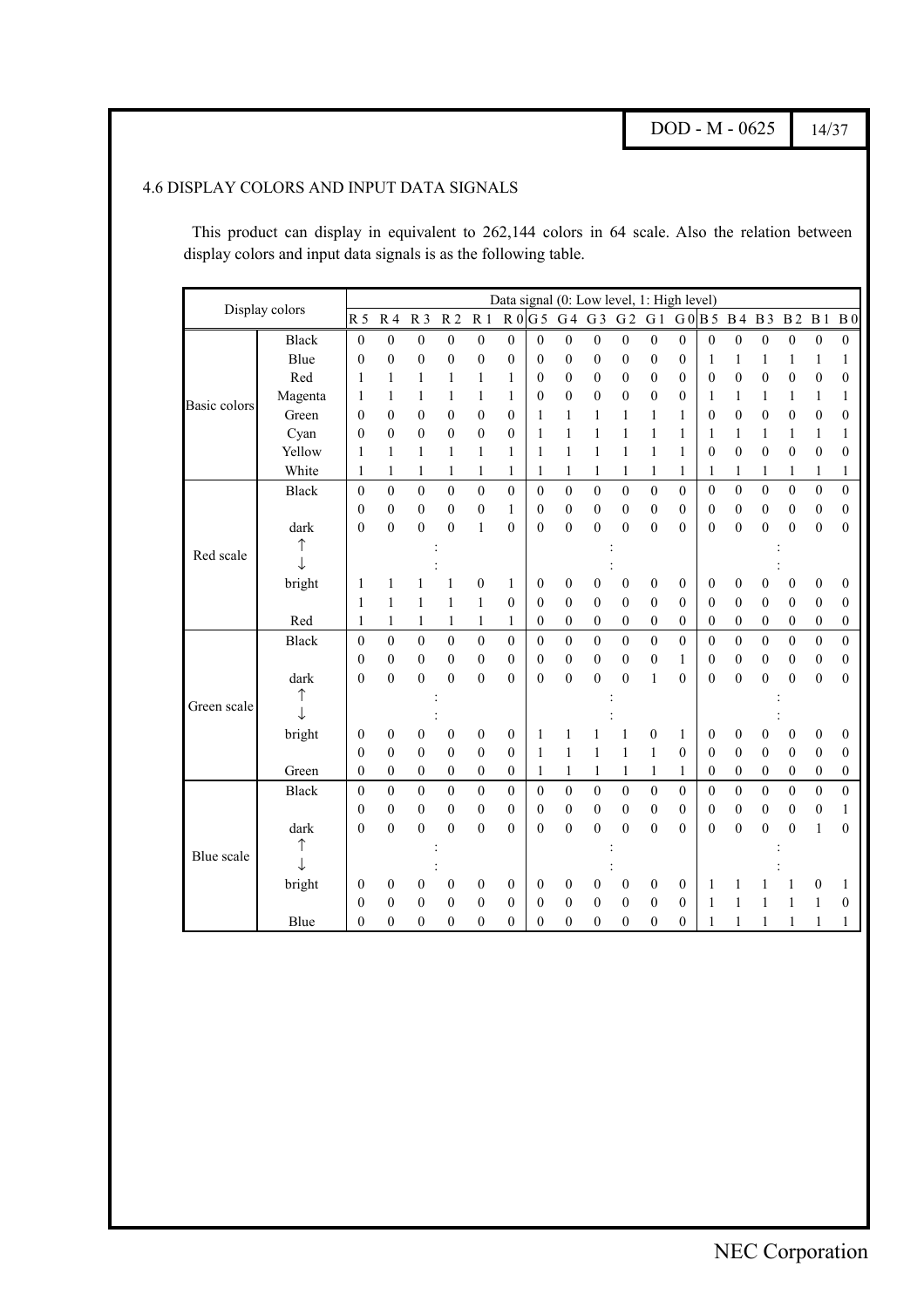DOD - M - 0625  $15/37$ 

#### <span id="page-14-0"></span>4.7 DISPLAY POSITIONS

The following table is the coordinates per pixel (See figure of "4.8 SCANNING DIRECTIONS".).

| $C(-0, 0)$     | C(1, 0)       | $\bullet\bullet\bullet$ | X, 0)<br>C(              | $\bullet\bullet\bullet$ | C(318,<br>$\left( 0\right)$ | C(319, 0)               |
|----------------|---------------|-------------------------|--------------------------|-------------------------|-----------------------------|-------------------------|
| 0,<br>1)<br>C( | $C(-1, 1)$    | $\bullet\bullet\bullet$ | Χ,<br><sup>1</sup><br>C( | $\bullet\bullet\bullet$ | C(318,<br><sup>1</sup>      | C(319, 1)               |
|                |               |                         |                          |                         |                             |                         |
|                |               | $\bullet\bullet\bullet$ |                          | $\bullet\bullet\bullet$ |                             | $\bullet\bullet\bullet$ |
|                |               | ٠                       | ٠                        | ٠                       |                             | ٠                       |
| Y)<br>$C(-0,$  | $C(-1,$<br>Y) | $\bullet\bullet\bullet$ | X, Y)<br>C(              | $\bullet\bullet\bullet$ | C(318,<br>Y)                | C(319, Y)               |
|                |               |                         | ٠                        | $\bullet$               |                             |                         |
|                |               | $\bullet\bullet\bullet$ |                          | $\bullet\bullet\bullet$ |                             |                         |
|                | $\bullet$     | $\bullet$               | $\bullet$                | $\bullet$               | ٠                           | $\bullet$               |
| $C($ 0,238)    | C(<br>1,238)  | $\bullet\bullet\bullet$ | X,238<br>C(              | $\bullet\bullet\bullet$ | C(318, 238)                 | C(319, 238)             |
| C(0, 239)      | 1,239)<br>C(  | $\bullet\bullet\bullet$ | X,239<br>C(              | $\bullet\bullet\bullet$ | C(318, 239)                 | C(319,239)              |

#### 4.8 SCANNING DIRECTIONS

#### 4.8.1 QVGA display mode

The following figures are seen from a front view. Also the arrow shows the direction of scan.

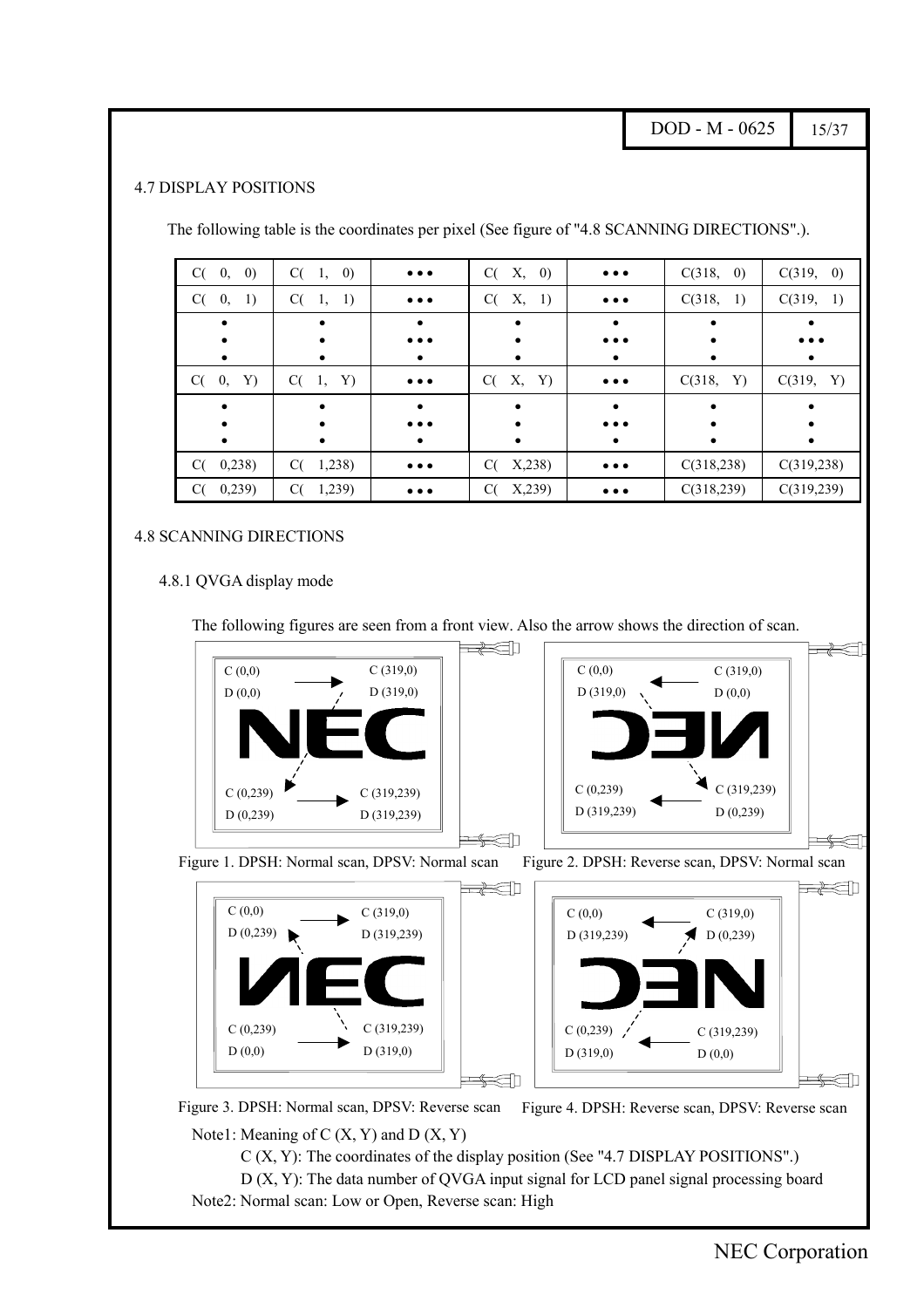$DOD - M - 0625$  16/37

#### <span id="page-15-0"></span>4.8.2 VGA display mode

The following figures are seen from a front view. Also the arrow shows the direction of scan, and a dotted line is a virtual display domain. In this display mode, only quarter domains of virtual display are displayed on the screen.





Figure 1. DPSH: Normal scan, DPSV: Normal scan Figure 2. DPSH: Reverse scan, DPSV: Normal scan





Figure 3. DPSH: Normal scan, DPSV: Reverse scan Figure 4. DPSH: Reverse scan, DPSV: Reverse scan

Note1: Meaning of  $C(X, Y)$  and  $D(X, Y)$ 

C (X, Y): The coordinates of the display position (See "4.7 DISPLAY POSITIONS".)

D (X, Y): The data number of VGA input signal for LCD panel signal processing board Note2: Normal scan: Low or Open, Reverse scan: High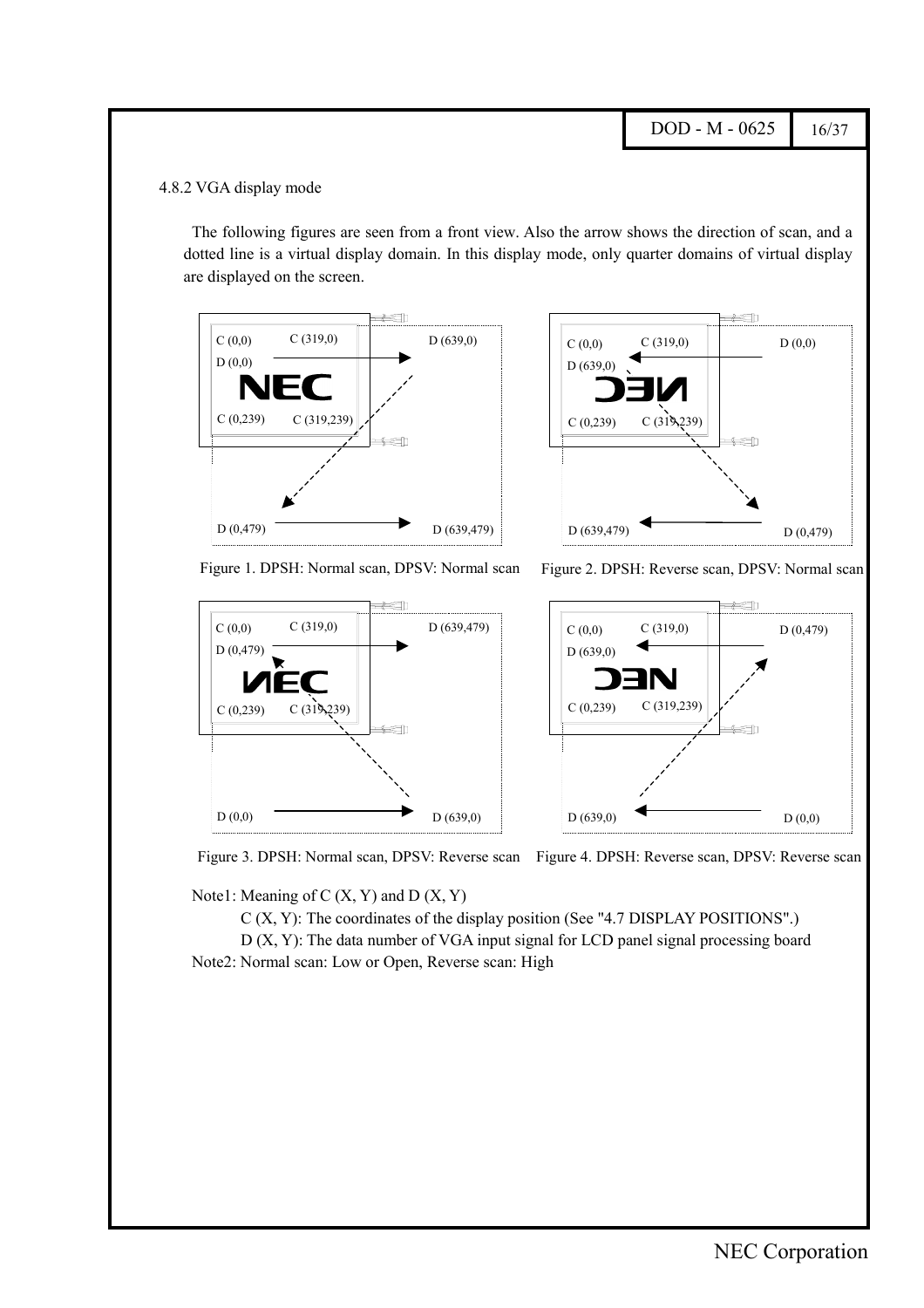<span id="page-16-0"></span>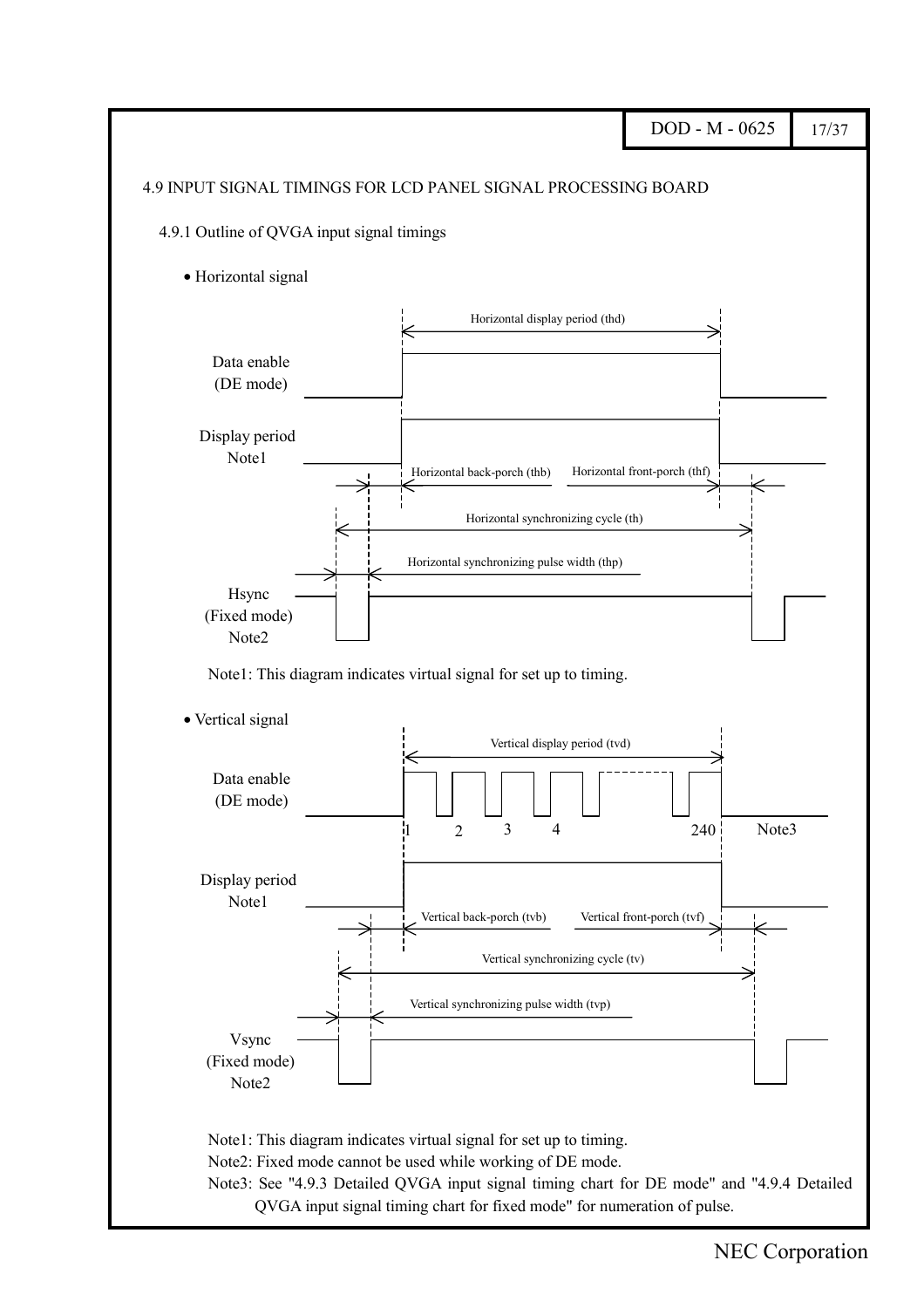<span id="page-17-0"></span>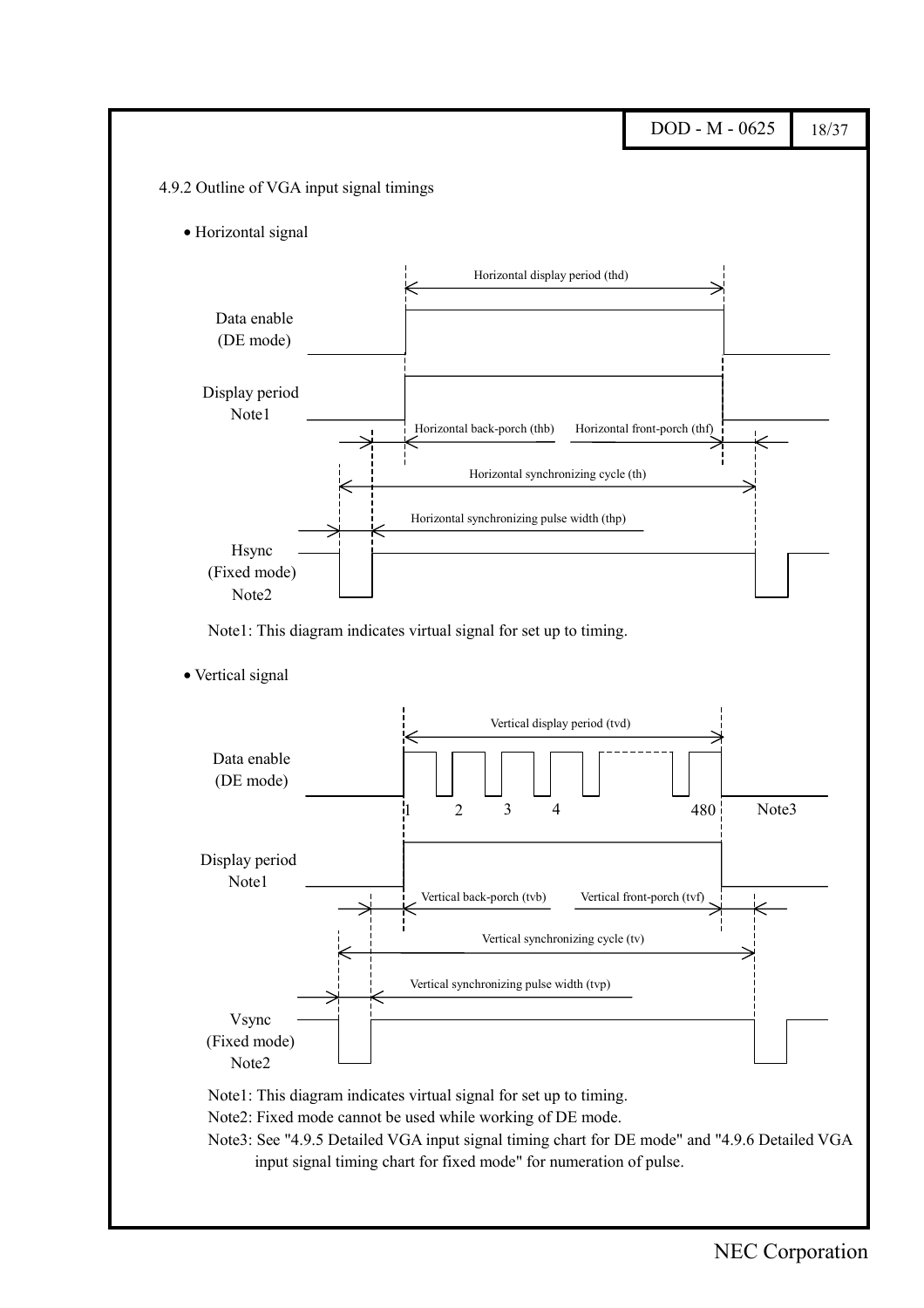<span id="page-18-0"></span>

NEC Corporation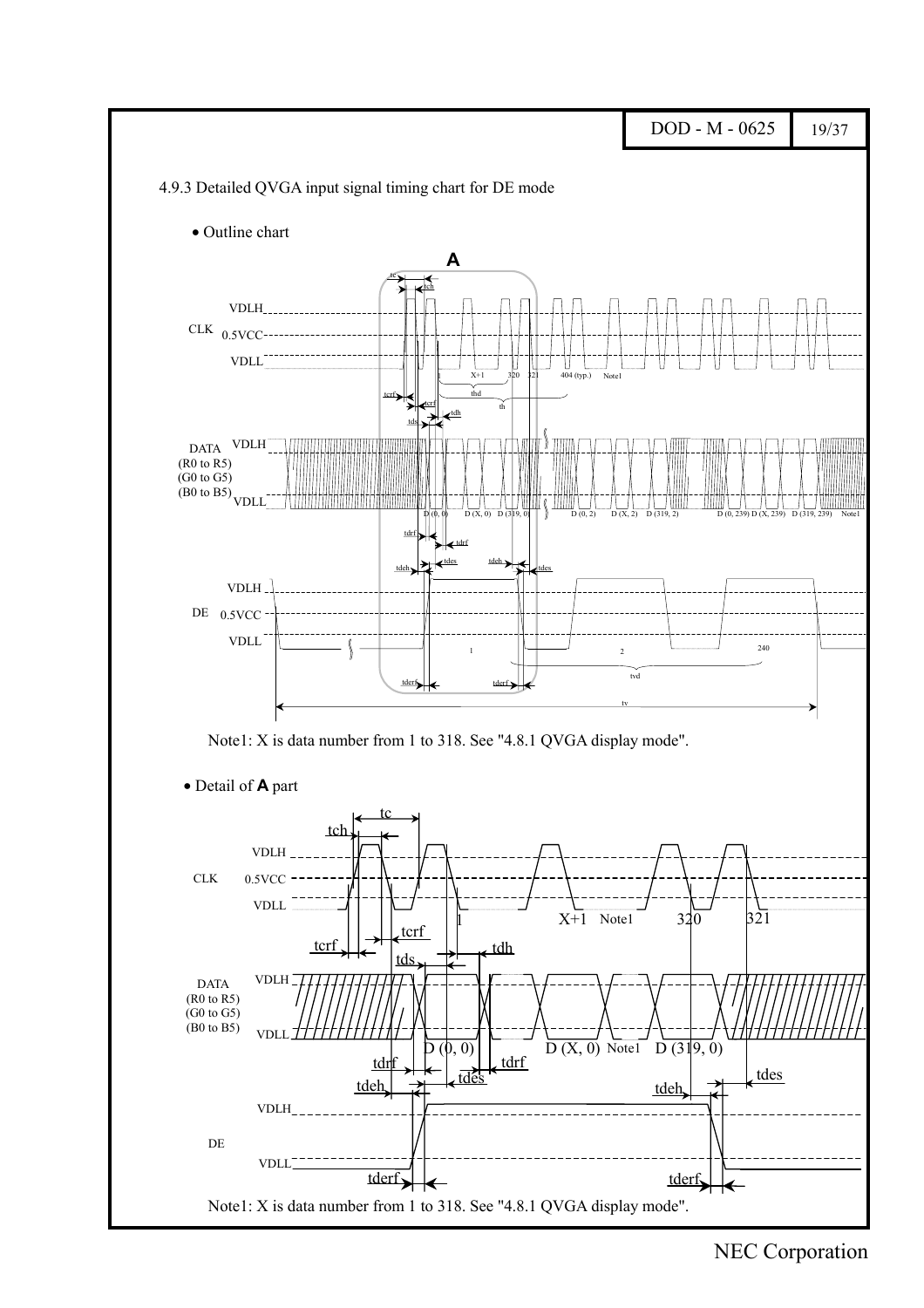<span id="page-19-0"></span>

NEC Corporation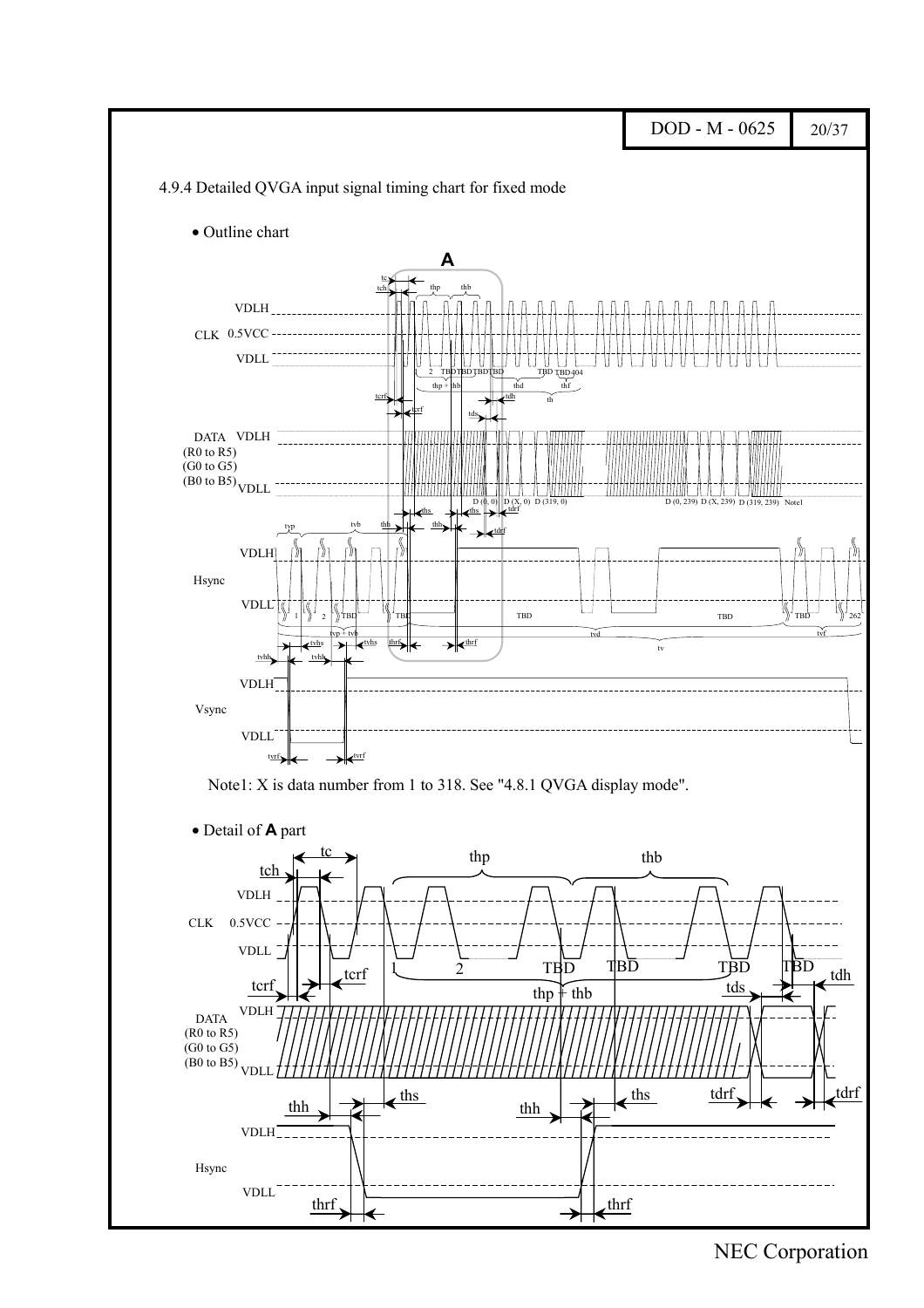<span id="page-20-0"></span>

NEC Corporation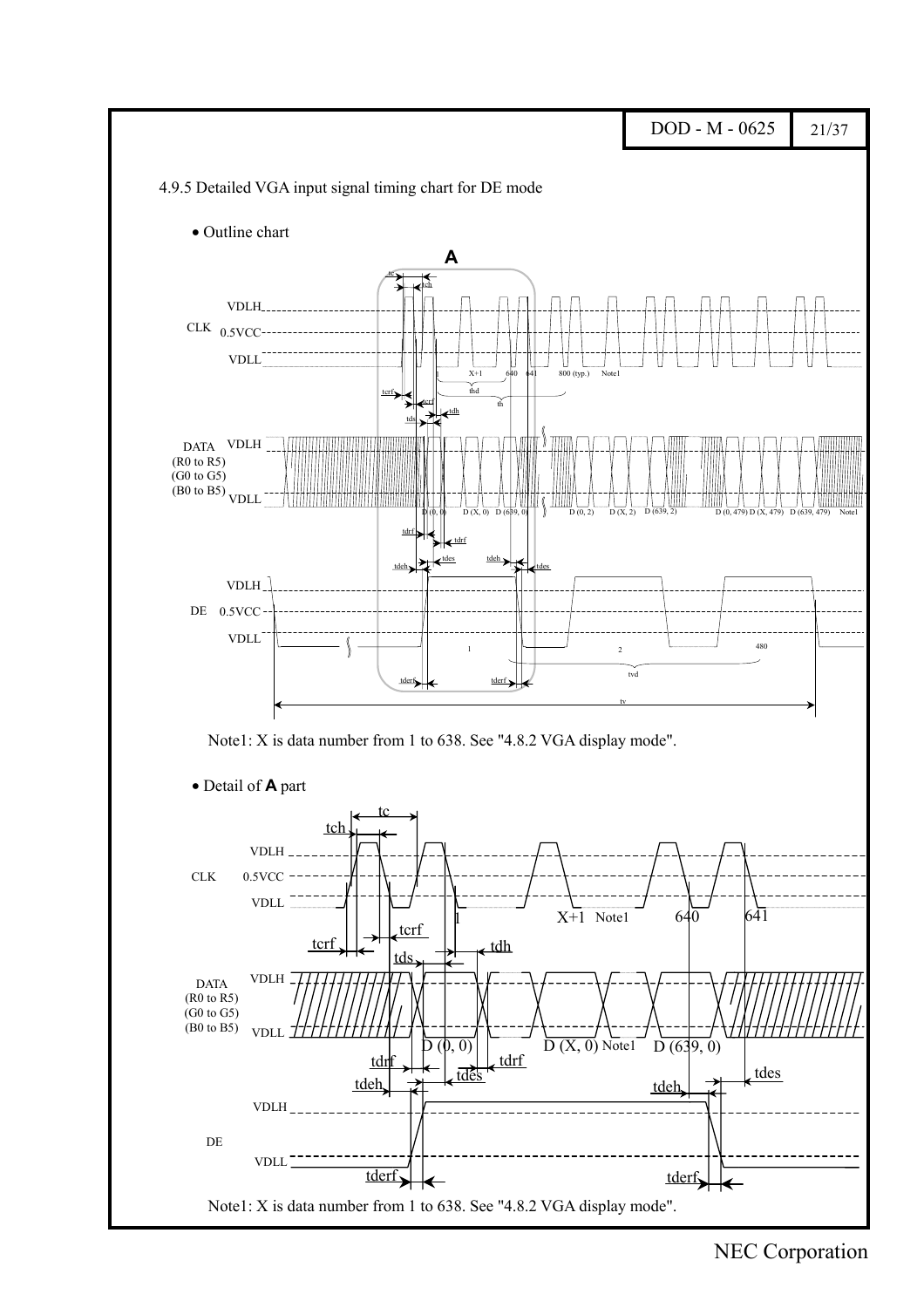<span id="page-21-0"></span>

#### NEC Corporation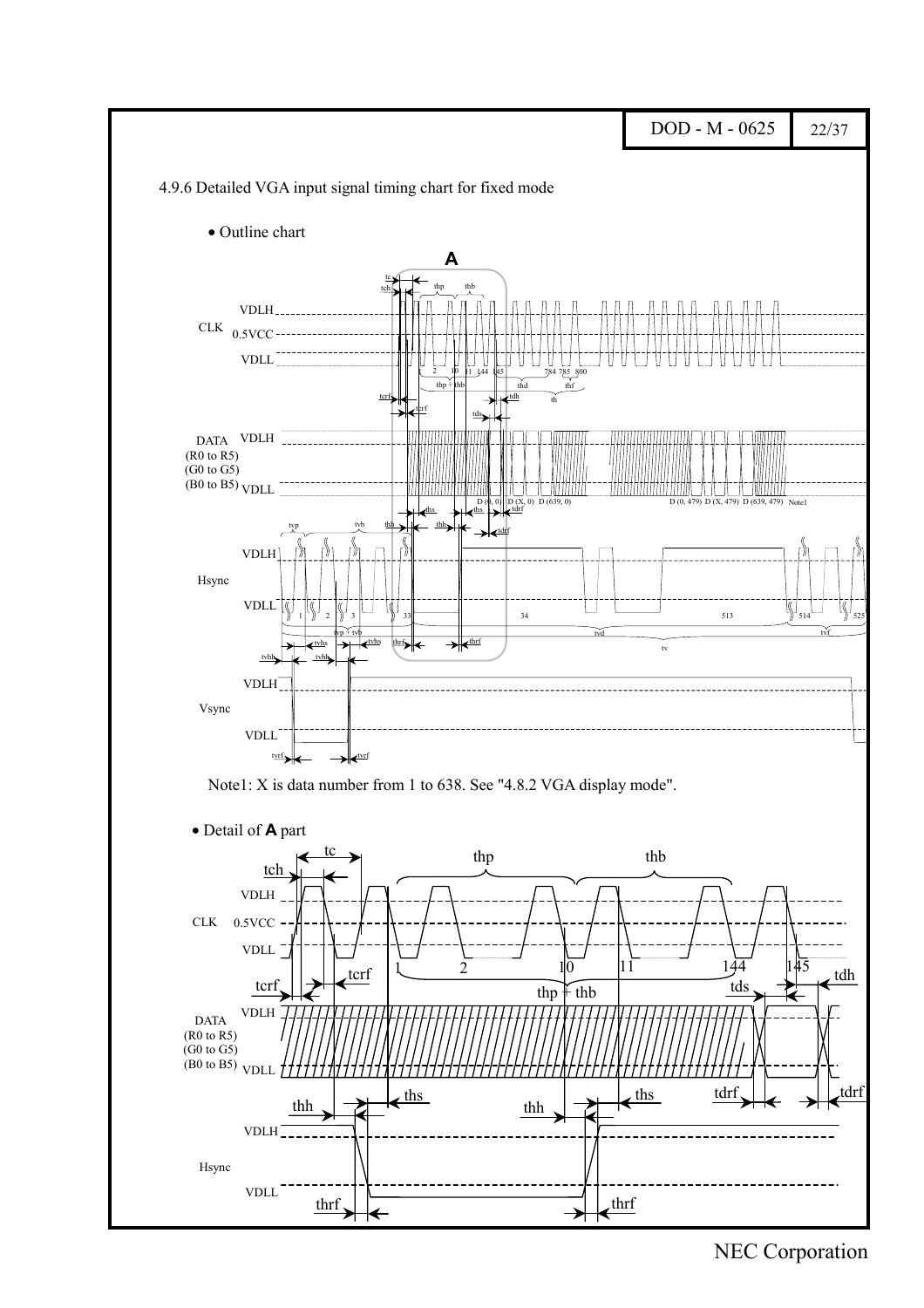DOD - M - 0625 23/37

<span id="page-22-0"></span>4.9.7 Timing characteristics for QVGA display mode

• Common to DE mode and fixed mode

|             | Parameter            |            | Symbol | Min. | Typ. | Max.                     | Unit                    | Remarks |
|-------------|----------------------|------------|--------|------|------|--------------------------|-------------------------|---------|
|             | Frequency            | tcf        | TBD    | 6.4  | 7.0  | MHz                      | $157.5$ ns (typ.) Notel |         |
| <b>CLK</b>  | Duty                 | tcd        | 0.4    |      | 0.6  | ۰                        | Note1                   |         |
|             | Rise time, Fall time | tcrf       |        |      | 10   | ns                       |                         |         |
|             |                      | Setup time | tds    |      |      | $\overline{\phantom{0}}$ | ns                      |         |
| <b>DATA</b> | <b>CLK-DATA</b>      | Hold time  | tdh    |      |      | $\overline{\phantom{0}}$ | ns                      |         |
|             | Rise time, Fall time | tdrf       |        |      | 10   | ns                       |                         |         |

Note1: Definition of units is as follows.

 $tcf = 1/tc$ ,  $tcd = tch/tc = tch \times tcd$ 

#### • DE mode

|    | Parameter            |                | Symbol | Min.                     | Typ.                     | Max.                     | Unit       | Remarks |
|----|----------------------|----------------|--------|--------------------------|--------------------------|--------------------------|------------|---------|
|    | Horizontal           | Cycle          | th     | TBD                      | 404                      | $\overline{\phantom{a}}$ | <b>CLK</b> |         |
|    |                      | Display period | thd    |                          | 320                      |                          | <b>CLK</b> | Note1   |
|    | Vertical             | Cycle          | tv     | TBD                      | 262                      |                          | Н          |         |
| DE | (One frame)          | Display period | tvd    | 240                      |                          |                          | Н          |         |
|    | CLK-DE               | Setup time     | tdes   |                          | $\overline{\phantom{0}}$ | $\overline{\phantom{0}}$ | ns         |         |
|    |                      | Hold time      | tdeh   | $\overline{\phantom{a}}$ |                          | $\overline{\phantom{a}}$ | ns         |         |
|    | Rise time, Fall time | tderf          | -      | $\overline{\phantom{a}}$ | 10                       | ns                       |            |         |

Note1: Definition of units is as follows.

 $tc = 1CLK$ ,  $th = 1H$ 

#### • Fixed mode

|               | Parameter                           |                      | Symbol                                               | Min.           | Typ.           | Max.           | Unit         | Remarks         |  |  |
|---------------|-------------------------------------|----------------------|------------------------------------------------------|----------------|----------------|----------------|--------------|-----------------|--|--|
|               |                                     |                      | th                                                   | 50.0           | 63.6           | <b>TBD</b>     | $\mu$ s      | 31.4 kHz (typ.) |  |  |
|               | Cycle                               |                      |                                                      |                | 404            |                | <b>CLK</b>   |                 |  |  |
|               | Display period                      |                      | thd                                                  |                | 320            |                | <b>CLK</b>   |                 |  |  |
|               | Front-porch                         |                      | thf                                                  | <b>TBD</b>     |                |                | <b>CLK</b>   | Note1           |  |  |
|               | Pulse width                         | thp                  | <b>TBD</b><br><b>TBD</b><br>$\overline{\phantom{a}}$ |                |                | <b>CLK</b>     |              |                 |  |  |
| <b>H</b> sync | Back-porch                          | thb                  |                                                      | <b>TBD</b>     | <b>TBD</b>     | <b>CLK</b>     |              |                 |  |  |
|               | Total of pulse width and back-porch | $thp + thb$          |                                                      | <b>TBD</b>     |                | <b>CLK</b>     | Note1, Note2 |                 |  |  |
|               | CLK-Hsync                           | Setup time           | ths                                                  | $\overline{c}$ |                | $\blacksquare$ | ns           |                 |  |  |
|               |                                     | Hold time            | thh                                                  | 3              | ٠              |                | ns           |                 |  |  |
|               | Rise time, Fall time                | thrf                 |                                                      |                | 10             | ns             |              |                 |  |  |
|               | Cycle                               |                      | tv                                                   | <b>TBD</b>     | 16.7           | 17.2           | ms           | 59.9 Hz (typ.)  |  |  |
|               |                                     |                      |                                                      |                | 525            |                | H            |                 |  |  |
|               | Display period                      |                      | tvd                                                  |                | 480            |                | H            |                 |  |  |
|               | Front-porch                         |                      | tyf                                                  |                | 1              |                | H            | Note1           |  |  |
|               | Pulse width                         |                      | typ                                                  |                | $\blacksquare$ | <b>TBD</b>     | H            |                 |  |  |
| Vsync         | Back-porch                          |                      | tyb                                                  | <b>TBD</b>     |                | <b>TBD</b>     | H            |                 |  |  |
|               | Total of pulse width and back-porch |                      | $tvp + tvb$                                          |                | <b>TBD</b>     |                | H            | Note1, Note2    |  |  |
|               | Vsync-Hsync                         | Setup time           | tyhs                                                 | $\overline{2}$ |                | ۰              | ns           | Note1           |  |  |
|               |                                     | Hold time            | tyhh                                                 | 3              | $\blacksquare$ |                | <b>CLK</b>   |                 |  |  |
|               |                                     | Rise time, Fall time |                                                      |                |                | 10             | ns           |                 |  |  |

Note1: Definition of units is as follows.

$$
tc = 1CLK, th = 1H
$$

Note2: Keep tvp + tvb and thp + thb within the table. If it is out of specification, display position will be shifted to right/left side or up/down.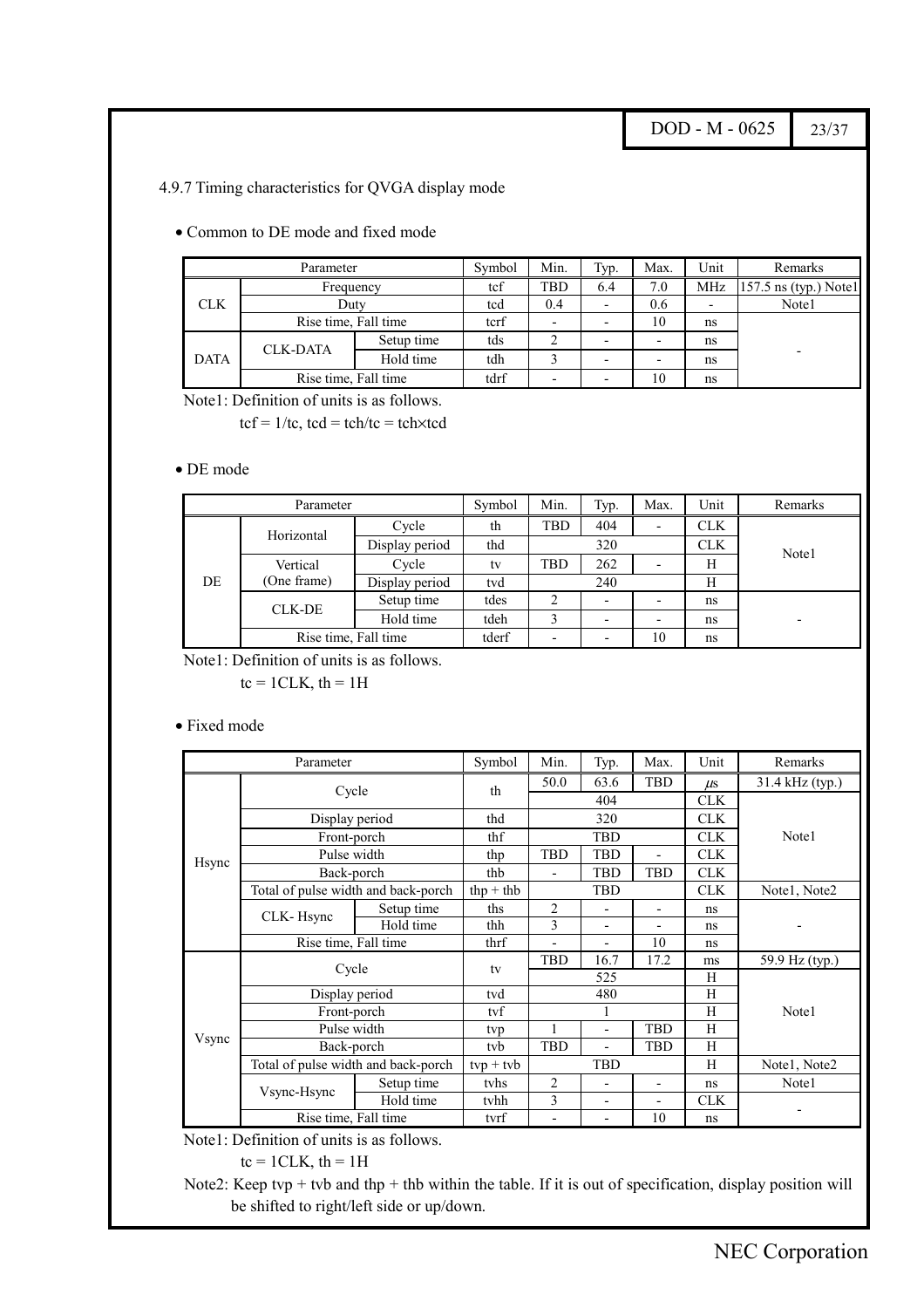DOD - M - 0625 24/37

<span id="page-23-0"></span>4.9.8 Timing characteristics for VGA display mode

• Common to DE mode and fixed mode

|             | Parameter                    |            | Symbol | Min. | Typ. | Max.                     | Unit  | Remarks                |
|-------------|------------------------------|------------|--------|------|------|--------------------------|-------|------------------------|
|             | Frequency                    |            | tcf    | 21.0 | 25.2 | 29.0                     | MHz   | $39.7$ ns (typ.) Note1 |
| <b>CLK</b>  | Duty                         | tcd        | 0.5    |      | 0.6  | ۰                        | Note1 |                        |
|             | Rise time, Fall time         | tcrf       |        |      | 10   | ns                       |       |                        |
|             |                              | Setup time | tds    |      |      | $\overline{\phantom{0}}$ | ns    |                        |
| <b>DATA</b> | <b>CLK-DATA</b><br>Hold time |            | tdh    | 12   |      | $\overline{\phantom{0}}$ | ns    |                        |
|             | Rise time, Fall time         | tdrf       |        |      | 10   | ns                       |       |                        |

Note1: Definition of units is as follows.

 $tcf = 1/tc$ ,  $tcd = tch/tc = tch \times tcd$ 

#### • DE mode

|    | Parameter            |                | Symbol | Min. | Typ. | Max.       | Unit       | Remarks |
|----|----------------------|----------------|--------|------|------|------------|------------|---------|
|    | Horizontal           | Cycle          | th     | -    | 800  | -          | <b>CLK</b> |         |
|    |                      | Display period | thd    |      | 640  | <b>CLK</b> |            | Note1   |
|    | Vertical             | Cycle          | tv     |      | 525  |            | Н          |         |
| DE | (One frame)          | Display period | tvd    |      | 480  |            | Н          |         |
|    | CLK-DE               | Setup time     | tdes   |      | -    | -          | ns         |         |
|    |                      | Hold time      | tdeh   | 12   | ۰    | ۰          | ns         |         |
|    | Rise time, Fall time | tderf          | -      | ۰    | 10   | ns         |            |         |

Note1: Definition of units is as follows.

 $tc = 1CLK$ ,  $th = 1H$ 

#### • Fixed mode

|               | Parameter                           |             | Symbol                   | Min. | Typ.                     | Max.                     | Unit         | Remarks           |  |  |
|---------------|-------------------------------------|-------------|--------------------------|------|--------------------------|--------------------------|--------------|-------------------|--|--|
|               |                                     |             | th                       | 30.0 | 31.8                     | 33.6                     | $\mu$ s      | $31.4$ kHz (typ.) |  |  |
|               | Cycle                               |             |                          |      | 800                      |                          | <b>CLK</b>   |                   |  |  |
|               | Display period                      |             | thd                      |      | 640                      |                          | <b>CLK</b>   |                   |  |  |
|               | Front-porch                         |             | thf                      | 16   |                          |                          | <b>CLK</b>   | Note1             |  |  |
|               | Pulse width                         | thp         | 10                       | 96   | $\overline{\phantom{a}}$ | <b>CLK</b>               |              |                   |  |  |
| <b>H</b> sync | Back-porch                          | thb         | $\overline{\phantom{0}}$ | 48   | 134                      | <b>CLK</b>               |              |                   |  |  |
|               | Total of pulse width and back-porch | $thp + thb$ |                          | 144  |                          | <b>CLK</b>               | Note1, Note2 |                   |  |  |
|               | CLK-Hsync                           | Setup time  | ths                      | 8    |                          | $\blacksquare$           | ns           |                   |  |  |
|               |                                     | Hold time   | thh                      | 12   | $\overline{a}$           | $\overline{\phantom{0}}$ | ns           |                   |  |  |
|               | Rise time, Fall time                | thrf        | $\overline{a}$           |      | 10                       | ns                       |              |                   |  |  |
|               | Cycle                               |             | tv                       | 16.1 | 16.7                     | 17.2                     | ms           | 59.9 Hz (typ.)    |  |  |
|               |                                     |             |                          | 525  |                          |                          | H            |                   |  |  |
|               | Display period                      |             | tvd                      |      | 480                      |                          | H            |                   |  |  |
|               | Front-porch                         |             | tyf                      |      | 12                       |                          | H            | Note1             |  |  |
|               | Pulse width                         |             | tvp                      |      | $\overline{\phantom{a}}$ | $\overline{2}$           | H            |                   |  |  |
| Vsync         | Back-porch                          |             | tyb                      | 31   |                          | 32                       | H            |                   |  |  |
|               | Total of pulse width and back-porch |             | $typ + tvb$              |      | 33                       |                          | H            | Note1, Note2      |  |  |
|               | Vsync-Hsync                         | Setup time  | tyhs                     | 1    |                          | $\blacksquare$           | <b>CLK</b>   | Note1             |  |  |
|               |                                     | Hold time   | tvhh                     | 30   |                          |                          | ns           |                   |  |  |
|               | Rise time, Fall time                |             | tvrf                     |      |                          | 10                       | ns           |                   |  |  |

Note1: Definition of units is as follows.

$$
tc = 1CLK, th = 1H
$$

Note2: Keep tvp + tvb and thp + thb within the table. If it is out of specification, display position will be shifted to right/left side or up/down.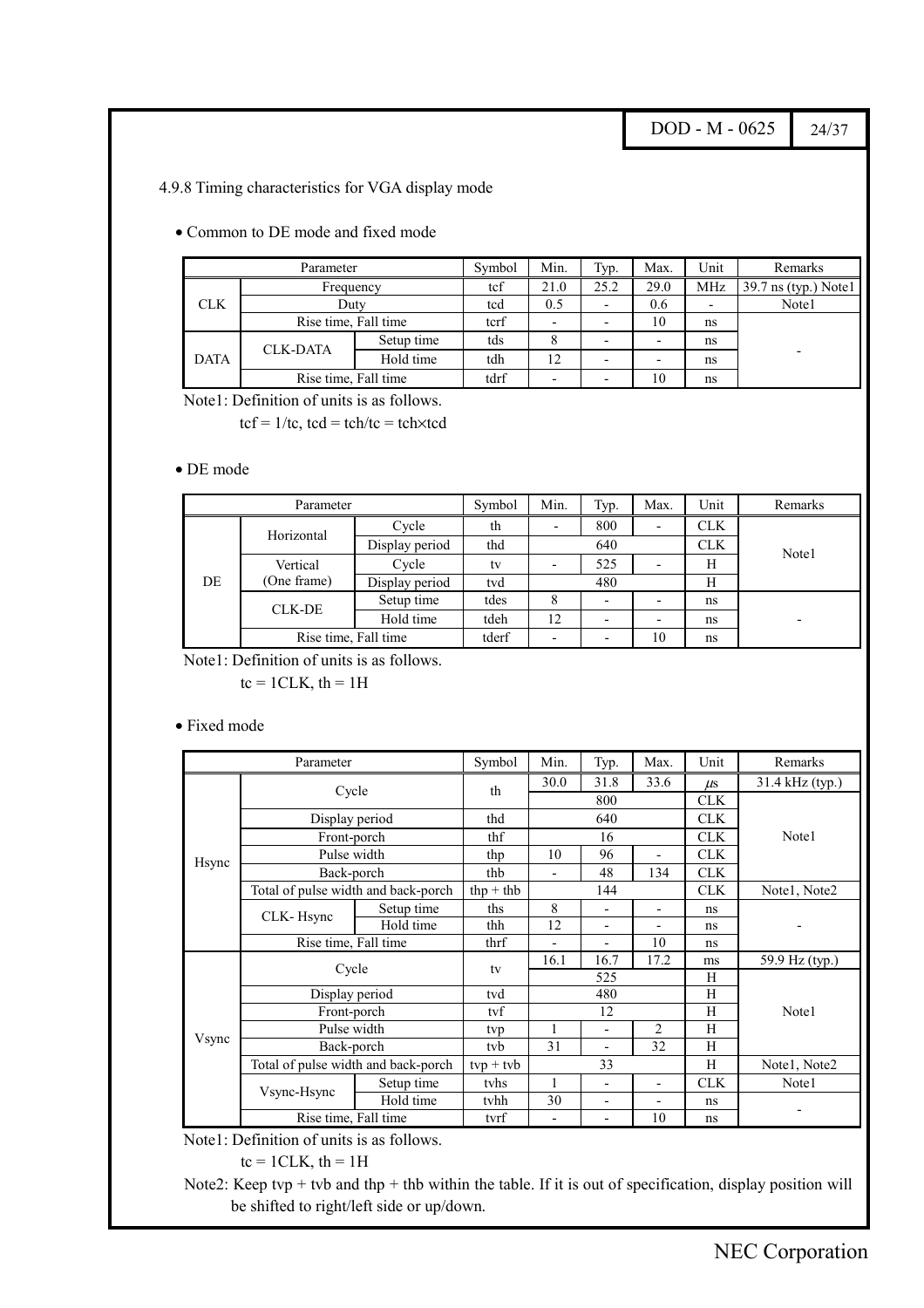DOD - M - 0625 25/37

#### <span id="page-24-0"></span>4.10 OPTICS

#### 4.10.1 Optical characteristics

#### **The following characteristics are only applied to QVGA display mode.**

| Parameter            |                | Note1 |              | Condition                                                                                                 | Symbol         | Min.                             | Typ.       | Max.                     | Unit                     | Remarks           |         |       |
|----------------------|----------------|-------|--------------|-----------------------------------------------------------------------------------------------------------|----------------|----------------------------------|------------|--------------------------|--------------------------|-------------------|---------|-------|
|                      | Contrast ratio |       |              | White/Black at center<br>$\theta$ R = 0°, $\theta$ L = 0°, $\theta$ U = 0°, $\theta$ D = 0°               | CR             | 320                              | 400        |                          |                          | Note2             |         |       |
|                      | Luminance      |       |              | White at center<br>$\theta$ R = 0°, $\theta$ L = 0°, $\theta$ U = 0°, $\theta$ D = 0°                     | L              | 240                              | 300        |                          | cd/m <sup>2</sup>        |                   |         |       |
| Luminance uniformity |                |       |              |                                                                                                           | LU             | $\overline{\phantom{a}}$         | 1.25       | 1.40                     | $\overline{\phantom{a}}$ | Note3             |         |       |
| White                |                |       | x coordinate | Wx                                                                                                        | $\blacksquare$ | 0.305                            |            |                          |                          |                   |         |       |
|                      |                |       |              | y coordinate                                                                                              | Wy             | $\overline{a}$                   | 0.330      | $\overline{\phantom{m}}$ |                          |                   |         |       |
|                      |                |       | Red          | x coordinate                                                                                              | Rx             |                                  | <b>TBD</b> |                          |                          |                   |         |       |
|                      |                |       |              | y coordinate                                                                                              | Ry             | $\blacksquare$                   | <b>TBD</b> |                          |                          |                   |         |       |
| Chromaticity         |                |       |              | x coordinate                                                                                              | Gx             | $\blacksquare$                   | <b>TBD</b> |                          |                          | Note4             |         |       |
|                      |                |       | Green        | y coordinate                                                                                              | Gy             | $\overline{\phantom{a}}$         | <b>TBD</b> | $\blacksquare$           | $\blacksquare$           |                   |         |       |
|                      |                |       | Blue         | x coordinate                                                                                              | <b>Bx</b>      | $\overline{a}$                   | <b>TBD</b> |                          |                          |                   |         |       |
|                      |                |       |              | y coordinate                                                                                              | By             |                                  | <b>TBD</b> |                          |                          |                   |         |       |
|                      | Color gamut    |       |              | $\theta$ R = 0°, $\theta$ L = 0°, $\theta$ U = 0°, $\theta$ D = 0°<br>at center, against NTSC color space | $\mathcal{C}$  |                                  | 50         |                          | $\frac{0}{0}$            |                   |         |       |
|                      |                |       |              | White to Black                                                                                            | Ton            | $\overline{\phantom{a}}$         | 3          | 15                       | ms                       | Note <sub>5</sub> |         |       |
|                      | Response time  |       |              | <b>Black to White</b>                                                                                     | Toff           | $\overline{\phantom{m}}$         | 10         | 30                       | ms                       | Note6             |         |       |
|                      |                |       | Right        | $\theta U = 0^\circ$ , $\theta D = 0^\circ$                                                               | $\theta$ R     | $\overline{a}$                   | 65         |                          | $\circ$                  |                   |         |       |
| Viewing              |                |       | Left         | $\theta U = 0^\circ$ , $\theta D = 0^\circ$                                                               | $\theta$ L     |                                  | 65         |                          | $\circ$                  |                   |         |       |
| angle                | $CR = 10$      |       |              |                                                                                                           | Up             | $\theta$ R = 0°, $\theta$ L = 0° | $\theta U$ | $\overline{a}$           | 40                       |                   | $\circ$ | Note7 |
|                      |                |       | Down         | $\theta$ R = 0°, $\theta$ L = 0°                                                                          | $\Theta$ D     |                                  | 65         |                          | $\circ$                  |                   |         |       |

Note1: Measurement conditions are as follows.

 $Ta = 25^{\circ}C$ ,  $VCC = 3.3V$ ,  $IBL = 5.0$ mArms, DPSH: Low, DPSV: Low

Optical characteristics are measured at luminance saturation after 20minutes from working the product, in the dark room. Also measurement method for luminance is as follows.



Note2: See "4.10.2 Definition of contrast ratio".

Note3: See "4.10.3 Definition of luminance uniformity".

Note4: These coordinates are found on CIE 1931 chromaticity diagram.

Note5: Product surface temperature: TopF = 25°C

Note6: See "4.10.4 Definition of response times".

Note7: See "4.10.5 Definition of viewing angles".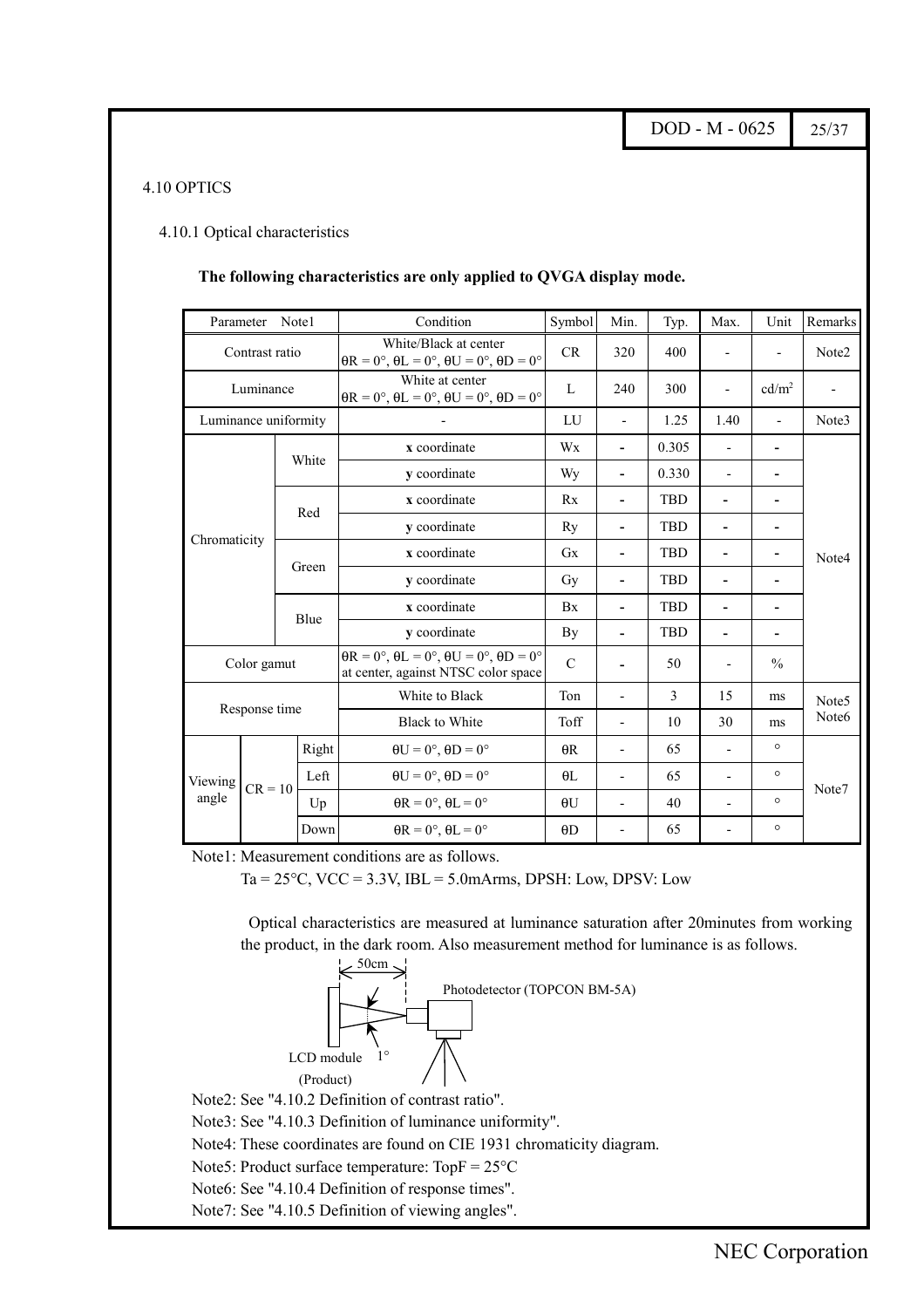<span id="page-25-0"></span>DOD - M - 0625  $\vert$  26/37 4.10.2 Definition of contrast ratio The contrast ratio is calculated by using the following formula. Luminance of white screen Luminance of black screen 4.10.3 Definition of luminance uniformity The luminance uniformity is calculated by using following formula. Maximum luminance from  $\Phi$  to  $\Phi$ Minimum luminance from  $\Phi$  to  $\Phi$ Contrast ratio  $(CR) = -$ Luminance uniformity  $(LU) = -$ 

The luminance is measured at near the 5 points shown below.



4.10.4 Definition of response times

Response time is measured, the luminance changes from "white" to "black", or "black" to "white" on the same screen point, by photo-detector. Ton is the time it takes the luminance change from 90% down to 10%. Also Toff is the time it takes the luminance change from 10% up to 90% (See the following diagram.).

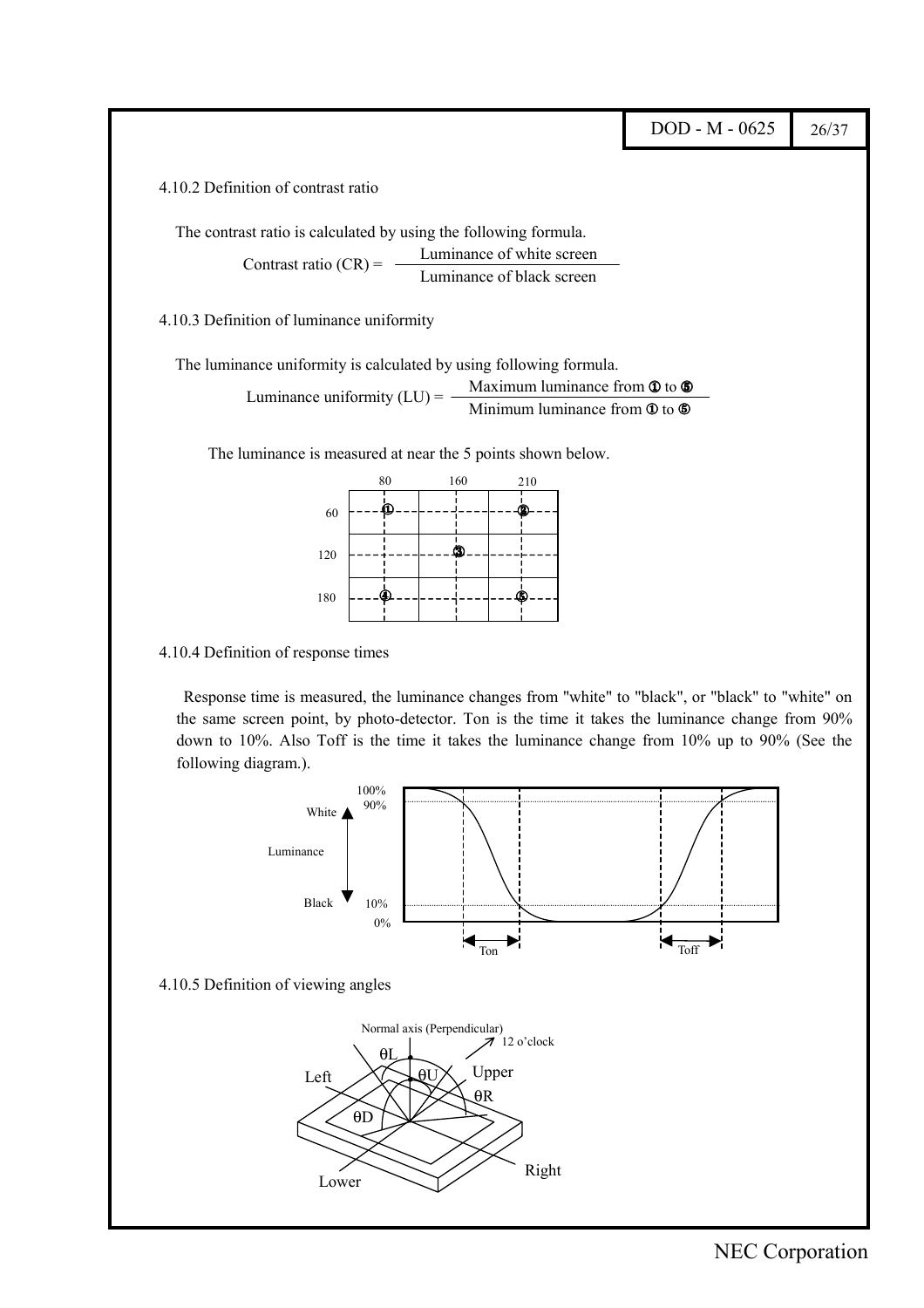DOD - M - 0625 27/37

#### <span id="page-26-0"></span>**5. RELIABILITY TESTS**

#### **The result for reliability tests is only applied to QVGA display mode.**

| Test item                                    | Condition                                                                                                                                                                                                                                                          | Judgement                        |
|----------------------------------------------|--------------------------------------------------------------------------------------------------------------------------------------------------------------------------------------------------------------------------------------------------------------------|----------------------------------|
| High temperature and humidity<br>(Operation) | $\textcircled{1}$ 70 ± 2 $\textcircled{c}$ , RH = 42%, 240 hours<br>2 Display data is black.                                                                                                                                                                       |                                  |
| High temperature<br>(Operation)              | $\textcircled{1}$ 70 $\pm$ 2°C, 240 hours<br>2 Display data is black.                                                                                                                                                                                              |                                  |
| Heat cycle<br>(Operation)                    | $\textcircled{1}$ -10 $\pm$ 3°C1hour<br>$70 \pm 3$ °C1 hour<br>2 50 cycles, 4 hours/cycle<br>3 Display data is black.                                                                                                                                              |                                  |
| Thermal shock<br>(Non operation)             | $\Phi$ -30 $\pm$ 3°C30 minutes<br>$80 \pm 3$ °C30 minutes<br>2 100cycles, 1hour/cycle<br>3 Temperature transition time is within 5<br>minutes.                                                                                                                     | No display malfunctions<br>Note1 |
| <b>ESD</b><br>(Operation)                    | ① 150pF, 150Ω, $\pm$ 10kV<br>29 places on a panel surface<br>Note <sub>2</sub><br>3 10 times each places at 1 sec interval                                                                                                                                         |                                  |
| Dust<br>(Operation)                          | 15 kinds of dust (by JIS-Z8901)<br>20 15 seconds stir<br>3 8 times repeat at 1 hour interval                                                                                                                                                                       |                                  |
| Vibration<br>(Non operation)                 | $\Phi$ 5 to 200Hz, 29.4m/s <sup>2</sup><br>20 10 minute/cycle<br>3 X, Y direction2hours<br>4 Z direction4 hours<br>$\Omega$ 980m/ s <sup>2</sup> , 11ms<br>Mechanical shock<br>$(2 \pm X, \pm Y, \pm Z)$ direction<br>(Non operation)<br>3 3 times each directions |                                  |
|                                              |                                                                                                                                                                                                                                                                    |                                  |

Note1: Display functions are checked under the same conditions as product inspection. Note2: See the following figure for discharge points.

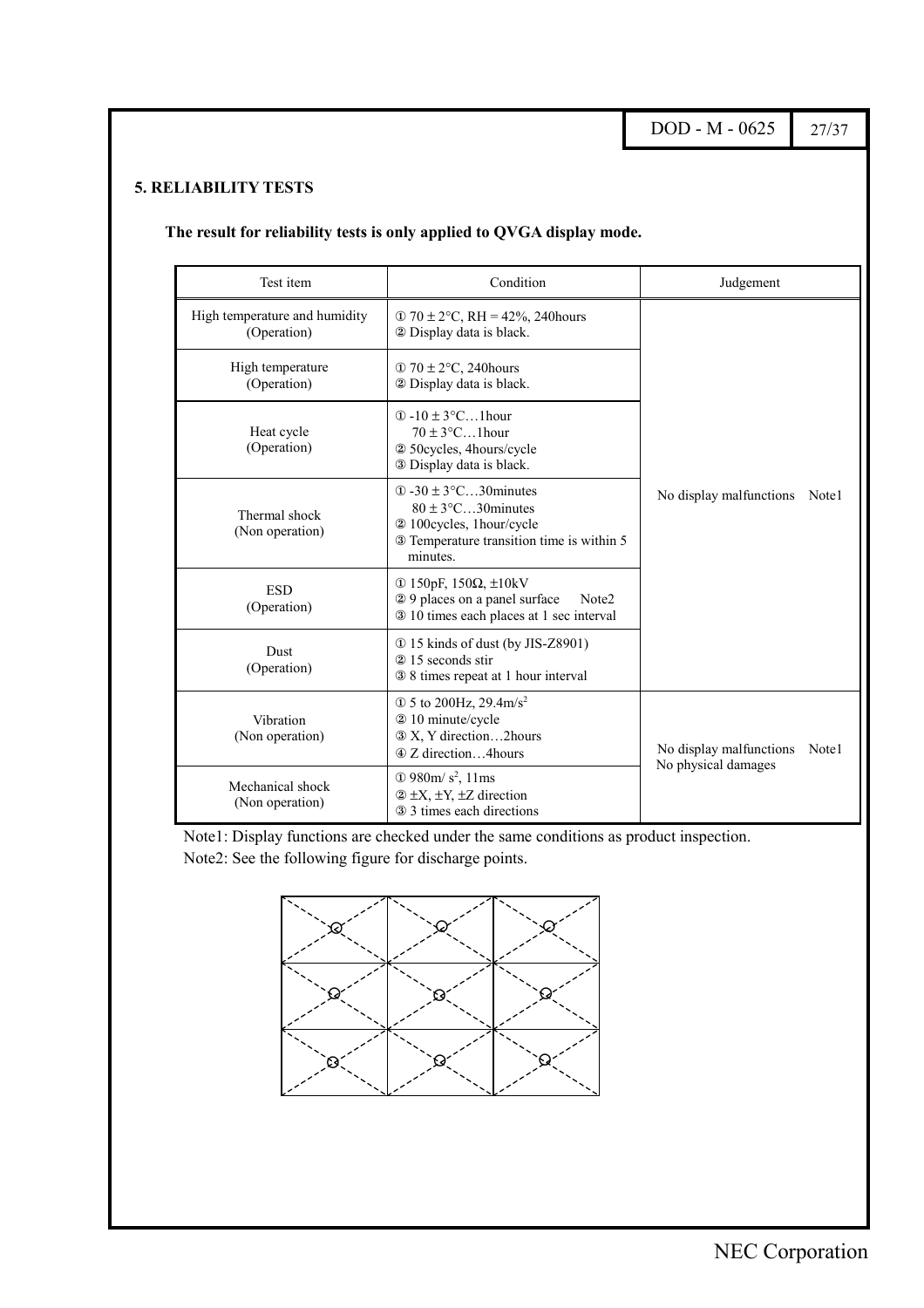#### <span id="page-27-0"></span>**6. PRECAUTIONS**

#### 6.1 MEANING OF CAUTION SIGNS

The following caution signs have very important meaning. **Be sure to read "6.2 CAUTIONS", after understanding this contents!**



This sign has the meaning that customer will be injured by himself, if customer has wrong operations.

#### 6.2 CAUTIONS



- ∗ **Pay attention to burn injury for the working backlight! It may be over 35**°**C from ambient temperature.**
- ∗ **Do not shock and press the LCD panel and the backlight! Danger of breaking, because** they are made of glass. (Shock: To be not greater 980m/s<sup>2</sup> and to be not greater 11ms, **Pressure: To be not greater 19.6N)**

#### 6.3 ATTENTIONS

#### 6.3.1 Handling of the product

- ① Take hold of both ends without touch the circuit board when customer pulls out products (LCD modules) from inner packing box. If customer touches it, products may be broken down or out of adjustment, because of stress to mounting parts.
- ② Do not hook cables nor pull connection cables such as flexible cable and so on, for fear of damage.
- ③ If customer puts down the product temporarily, the product puts on flat subsoil as a display side turns down.
- ④ Take the measures of electrostatic discharge such as earth band, ionic shower and so on, when customer deals with the product, because products may be damaged by electrostatic.
- ⑤ The torque for mounting screws must never exceed 0.29N⋅m. Higher torque values might result in distortion of the bezel.
- ⑥ Do not press or rub on the sensitive display surface. If customer clean on the panel surface, NEC Corporation recommends using the cloth with ethanolic liquid such as screen cleaner for LCD.
- ⑦ Do not push-pull the interface connectors while the product is working, because wrong power sequence may break down the product.

#### 6.3.2 Environment

- ① Do not operate in dewdrop atmosphere and corrosive gases.
- ② Do not operate or store in high temperature or high humidity atmosphere. Keep the product in antistatic pouch in room temperature, because of avoidance for dusts and sunlight, if customer stores the product.
- ③ Do not operate in high magnetic field. Circuit boards may be broken down by it.
- ④ Use an original protection sheet on the product surface (polarizer). Adhesive type protection sheet should be avoided, because it may change color or properties of the polarizer.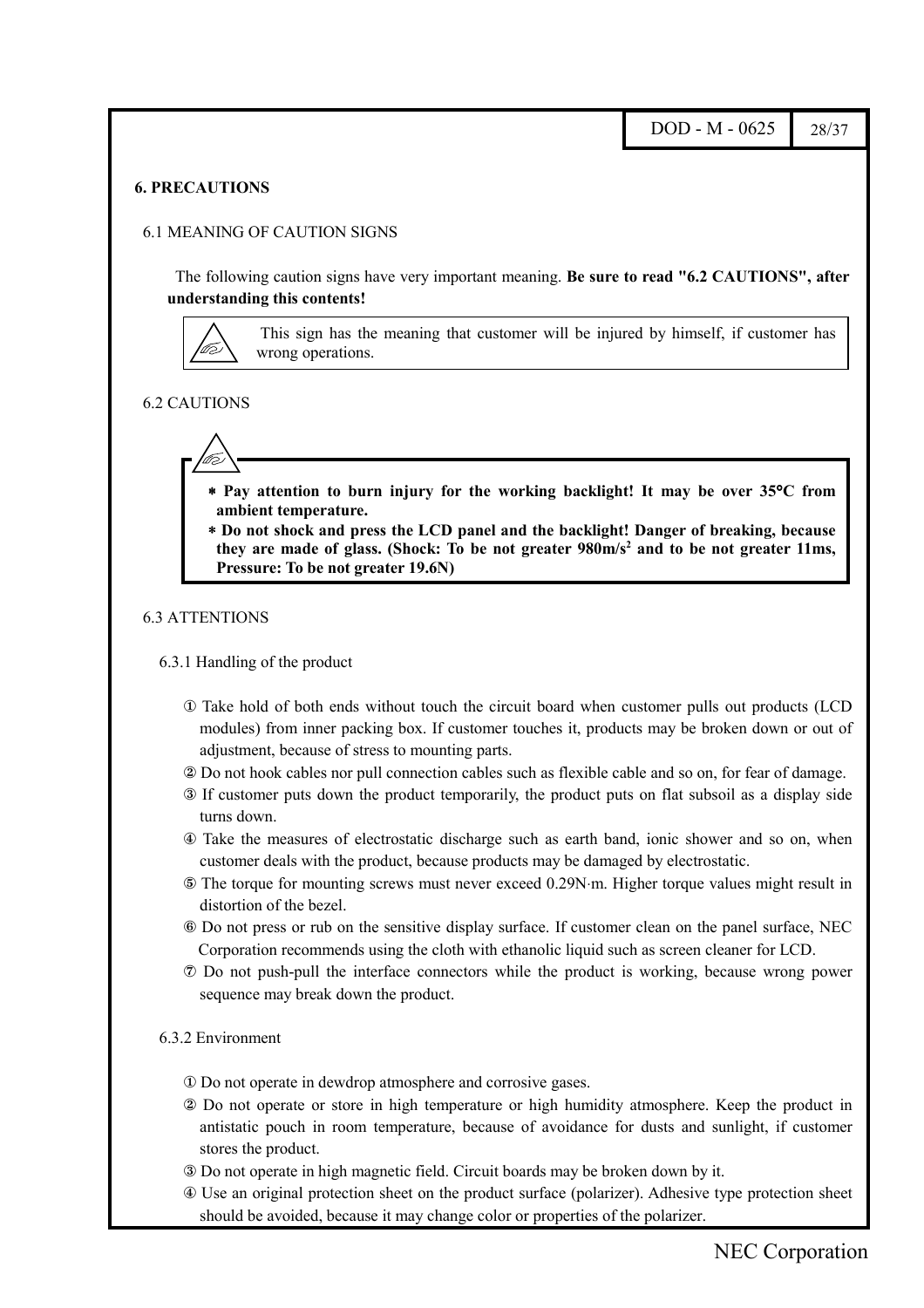#### <span id="page-28-0"></span>6.3.3 Characteristics

#### **The following items are neither defects nor failures.**

- ① Response time, luminance and color may be changed by ambient temperature.
- ② The LCD may be seemed luminance non-uniformity, flicker, vertical seam or small spot by display patterns.
- ③ Optical characteristics (e.g. luminance, display uniformity, etc.) gradually is going to change depending on operating time, and especially low temperature, because the LCD has cold cathode fluorescent lamps.
- ④ Do not display the fixed pattern for a long time because it may cause image sticking. Use a screen saver, if the fixed pattern is displayed on the screen.
- ⑤ The display color may be changed by viewing angle because of the use of condenser sheet in the backlight unit.
- ⑥ Optical characteristics may be changed by input signal timings.

#### 6.3.4 Other

- ① All GND, backlight inverter ground (GNDB), VCC and backlight inverter supply voltage (VDDB) terminals should be used without a non-connected line.
- ② Do not disassemble a product or adjust volume without permission of NEC Corporation.
- ③ See "REPLACEMENT MANUAL FOR LAMPHOLDER", if customer would like to replace backlight lamps.
- ④ Pay attention not to insert waste materials inside of products, if customer uses screwnails.
- ⑤ Pack the product with original shipping package, because of avoidance of some damages during transportation, when customer returns it to NEC Corporation for repair and so on.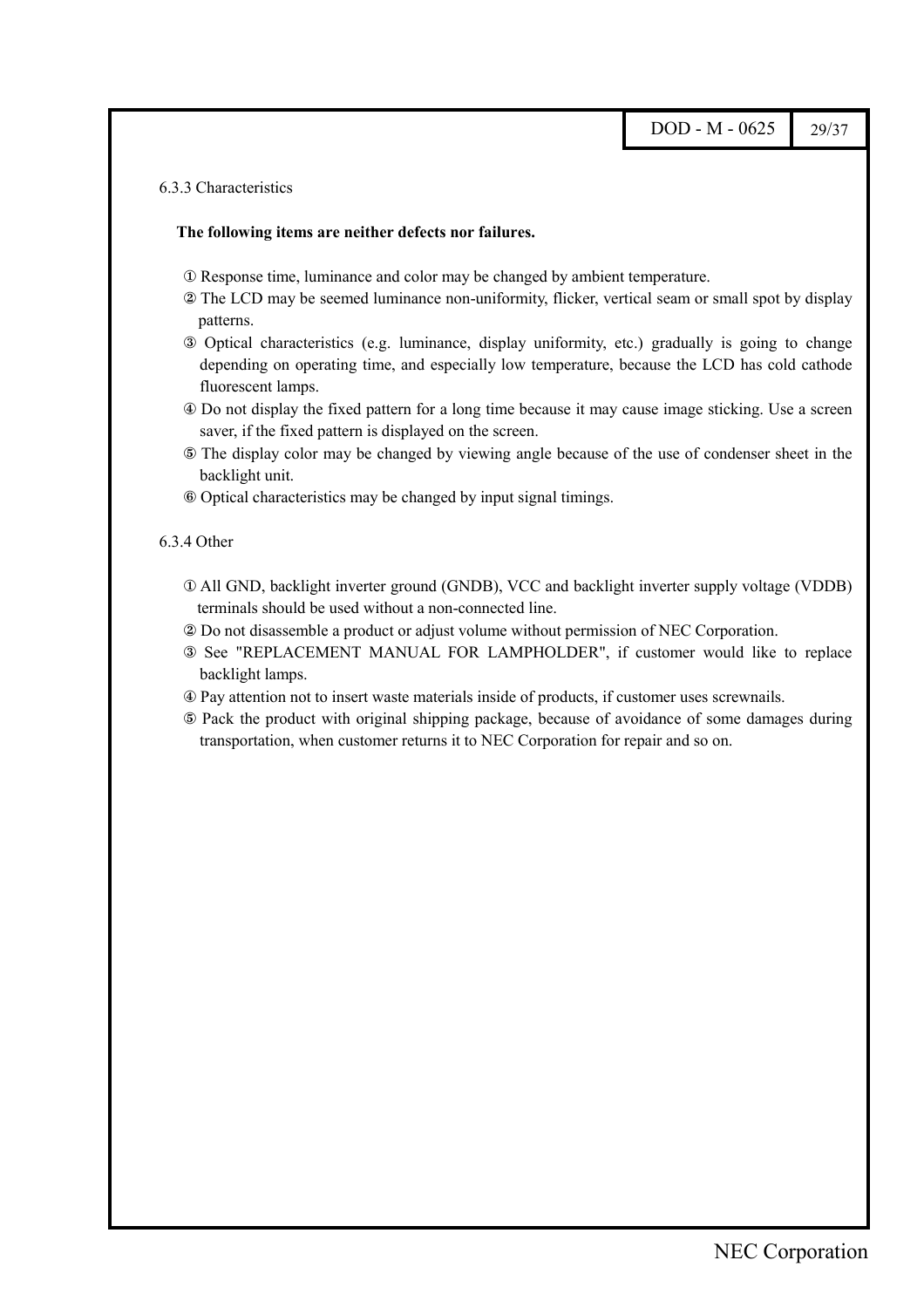#### <span id="page-29-0"></span>**7. OUTLINE DRAWINGS**



7.1 FRONT VIEW

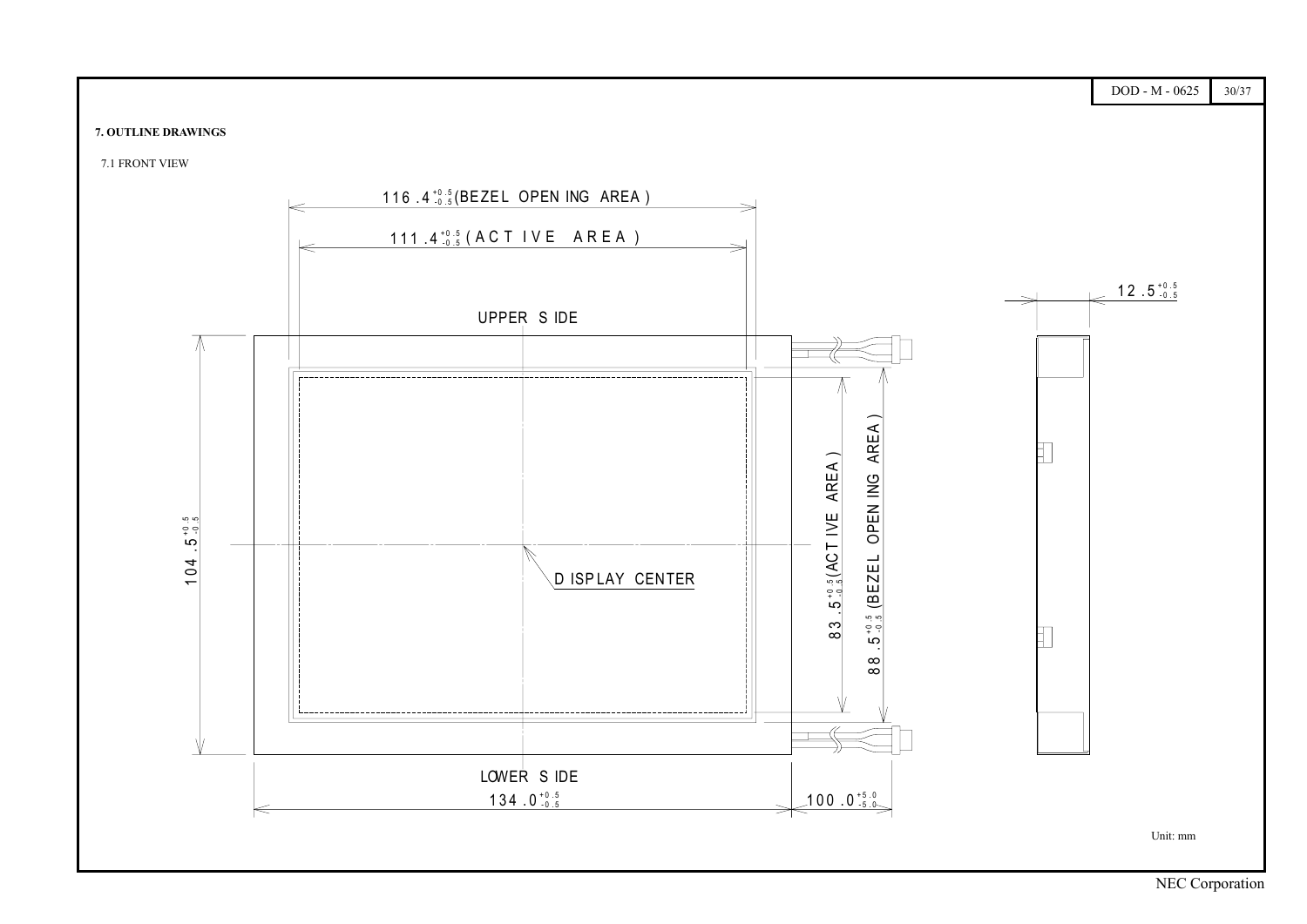<span id="page-30-0"></span>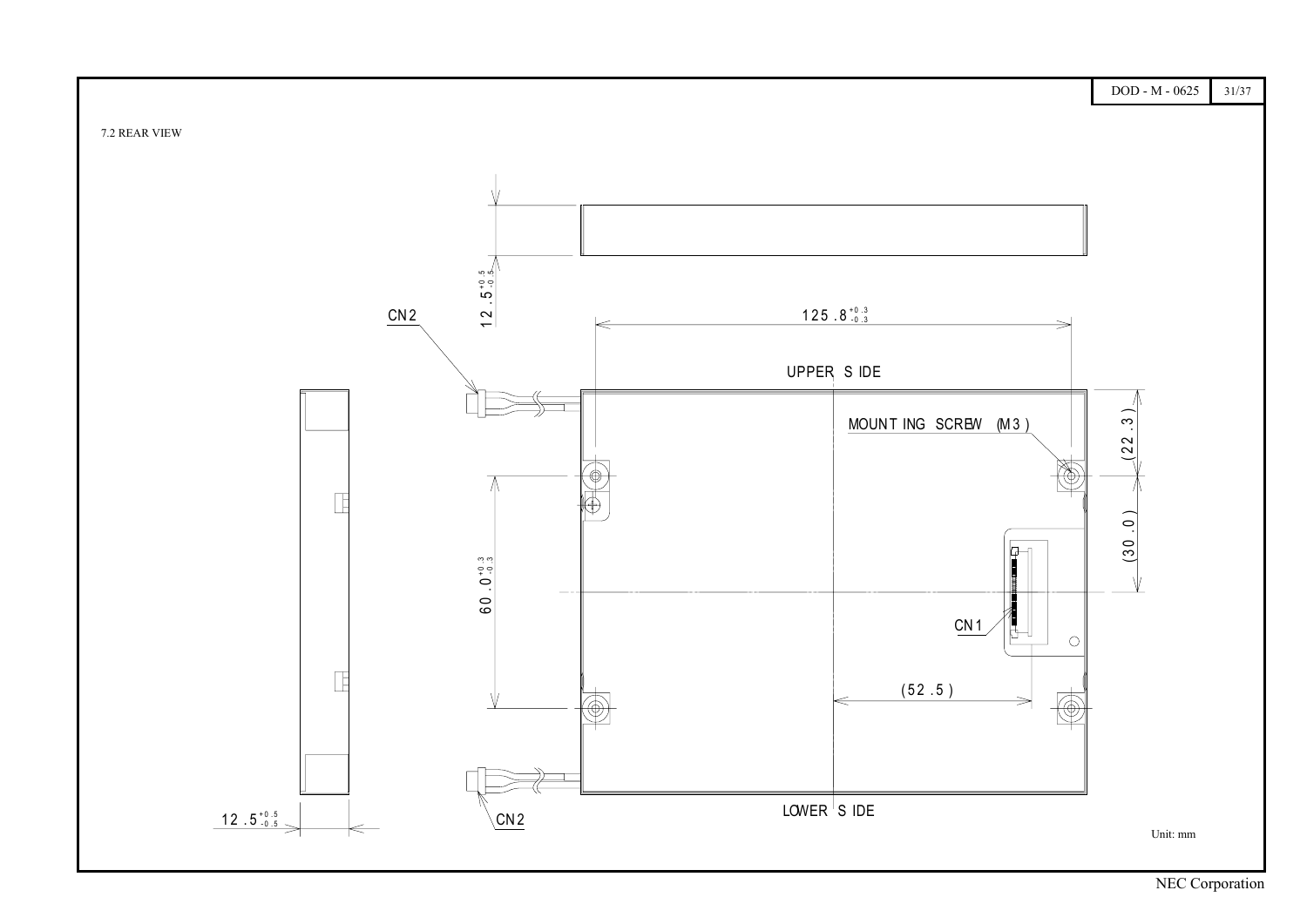DOD - M - 0625 32/37

32

#### **REVISION HISTORY**

<span id="page-31-0"></span>*The inside of latest specifications is revised to the clerical error, undecided mater (TBD, etc.) and the major improvement of previous edition. Only a changed part such as functions, characteristic value and so on that may affect a design of customers, are described especially below.*

| <b>Edition</b> | <b>Document</b><br>number | <b>Prepared</b><br>date | <b>Revision contents and writer</b>                                                                                                                                                                                                                                                                                                                                                                                                                                                                                                                                                                                                                                                                                                                                                                                                                                                                                           |
|----------------|---------------------------|-------------------------|-------------------------------------------------------------------------------------------------------------------------------------------------------------------------------------------------------------------------------------------------------------------------------------------------------------------------------------------------------------------------------------------------------------------------------------------------------------------------------------------------------------------------------------------------------------------------------------------------------------------------------------------------------------------------------------------------------------------------------------------------------------------------------------------------------------------------------------------------------------------------------------------------------------------------------|
| 1st<br>edition | $DOD - N -$<br>0155       | May. 11,<br>2001        | <b>Revision contents</b><br>New issue                                                                                                                                                                                                                                                                                                                                                                                                                                                                                                                                                                                                                                                                                                                                                                                                                                                                                         |
|                |                           |                         | Writer                                                                                                                                                                                                                                                                                                                                                                                                                                                                                                                                                                                                                                                                                                                                                                                                                                                                                                                        |
|                |                           |                         | Approved by<br>Checked by<br>Prepared by<br>H. MORIYAMA<br>T. KUSANAGI                                                                                                                                                                                                                                                                                                                                                                                                                                                                                                                                                                                                                                                                                                                                                                                                                                                        |
| 2nd<br>edition | $DOD - M -$<br>0577       | Aug. 27,<br>2001        | <b>Revision contents</b><br>• Change part (Before-1st edition $\rightarrow$ After-2nd edition)<br>$(1)$ page 5/24<br>5. OUTLINE OF CHARACTERISTICS (at room temperature)<br>Weight<br>TBD g (Typ.)<br>TBD ms (Typ., "white" to "black")<br>Response time<br>Backlight<br>Edge light type: a cold cathode fluorescent lamp in<br>each holder<br>[Replaceable parts]<br>· Lamp holders (Parts No. TBD)<br>Power consumption 4.35W (Typ. at 3.3V, IL=5.0mArms)<br>page 6/35<br>2. GENERAL SPECIFICATIONS<br>Weight<br>$215 \text{ g (typ.)}$<br>Response time<br>$3 \text{ ms (typ.)}$<br><b>Backlight</b><br>Edge light type: 2 cold cathode fluorescent lamps<br>Replaceable parts<br>$\cdot$ Lamps for backlight unit: Type No. 55LHS11<br>Recommended inverter (Option)<br>• Inverter: Type No. 55PW131<br>At maximum luminance and checkered flag pattern<br><b>Power consumption</b><br>$4.1W$ (typ.)<br>$(2)$ page $7/24$ |
|                |                           |                         | <b>7.1 GENERAL SPECIFICATIONS</b><br>Weight<br>TBD (MAX.)<br>g<br>page 8/35<br><b>4.1 MECHANICAL SPECIFICATIONS</b><br>Weight<br>$215$ (typ.), 220 (max.) g                                                                                                                                                                                                                                                                                                                                                                                                                                                                                                                                                                                                                                                                                                                                                                   |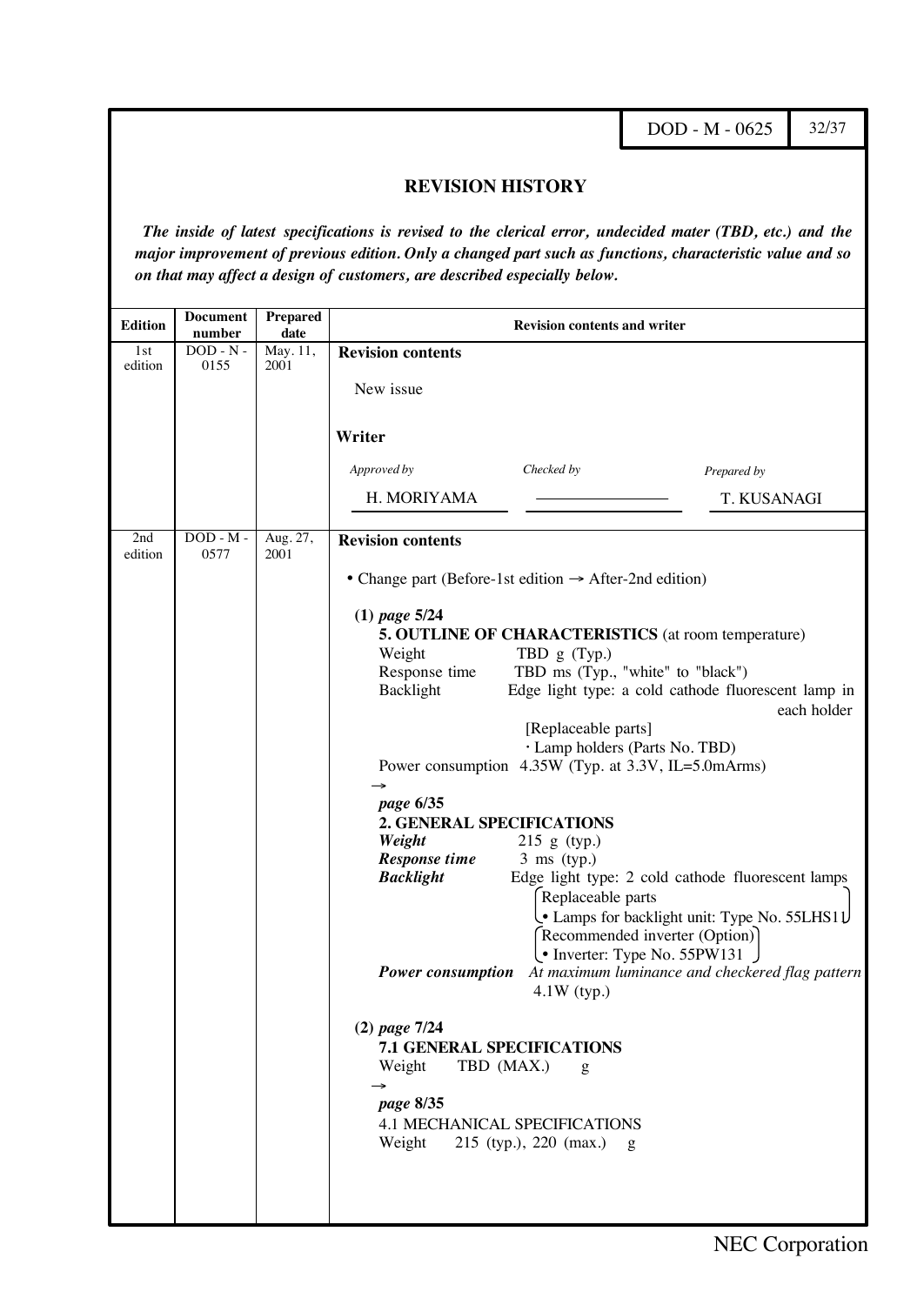DOD - M - 0625 33/37

33

#### **REVISION HISTORY**

| <b>Edition</b> | <b>Document</b><br>number | <b>Prepared</b><br>date |                                                   |                           |                            | <b>Revision contents and writer</b>                  |                                               |                     |                                      |                             |                                                  |                               |
|----------------|---------------------------|-------------------------|---------------------------------------------------|---------------------------|----------------------------|------------------------------------------------------|-----------------------------------------------|---------------------|--------------------------------------|-----------------------------|--------------------------------------------------|-------------------------------|
| 2nd<br>edition | $DOD - M -$<br>0577       | Aug. 27,<br>2001        | $(3)$ page $7/24$<br>7.2 ABSOLUTE MAXIMUM RATINGS |                           |                            |                                                      |                                               |                     |                                      |                             |                                                  |                               |
|                |                           |                         | Parameters                                        |                           | Symbols                    |                                                      | Ratings                                       |                     |                                      | Units                       |                                                  | <b>Remarks</b>                |
|                |                           |                         | Supply voltage                                    |                           | <b>VCC</b>                 |                                                      | $-0.3$ to $+6.5$                              |                     |                                      | V                           |                                                  | $Ta=25^{\circ}C$              |
|                |                           |                         | Logic Input voltage<br>Lamp voltage               |                           | VI<br>VL                   |                                                      | $0.3$ to VCC+0.3<br>TBD                       |                     |                                      | $\mathbf{V}$<br><b>Vrms</b> | $\overline{\phantom{0}}$                         |                               |
|                |                           |                         | Storage temp.                                     |                           | Tst                        |                                                      | $-30$ to $+80$                                |                     |                                      | °C                          |                                                  | $\overline{\phantom{0}}$      |
|                |                           |                         | Operation temp.                                   |                           | Top                        |                                                      | $-10$ to $+70$<br>$\leq 95$                   |                     |                                      | °C                          |                                                  | module surface Note 1         |
|                |                           |                         | Relative humidity                                 | Note 2                    |                            |                                                      |                                               |                     | $\%$<br>$\%$                         |                             | Ta $\leq 40$ °C<br>$40 \leq Ta \leq 50^{\circ}C$ |                               |
|                |                           |                         | Absolute humidity                                 |                           |                            | Absolute humidity shall not exceed                   |                                               |                     | $\overline{\mathbf{3}}$              |                             |                                                  |                               |
|                |                           |                         | Note 2                                            |                           |                            | $Ta = 50^{\circ}C$ . RH = 85% level                  |                                               |                     |                                      | g/m                         |                                                  | Ta > 50 $^{\circ}$ C          |
|                |                           |                         | page 8/35<br><b>4.2 ABSOLUTE MAXIMUM RATINGS</b>  |                           |                            |                                                      |                                               |                     |                                      |                             |                                                  |                               |
|                |                           |                         |                                                   | Parameter                 |                            |                                                      | Symbol                                        |                     | Rating                               | Unit                        | Remarks                                          |                               |
|                |                           |                         | Supply voltage                                    |                           |                            | LCD panel signal board and driver<br>Display signals |                                               | <b>VCC</b>          |                                      | $-0.3$ to $+6.5$            | V                                                |                               |
|                |                           |                         |                                                   | LCD panel<br>signal board |                            | Note1<br>Function signals                            |                                               | ViD                 |                                      | $-0.3$ to VCC $+0.3$        | V                                                |                               |
|                |                           |                         | Input voltage                                     |                           |                            | Note2<br>High voltage side (Hot)                     |                                               | ViF<br><b>ViBLH</b> |                                      | $-0.3$ to VCC $+0.3$<br>TBD | $\ensuremath{\mathbf{V}}$<br><b>Vrms</b>         | $Ta = 25^{\circ}C$            |
|                |                           |                         |                                                   | Lamp                      |                            | Note3<br>Low voltage side (Cold)                     |                                               | <b>ViBLC</b>        |                                      | <b>TBD</b>                  | <b>Vrms</b>                                      |                               |
|                |                           |                         |                                                   |                           | Storage temperature        | Note4                                                |                                               | Tst                 | $-30$ to $+80$                       |                             | °C                                               |                               |
|                |                           |                         |                                                   |                           |                            | Front surface                                        |                                               | TopF                | $-10$ to $+70$                       |                             | °C                                               |                               |
|                |                           |                         | Operating temperature                             |                           |                            | Rear surface                                         |                                               | TopR                | <b>TBD</b>                           |                             | $^{\circ}C$                                      |                               |
|                |                           |                         |                                                   |                           |                            |                                                      |                                               |                     |                                      | $\leq 95$                   | $\%$                                             | $Ta \leq 40^{\circ}C$         |
|                |                           |                         |                                                   |                           | Relative humidity<br>Note5 |                                                      |                                               | RH                  |                                      | $\leq 85$                   | $\%$                                             | $40 <$ Ta $\leq 50^{\circ}$ C |
|                |                           |                         |                                                   |                           |                            |                                                      |                                               |                     |                                      | $\leq 60$                   | $\%$                                             | $50 < Ta \le 60^{\circ}C$     |
|                |                           |                         |                                                   |                           | Absolute humidity          |                                                      |                                               |                     | $\leq 42$<br>$\leq 78$               |                             | $\%$                                             | $60 < Ta \leq 70^{\circ}$ C   |
|                |                           |                         |                                                   |                           | Note5                      |                                                      |                                               | ÷,                  |                                      | Note6                       | $g/m^3$                                          | $Ta > 70^{\circ}C$            |
|                |                           |                         | $(4)$ page $8/24$<br>(2) Backlight                |                           |                            |                                                      |                                               |                     |                                      |                             |                                                  |                               |
|                |                           |                         | Parameters                                        |                           | Symbols<br>IL              | Min.                                                 | Typ.                                          |                     | Max.                                 | Unit <sub>s</sub>           |                                                  | Remarks<br>With one lamp      |
|                |                           |                         | Supply current<br>Supply voltage                  |                           | <b>VL</b>                  | <b>TBD</b><br>$\overline{\phantom{a}}$               | 5.0<br>350                                    |                     | <b>TBD</b><br>$\equiv$               | mArms<br><b>Vrms</b>        |                                                  | $\equiv$                      |
|                |                           |                         | Lamp turn on voltage                              |                           | VS                         | TBD<br>TBD                                           | $\qquad \qquad -$<br>$\overline{\phantom{0}}$ |                     | $\overline{\phantom{a}}$<br>$\equiv$ | Vrms                        | $Ta=25^{\circ}C$<br>$Ta = 0^{\circ}C$            |                               |
|                |                           |                         | Oscillator frequency                              |                           | F <sub>t</sub>             | <b>TBD</b>                                           | $\qquad \qquad -$                             |                     | $\overline{\phantom{a}}$             | kHz                         | Note 1                                           |                               |
|                |                           |                         | page 9/35<br>4.3.2 Working for backlight          |                           |                            |                                                      |                                               |                     |                                      |                             |                                                  |                               |
|                |                           |                         |                                                   | Parameter                 |                            | Symbol                                               | $\rm Ta$                                      | Min.                | Typ.                                 | Max.                        | Unit                                             | Remarks                       |
|                |                           |                         | Starting voltage                                  |                           | VS                         | $0^{\circ}$ C<br>$25^{\circ}$ C                      | 720<br>570                                    | ÷.<br>÷.            | $\overline{a}$                       | Vrms<br>Vrms                | Note1                                            |                               |
|                |                           |                         |                                                   | Supply voltage            |                            | <b>ViBLH</b>                                         | $25^{\circ}$ C                                |                     | 350                                  |                             | Vrms                                             | Note1, Note2                  |
|                |                           |                         | Supply current                                    |                           | <b>IiBL</b>                | $25^{\circ}$ C                                       | 3.0                                           | 5.0                 | 5.5                                  | mArm                        | Note2, Note3                                     |                               |
|                |                           |                         | Oscillation frequency                             |                           |                            | Ft                                                   | $25^{\circ}$ C                                | 40                  | 45                                   | 50                          | kHz                                              | Note4                         |
|                |                           |                         |                                                   |                           |                            |                                                      |                                               |                     |                                      |                             |                                                  |                               |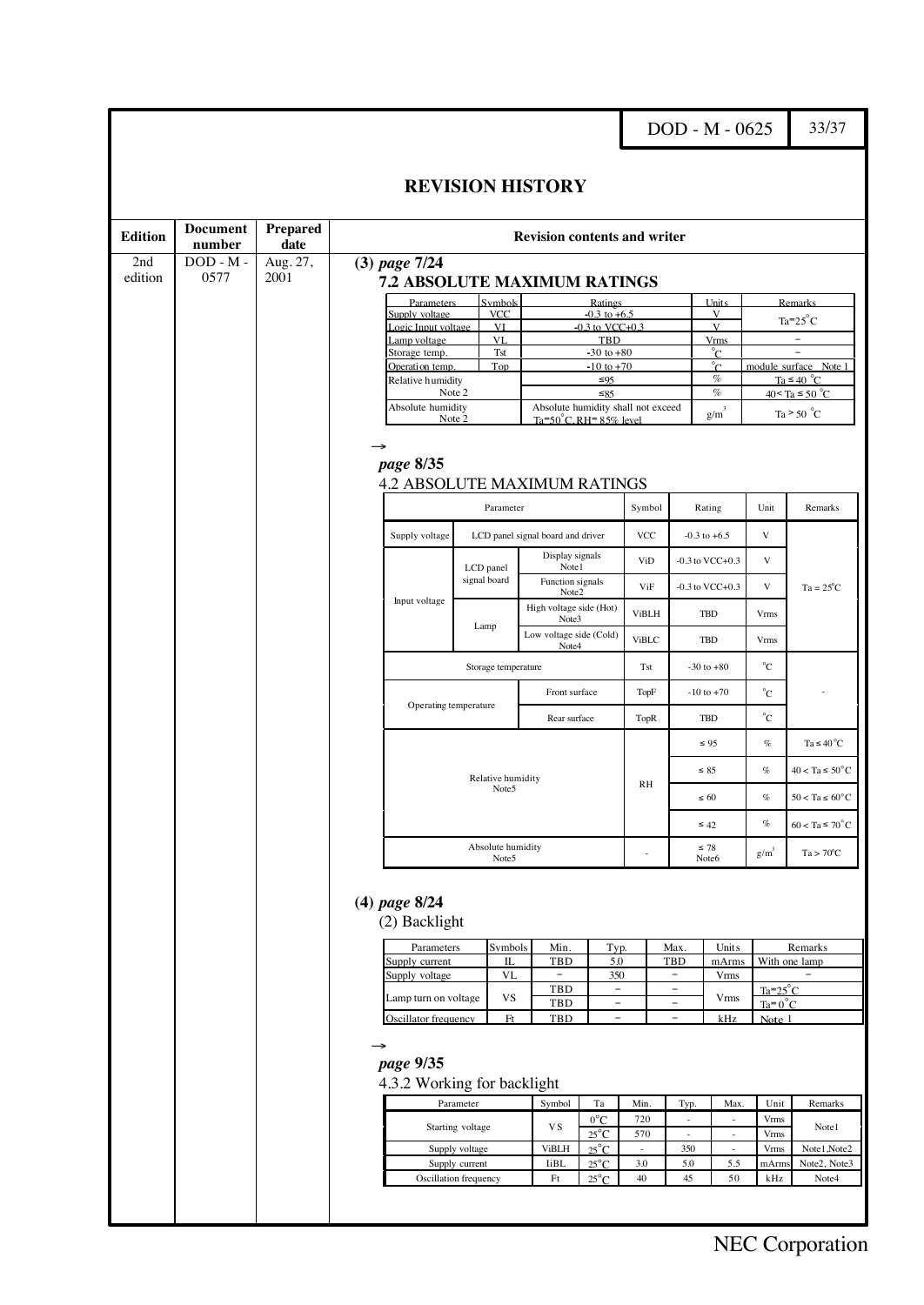DOD - M - 0625 34/37

| <b>Edition</b> | <b>Document</b><br>number | Prepared<br>date |                       |                                  | <b>Revision contents and writer</b>                                                                               |           |                              |                                                       |
|----------------|---------------------------|------------------|-----------------------|----------------------------------|-------------------------------------------------------------------------------------------------------------------|-----------|------------------------------|-------------------------------------------------------|
| 2nd            | $DOD - M -$               | Aug. 27,         | $(5)$ page $9/24$     |                                  |                                                                                                                   |           |                              |                                                       |
| edition        | 0577                      | 2001             |                       |                                  | (1) Interface signals, power supply                                                                               |           |                              |                                                       |
|                |                           |                  |                       | Module side connector            |                                                                                                                   |           |                              |                                                       |
|                |                           |                  |                       |                                  | CN1 socket: IL-FPR-33S-HF (Supplier: Japan Aviation Electronics Industry limited (JAE))                           |           |                              |                                                       |
|                |                           |                  |                       | Adaptable FPC plug               |                                                                                                                   |           |                              |                                                       |
|                |                           |                  |                       | TBD (Supplier: TBD)              |                                                                                                                   |           |                              |                                                       |
|                |                           |                  |                       |                                  | Functions                                                                                                         |           |                              | Functions                                             |
|                |                           |                  | Pin No.               | Symbols                          | Ground                                                                                                            | Pin No.   | Symbols                      | Ground                                                |
|                |                           |                  | $\mathfrak{D}$        | <b>GND</b><br><b>CLK</b>         | Dot clock                                                                                                         | 19<br>20  | <b>GND</b><br>B <sub>0</sub> | Blue data (LSB)                                       |
|                |                           |                  | 3                     | Hsync                            | B1                                                                                                                | Blue data |                              |                                                       |
|                |                           |                  | $\overline{4}$        |                                  | Horizontal sync.<br>Vertical sync.                                                                                | 21<br>22  | B2                           | Blue data                                             |
|                |                           |                  | 5                     | Vsync<br><b>GND</b>              | Ground                                                                                                            | 23        | B <sub>3</sub>               | Blue data                                             |
|                |                           |                  | 6                     | R <sub>0</sub>                   | Red data (LSB)                                                                                                    | 24        | <b>B4</b>                    | Blue data                                             |
|                |                           |                  | $\overline{7}$        | R1                               | Red data                                                                                                          | 25        | B <sub>5</sub>               | Blue data (MSB)                                       |
|                |                           |                  | 8                     | R2                               | Red data                                                                                                          | 26        | <b>GND</b>                   | Ground                                                |
|                |                           |                  | 9                     | R <sub>3</sub>                   | Red data                                                                                                          | 27        | DE                           | Data enable<br>Note 2                                 |
|                |                           |                  | 10                    | R4                               | Red data                                                                                                          | 28        | <b>VCC</b>                   | Power supply<br><u>Note</u> 1                         |
|                |                           |                  | 11                    | R5                               | Red data (MSB)                                                                                                    | 29        | <u>VCC</u>                   | Power supply<br>Note 1                                |
|                |                           |                  | 12                    | <b>GND</b>                       | Ground                                                                                                            | 30        | R/L                          | Mode select signal<br>Note 3                          |
|                |                           |                  | 13                    | G <sub>0</sub>                   | Green data (LSB)                                                                                                  | 31        | U/D                          | Mode select signal<br>Note $3$                        |
|                |                           |                  | 14                    | G1                               | Green data                                                                                                        | 32        | $\operatorname{GND}$         | Ground                                                |
|                |                           |                  | 15                    | G <sub>2</sub>                   | Green data                                                                                                        | 33        | <b>GND</b>                   | Ground                                                |
|                |                           |                  | 16                    | G <sub>3</sub>                   | Green data                                                                                                        |           |                              |                                                       |
|                |                           |                  | 17                    | G <sub>4</sub>                   | Green data                                                                                                        |           |                              |                                                       |
|                |                           |                  |                       |                                  |                                                                                                                   |           |                              |                                                       |
|                |                           |                  | 18<br>→<br>page 12/35 | G5                               | Green data (MSB)                                                                                                  |           |                              |                                                       |
|                |                           |                  |                       |                                  | 4.5.1 LCD panel signal processing board<br>CN1 socket (LCD module side): 08-6210-033-340-800 (Kyocera Elco Corp.) |           |                              |                                                       |
|                |                           |                  |                       | Adaptable plug: Flexible cable   |                                                                                                                   |           |                              |                                                       |
|                |                           |                  | Pin No.               | Symbol                           | Signal                                                                                                            |           |                              | Remarks                                               |
|                |                           |                  | 2                     | <b>GND</b><br><b>CLK</b>         | Ground<br>Dot clock                                                                                               |           |                              |                                                       |
|                |                           |                  | 3                     | Hsync                            | Horizontal synchronous                                                                                            |           |                              |                                                       |
|                |                           |                  | 4<br>5                | Vsync<br><b>GND</b>              | Vertical synchronous<br>Ground                                                                                    |           |                              |                                                       |
|                |                           |                  | 6                     | R <sub>0</sub>                   | Red data (LSB)                                                                                                    |           |                              | Least significant bit                                 |
|                |                           |                  | 7<br>8                | R <sub>1</sub><br>R <sub>2</sub> | Red data<br>Red data                                                                                              |           |                              |                                                       |
|                |                           |                  | 9                     | R <sub>3</sub>                   | Red data                                                                                                          |           |                              |                                                       |
|                |                           |                  | 10<br>11              | R <sub>4</sub><br>R <sub>5</sub> | Red data<br>Red data (MSB)                                                                                        |           |                              | Most significant bit                                  |
|                |                           |                  | 12                    | <b>GND</b>                       | Ground                                                                                                            |           |                              | $\sim$                                                |
|                |                           |                  | 13<br>14              | G0<br>G1                         | Green data (LSB)<br>Green data                                                                                    |           |                              | Least significant bit                                 |
|                |                           |                  | 15                    | G2                               | Green data                                                                                                        |           |                              |                                                       |
|                |                           |                  | 16<br>17              | G <sub>3</sub><br>G4             | Green data<br>Green data                                                                                          |           |                              |                                                       |
|                |                           |                  | 18                    | G <sub>5</sub>                   | Green data (MSB)                                                                                                  |           |                              | Most significant bit                                  |
|                |                           |                  | 19<br>20              | <b>GND</b><br>B <sub>0</sub>     | Ground<br>Blue data (LSB)                                                                                         |           |                              | Least significant bit                                 |
|                |                           |                  | 21                    | B1                               | Blue data                                                                                                         |           |                              |                                                       |
|                |                           |                  | 22<br>23              | B <sub>2</sub><br><b>B3</b>      | Blue data<br>Blue data                                                                                            |           |                              |                                                       |
|                |                           |                  | 24                    | <b>B4</b>                        | Blue data                                                                                                         |           |                              |                                                       |
|                |                           |                  | 25                    | <b>B5</b>                        | Blue data (MSB)                                                                                                   |           |                              | Most significant bit                                  |
|                |                           |                  | 26<br>27              | <b>GND</b><br>DE                 | Ground<br>Select of DE / Fixed mode                                                                               |           |                              | DE mode: Data enable signal, Fixed mode: Open         |
|                |                           |                  | 28                    | <b>VCC</b>                       | Power supply                                                                                                      |           |                              |                                                       |
|                |                           |                  | 29<br>30              | <b>VCC</b><br><b>DPSH</b>        | Power supply<br>Select of scan direction (Horizontal)                                                             |           |                              | Normal scan: Low or Open, Reverse scan: High          |
|                |                           |                  | 31<br>32              | <b>DPSV</b><br><b>PNS</b>        | Select of scan direction (Vertical)<br>Select of pixel number                                                     |           |                              | Note1<br>QVGA mode: High, VGA mode: Low or Open Note1 |

### NEC Corporation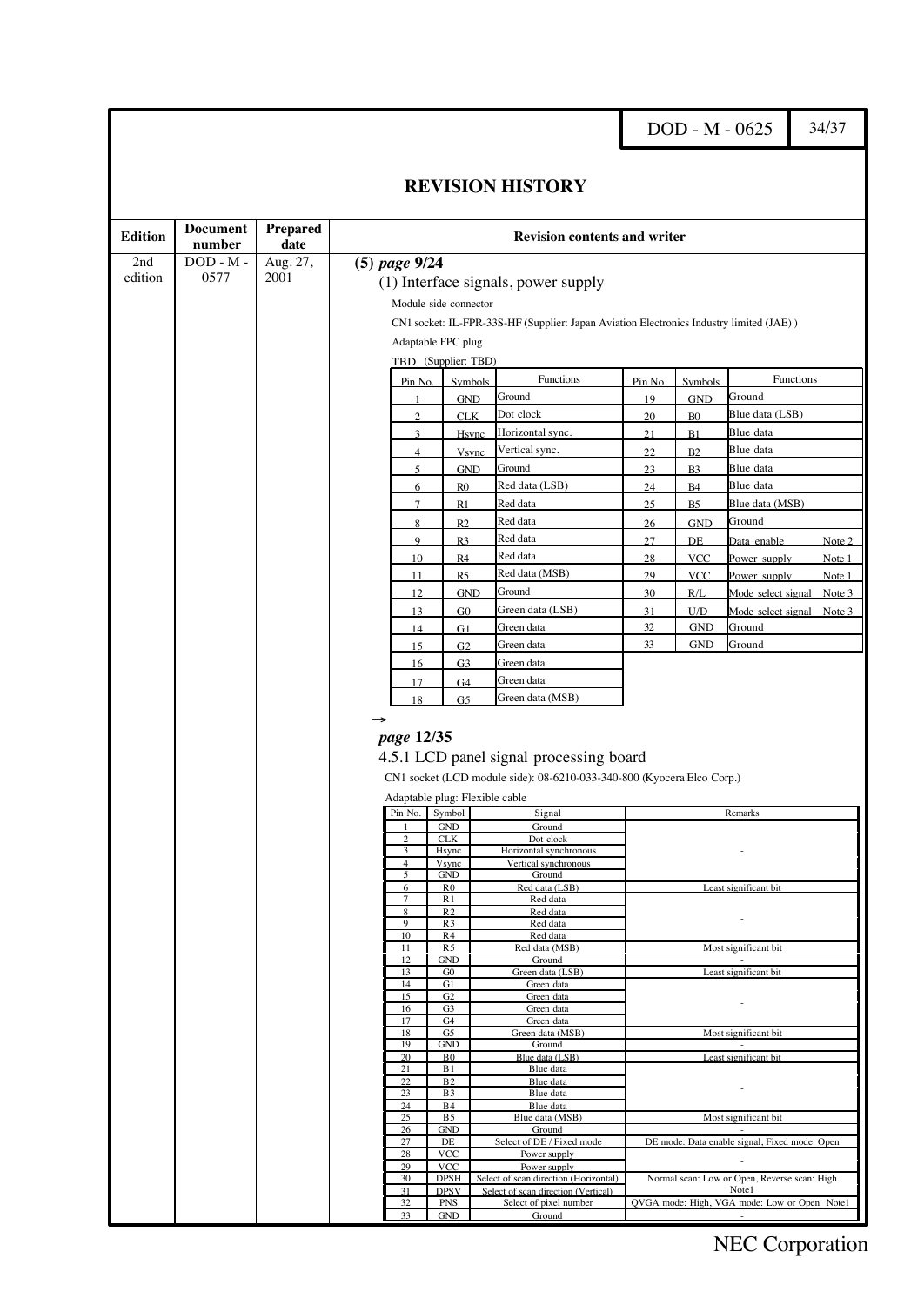DOD - M - 0625 35/37

35

#### **REVISION HISTORY**

| <b>Edition</b> | <b>Document</b><br>number | <b>Prepared</b><br>date |             |                            |                        |                                   |                                                                                   | <b>Revision contents and writer</b>                                                                                                      |                                             |                          |                   |                               |                                 |                          |                           |                            |
|----------------|---------------------------|-------------------------|-------------|----------------------------|------------------------|-----------------------------------|-----------------------------------------------------------------------------------|------------------------------------------------------------------------------------------------------------------------------------------|---------------------------------------------|--------------------------|-------------------|-------------------------------|---------------------------------|--------------------------|---------------------------|----------------------------|
| 2nd<br>edition | $DOD - M -$<br>0577       | Aug. 27,<br>2001        |             | $(6)$ page $18/24$         |                        |                                   |                                                                                   | 7.10. OPTICAL CHARACTERISTICS                                                                                                            |                                             |                          |                   |                               |                                 |                          |                           |                            |
|                |                           |                         |             |                            |                        |                                   |                                                                                   |                                                                                                                                          |                                             |                          |                   |                               |                                 |                          |                           | $Ta = 25 °C$ , Note 1      |
|                |                           |                         |             | Luminance                  | Parameters             |                                   |                                                                                   | <b>Symbols</b><br>Lumax                                                                                                                  | Note 3                                      | Conditions               | Min<br>320        | Typ.<br>400                   | Max<br>$\overline{\phantom{0}}$ |                          | Units<br>d/m <sup>2</sup> | Remarks<br>Note 2          |
|                |                           |                         |             | Contrast ratio             |                        |                                   | CR                                                                                |                                                                                                                                          | Note 3                                      |                          | TBD               | 300                           | $\bar{\phantom{a}}$             |                          | $\overline{\phantom{a}}$  | Note 4                     |
|                |                           |                         |             |                            | Luminance uniformity   |                                   |                                                                                   | Max. /Min.                                                                                                                               |                                             | $\overline{\phantom{a}}$ | TBD<br>TBD        |                               |                                 | $\overline{\phantom{a}}$ | Note 7                    |                            |
|                |                           |                         |             | Reference data             |                        |                                   |                                                                                   |                                                                                                                                          |                                             |                          |                   |                               |                                 |                          |                           | $Ta = 25^{\circ}C$ , Notel |
|                |                           |                         |             | Items                      |                        | Symbols                           | <b>Conditions</b><br>Min                                                          |                                                                                                                                          |                                             | Tvp                      | Max               |                               | <b>Units</b>                    | Remarks                  |                           |                            |
|                |                           |                         |             | Color gamut                |                        | $\mathcal{C}$                     | At center, to NTSC                                                                |                                                                                                                                          | <b>TBD</b>                                  |                          | 50                |                               |                                 | $\%$                     |                           |                            |
|                |                           |                         |             |                            |                        | W<br>$\mathbb{R}$                 | White (x v) Note 3<br>Red(x.v) Note 3                                             |                                                                                                                                          | <b>TBD</b><br>$\overline{\phantom{a}}$      |                          | TBD<br><b>TBD</b> | <b>TBD</b><br>÷               |                                 | $\equiv$<br>$\equiv$     |                           |                            |
|                |                           |                         |             | Chromaticity<br>coordinate |                        | G                                 | Green $(x,y)$ Note 3                                                              |                                                                                                                                          | $\overline{\phantom{a}}$                    |                          | TBD               | ÷                             |                                 | $\equiv$                 |                           |                            |
|                |                           |                         |             |                            |                        | $\bf{B}$                          | Blue $(x,y)$ Note 3                                                               |                                                                                                                                          | $\overline{\phantom{a}}$                    |                          | <b>TBD</b>        | $\overline{\phantom{0}}$      |                                 | $\overline{\phantom{0}}$ |                           |                            |
|                |                           |                         |             | Horizontal<br>Viewing      |                        | $\theta_{X+}$<br>$\theta_{\rm x}$ | $CR > 5$ , $\theta$ <sub>V</sub> = $\pm$ 0 <sup>°</sup><br>$CR > 5.9v=±0^{\circ}$ |                                                                                                                                          | <b>TBD</b><br>TBD                           |                          | 65<br>65          | $\overline{\phantom{a}}$<br>÷ |                                 | deg.<br>deg              |                           |                            |
|                |                           |                         |             | angle<br>range<br>Vertical |                        | $\theta_{V}$                      | $CR > 5.9x=±0^{\circ}$                                                            |                                                                                                                                          | <b>TBD</b>                                  |                          | 40                | ÷                             |                                 | deg                      | Note 5                    |                            |
|                |                           |                         |             |                            |                        | $\theta_{\rm V}$                  | $CR > 5.9x=±0^{\circ}$                                                            |                                                                                                                                          | TBD                                         |                          | 65                | $\overline{\phantom{a}}$      |                                 | deg                      |                           |                            |
|                |                           |                         |             |                            |                        | Ton                               | White<br>to                                                                       | $(100\% \rightarrow 10\%)$                                                                                                               | $\overline{\phantom{a}}$                    |                          | TBD               | 30                            |                                 | ms                       |                           |                            |
|                |                           |                         |             | Response time              |                        |                                   | <b>Black</b>                                                                      | $(90\% \rightarrow 10\%)$                                                                                                                | $\overline{\phantom{a}}$                    |                          | TBD               | $\overline{\phantom{0}}$      |                                 |                          | Note 6                    |                            |
|                |                           |                         |             |                            |                        | Toff                              | <b>Black</b><br>$0\% \rightarrow 90\%$<br>$\overline{\phantom{a}}$<br>to          |                                                                                                                                          |                                             |                          | TBD               | 60                            |                                 | ms                       |                           |                            |
|                |                           |                         |             |                            |                        |                                   | White                                                                             | $(10\% \rightarrow 90\%)$                                                                                                                | $\overline{\phantom{a}}$                    |                          | <b>TBD</b>        | $\overline{\phantom{a}}$      |                                 |                          |                           |                            |
|                |                           |                         |             | page 20/35                 | Parameter Note1        |                                   | Symbol                                                                            | 4.10.1 Optical characteristics                                                                                                           | Condition                                   |                          | Min               | Typ.                          |                                 | Max.                     | Unit                      | Remarks                    |
|                |                           |                         |             |                            | Contrast ratio         |                                   | CR                                                                                | White/Black at center<br>$\Theta R = 0^\circ$ , $\Theta L = 0^\circ$ , $\Theta U = 0^\circ$ , $\Theta D = 0^\circ$                       |                                             | 320                      | 400               |                               | ä,                              |                          | Note2                     |                            |
|                |                           |                         |             |                            | Luminance              |                                   | L                                                                                 | White at center<br>$\theta$ R = 0 <sup>°</sup> , $\theta$ L = 0 <sup>°</sup> , $\theta$ U = 0 <sup>°</sup> , $\theta$ D = 0 <sup>°</sup> |                                             | 240                      | 300               |                               |                                 | cd/m <sup>2</sup>        |                           |                            |
|                |                           |                         |             |                            | Luminance uniformity   |                                   | LU                                                                                |                                                                                                                                          |                                             | ÷,                       | 1.25              |                               | 1.45                            |                          | Note3                     |                            |
|                |                           |                         |             |                            |                        |                                   | W                                                                                 |                                                                                                                                          | White $(x, y)$                              |                          |                   | 0.305, 0.330                  |                                 | ÷                        |                           |                            |
|                |                           |                         |             |                            | Chromaticity           |                                   | $\mathbb R$                                                                       |                                                                                                                                          | Red(x, y)                                   |                          | $\blacksquare$    | TBD, TBD                      |                                 | $\overline{\phantom{a}}$ |                           |                            |
|                |                           |                         |             |                            |                        |                                   | G<br>B                                                                            |                                                                                                                                          | Green $(x, y)$                              |                          | $\blacksquare$    | TBD, TBD                      |                                 | ÷,                       |                           |                            |
|                |                           |                         |             |                            | Color gamut            |                                   | $\mathbf C$                                                                       | $\theta$ R = 0°, $\theta$ L = 0°, $\theta$ U = 0°, $\theta$ D = 0°                                                                       | Blue $(x, y)$                               |                          |                   | TBD, TBD<br>50                |                                 | ÷,                       | $\%$                      |                            |
|                |                           |                         |             |                            |                        |                                   | Ton                                                                               | at center, against NTSC color space                                                                                                      | White to Black                              |                          |                   | $\mathfrak{Z}$                |                                 | 15                       | ms                        |                            |
|                |                           |                         |             |                            | Response time<br>Note4 |                                   | Toff                                                                              |                                                                                                                                          | <b>Black to White</b>                       |                          |                   | 10                            |                                 | 30                       | ms                        | Note5                      |
|                |                           |                         |             |                            |                        | Right                             | $\theta$ R                                                                        |                                                                                                                                          | $\theta U = 0^\circ$ , $\theta D = 0^\circ$ |                          |                   | 65                            |                                 | ÷,                       | $\circ$                   |                            |
|                |                           |                         |             | Viewing                    | $CR = 10$              | Left                              | $\theta_{\rm L}$                                                                  |                                                                                                                                          | $\theta U = 0^\circ, \theta D = 0^\circ$    |                          |                   | 65                            |                                 | $\bar{a}$                | $\circ$                   | Note6                      |
|                |                           |                         |             | angle                      |                        | Up                                | $\theta$ U                                                                        |                                                                                                                                          | $\theta R = 0^\circ$ , $\theta L = 0^\circ$ |                          | $\sim$            | 40                            |                                 | ÷,                       | $\circ$                   |                            |
|                |                           |                         |             |                            |                        | Down                              | $\theta D$                                                                        |                                                                                                                                          | $\theta R=0^\circ$ , $\theta L=0$ $^\circ$  |                          |                   | 65                            |                                 | L.                       | $\circ$                   |                            |
|                |                           |                         | Writer      |                            |                        |                                   |                                                                                   |                                                                                                                                          |                                             |                          |                   |                               |                                 |                          |                           |                            |
|                |                           |                         | Approved by |                            |                        |                                   |                                                                                   | Checked by                                                                                                                               |                                             |                          |                   | Prepared by                   |                                 |                          |                           |                            |
|                |                           |                         | T.ITO       |                            |                        |                                   |                                                                                   |                                                                                                                                          |                                             |                          |                   |                               | A. SAWADA                       |                          |                           |                            |
|                |                           |                         |             |                            |                        |                                   |                                                                                   |                                                                                                                                          |                                             |                          |                   |                               |                                 |                          |                           |                            |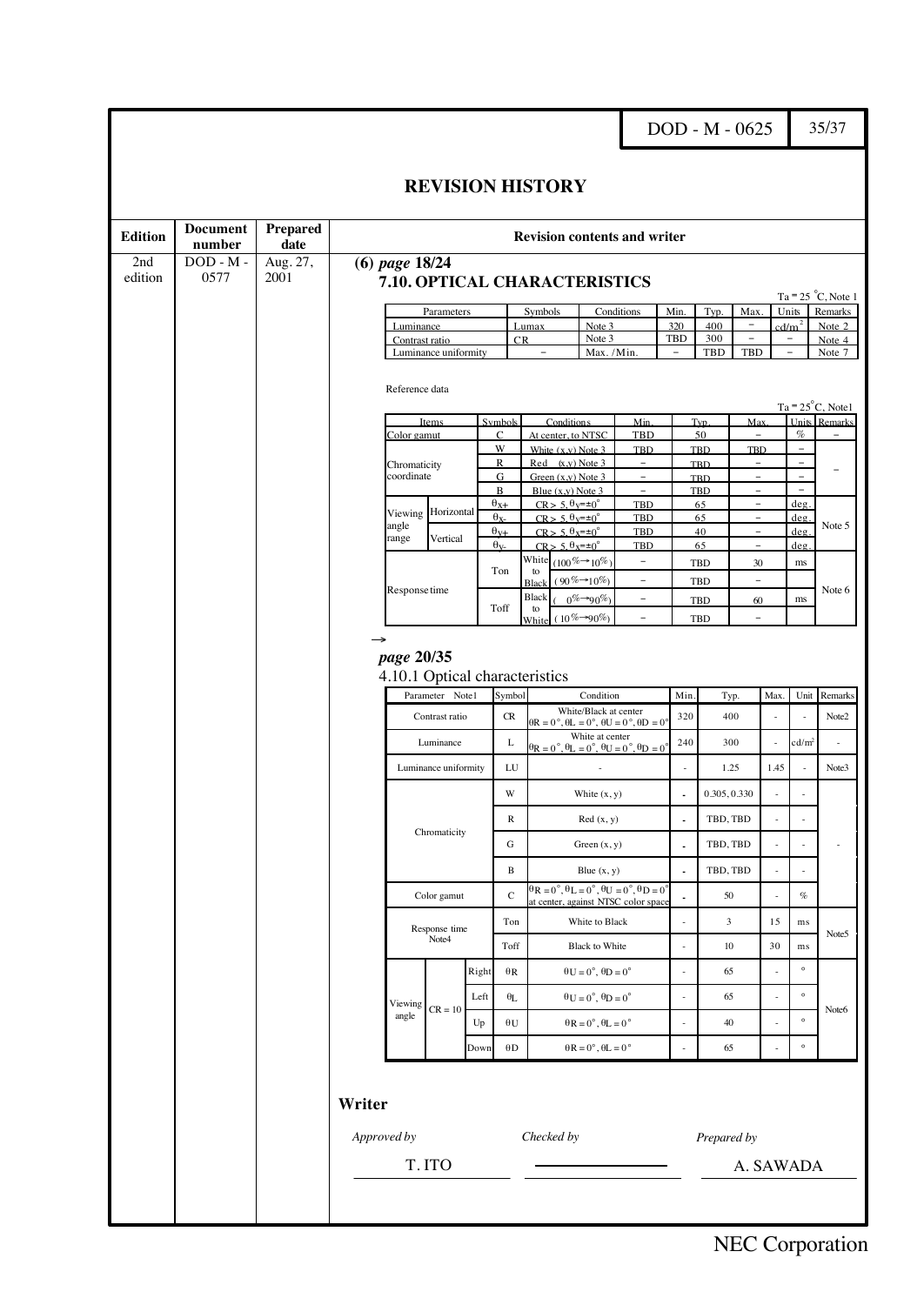DOD - M - 0625 36/37

36

#### **REVISION HISTORY**

<span id="page-35-0"></span>

| <b>Edition</b> | <b>Document</b><br>number | <b>Prepared</b><br>date |                                                                                                                        |                                                                                       |                              |                               | <b>Revision contents and writer</b> |                  |                              |                               |  |  |  |
|----------------|---------------------------|-------------------------|------------------------------------------------------------------------------------------------------------------------|---------------------------------------------------------------------------------------|------------------------------|-------------------------------|-------------------------------------|------------------|------------------------------|-------------------------------|--|--|--|
| 3rd<br>edition | $DOD - M -$<br>0625       | Sep. 18,<br>2001        | <b>Revision contents</b>                                                                                               |                                                                                       |                              |                               |                                     |                  |                              |                               |  |  |  |
|                |                           |                         | • Change part (Before-2nd edition $\rightarrow$ After-3rd edition)                                                     |                                                                                       |                              |                               |                                     |                  |                              |                               |  |  |  |
|                |                           |                         |                                                                                                                        |                                                                                       |                              |                               |                                     |                  |                              |                               |  |  |  |
|                |                           |                         | $(1)$ page 8/35                                                                                                        |                                                                                       |                              |                               |                                     |                  |                              |                               |  |  |  |
|                |                           |                         | <b>4.2 ABSOLUTE MAXIMUM RATINGS</b><br><b>TBD</b><br><b>VBLH</b>                                                       |                                                                                       | <b>Vrms</b>                  |                               |                                     |                  |                              |                               |  |  |  |
|                |                           |                         | <b>TBD</b><br><b>VBLC</b>                                                                                              |                                                                                       | <b>Vrms</b>                  |                               |                                     |                  |                              |                               |  |  |  |
|                |                           |                         |                                                                                                                        |                                                                                       |                              |                               |                                     |                  |                              |                               |  |  |  |
|                |                           |                         | page 8/37                                                                                                              |                                                                                       |                              |                               |                                     |                  |                              |                               |  |  |  |
|                |                           |                         | <b>4.2 ABSOLUTE MAXIMUM RATINGS</b>                                                                                    |                                                                                       |                              |                               |                                     |                  |                              |                               |  |  |  |
|                |                           |                         | <b>VBLH</b><br>1,500                                                                                                   |                                                                                       | <b>Vrms</b>                  |                               |                                     |                  |                              |                               |  |  |  |
|                |                           |                         | <b>VBLC</b><br>42.4                                                                                                    |                                                                                       | <b>Vrms</b>                  |                               |                                     |                  |                              |                               |  |  |  |
|                |                           |                         | $(2)$ page $9/35$                                                                                                      |                                                                                       |                              |                               |                                     |                  |                              |                               |  |  |  |
|                |                           |                         | 4.3.1 Driving for LCD panel signal processing board                                                                    |                                                                                       |                              |                               |                                     |                  |                              |                               |  |  |  |
|                |                           |                         |                                                                                                                        | Symbol<br>Min.<br>Typ.<br>Unit<br>Remarks<br>Parameter<br>Max.<br>3.3<br>$\mathbf{V}$ |                              |                               |                                     |                  |                              |                               |  |  |  |
|                |                           |                         | Supply voltage<br>Supply current                                                                                       |                                                                                       | VCC<br>ICC                   | 3.0<br>$\sim$                 | 180 Note1                           | 3.6<br>250       | mA                           | $VCC = 3.3V$                  |  |  |  |
|                |                           |                         | Logic input voltage for                                                                                                | Low                                                                                   | <b>ViDLL</b>                 | $\mathbf{0}$                  | $\sim$                              | $0.3$ Vcc        | $\mathbf{V}$                 | CMOS level                    |  |  |  |
|                |                           |                         | display signals<br>Input voltage for DPSH or                                                                           | High<br>Low                                                                           | <b>ViDLH</b><br><b>ViFDL</b> | $0.7$ Vcc<br>$\boldsymbol{0}$ | $\sim$<br>$\sim$                    | Vcc<br>$0.3$ Vcc | $\overline{\mathbf{V}}$<br>V |                               |  |  |  |
|                |                           |                         | DPSV signals                                                                                                           | High                                                                                  | <b>ViFDH</b>                 | $0.7$ Vcc                     | ÷.                                  | Vcc              | V                            |                               |  |  |  |
|                |                           |                         | Input voltage for PNS signal                                                                                           | Low<br>High                                                                           | <b>ViFPL</b><br><b>ViFPH</b> | $\boldsymbol{0}$<br>$0.7$ Vcc | $\overline{\phantom{a}}$            | $0.3$ Vcc<br>Vcc | $\mathbf V$<br>$\mathbf{V}$  |                               |  |  |  |
|                |                           |                         |                                                                                                                        |                                                                                       |                              |                               |                                     |                  |                              |                               |  |  |  |
|                |                           |                         | page 9/37                                                                                                              |                                                                                       |                              |                               |                                     |                  |                              |                               |  |  |  |
|                |                           |                         | 4.3.1 Driving for LCD panel signal processing board                                                                    |                                                                                       |                              |                               |                                     |                  |                              |                               |  |  |  |
|                |                           |                         | Parameter                                                                                                              |                                                                                       | Symbol                       | Min.                          | Typ.                                | Max.             | Unit                         | Remarks                       |  |  |  |
|                |                           |                         | Supply voltage                                                                                                         |                                                                                       | <b>VCC</b>                   | 3.0                           | 3.3                                 | 3.6              | V                            | for 3V system                 |  |  |  |
|                |                           |                         |                                                                                                                        |                                                                                       | ICC                          | 4.7<br>$\sim$                 | 5.0<br>180<br>Note1                 | 5.3<br>250       | V<br>mA                      | for 5V system<br>$VCC = 3.3V$ |  |  |  |
|                |                           |                         | Supply current                                                                                                         |                                                                                       |                              | $\sim$<br>$\mathbf{0}$        | 120 Note1                           | 165              | mA<br>V                      | $VCC = 5.0V$                  |  |  |  |
|                |                           |                         | Logic input voltage for<br>display signals                                                                             | Low<br>High                                                                           | <b>VDLL</b><br><b>VDLH</b>   | $0.7$ Vcc                     | ×.                                  | $0.3$ Vcc<br>Vcc | V                            |                               |  |  |  |
|                |                           |                         | Input voltage for DPSH or<br>DPSV signals                                                                              | Low<br>High                                                                           | <b>VFDL</b><br><b>VFDH</b>   | $\boldsymbol{0}$<br>$0.7$ Vcc | $\overline{a}$                      | $0.3$ Vcc<br>Vcc | $\mathbf V$<br>V             | CMOS level                    |  |  |  |
|                |                           |                         | Input voltage for PNS signal                                                                                           | Low                                                                                   | <b>VFPL</b>                  | $\mathbf{0}$                  |                                     | $0.3$ Vcc        | $\mathbf{V}$                 |                               |  |  |  |
|                |                           |                         |                                                                                                                        | High                                                                                  | <b>VFPH</b>                  | $0.7$ Vcc                     |                                     | Vcc              | $\mathbf{V}$                 |                               |  |  |  |
|                |                           |                         | $(3)$ page $10/35$                                                                                                     |                                                                                       |                              |                               |                                     |                  |                              |                               |  |  |  |
|                |                           |                         | <b>4.3.4 Fuses</b>                                                                                                     |                                                                                       |                              |                               |                                     |                  |                              |                               |  |  |  |
|                |                           |                         |                                                                                                                        |                                                                                       |                              |                               |                                     |                  |                              |                               |  |  |  |
|                |                           |                         | Type                                                                                                                   | Fuse                                                                                  | Supplier                     | Rating<br>Note1               | Unit                                |                  | Remarks                      |                               |  |  |  |
|                |                           |                         | $ICP-S1.8$                                                                                                             |                                                                                       | ROHM Co., Ltd.               | 1.8                           | А                                   |                  | <b>VCC</b>                   |                               |  |  |  |
|                |                           |                         | (for LCD panel signal processing board)<br>50<br>V                                                                     |                                                                                       |                              |                               |                                     |                  |                              |                               |  |  |  |
|                |                           |                         | Note 1: The power capacity should be more than twice of fuse current ratings. If the power                             |                                                                                       |                              |                               |                                     |                  |                              |                               |  |  |  |
|                |                           |                         | capacity is less than the criteria value, the fuse may not blow, and then nasty smell,<br>smoking and so on may occur. |                                                                                       |                              |                               |                                     |                  |                              |                               |  |  |  |
|                |                           |                         |                                                                                                                        |                                                                                       |                              |                               |                                     |                  |                              |                               |  |  |  |
|                |                           |                         | (This part continues to the next page.)                                                                                |                                                                                       |                              |                               |                                     |                  |                              |                               |  |  |  |
|                |                           |                         |                                                                                                                        |                                                                                       |                              |                               |                                     |                  |                              |                               |  |  |  |
|                |                           |                         |                                                                                                                        |                                                                                       |                              |                               |                                     |                  |                              |                               |  |  |  |
|                |                           |                         |                                                                                                                        |                                                                                       |                              |                               |                                     |                  |                              |                               |  |  |  |